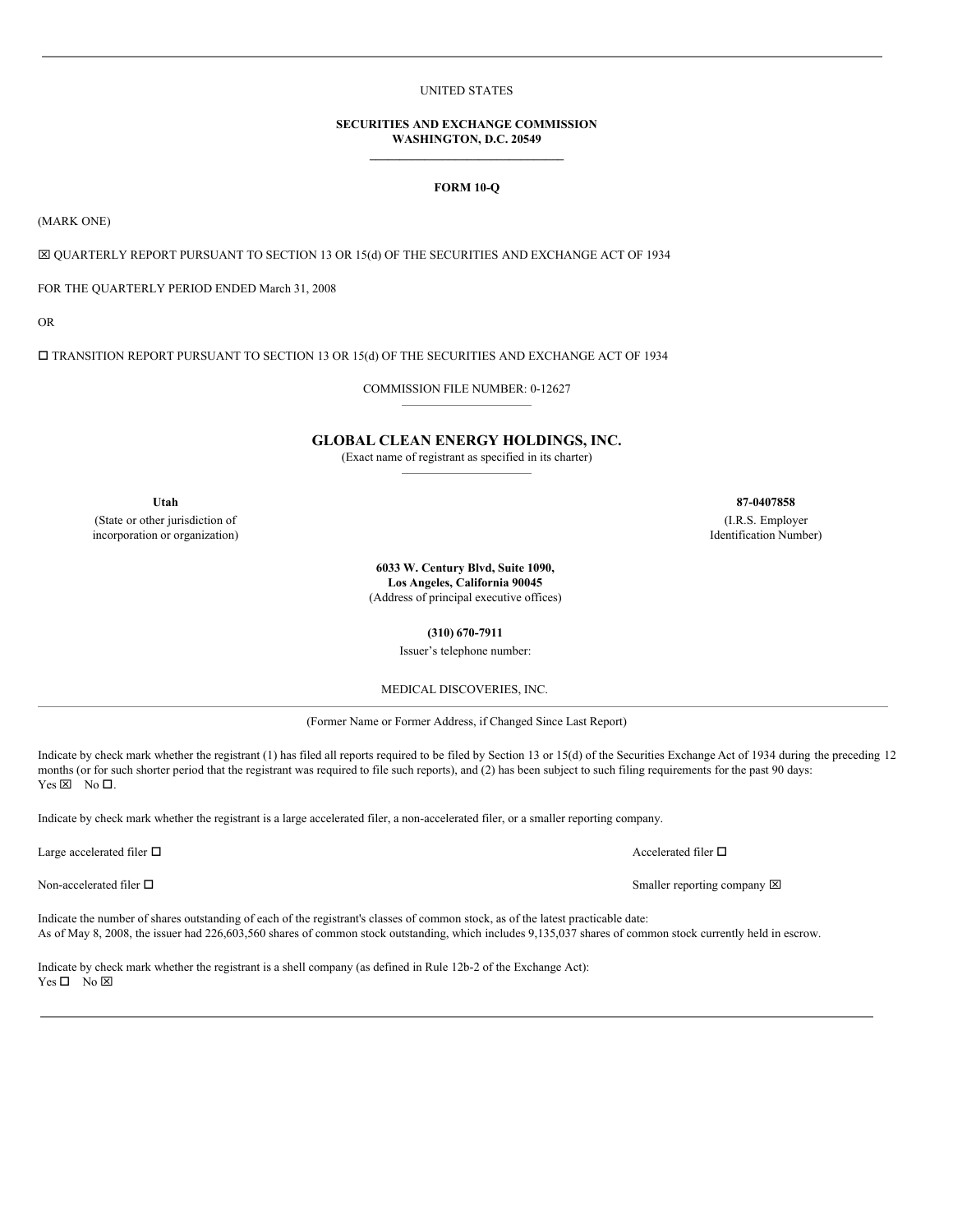### **GLOBAL CLEAN ENERGY HOLDINGS, INC. For the quarter ended March 31, 2008 FORM 10-Q**

# **TABLE OF CONTENTS**

## **PART I**

| ITEM 1.  | <b>FINANCIAL STATEMENTS</b>                                                           |              |
|----------|---------------------------------------------------------------------------------------|--------------|
| ITEM 2   | MANAGEMENT'S DISCUSSION AND ANALYSIS OF FINANCIAL CONDITION AND RESULTS OF OPERATIONS |              |
| ITEM 3.  | <b>OUANTITATIVE AND QUANTITATIVE DISCLOSURE ABOUT MARKET RISK</b>                     | 22           |
| ITEM 4T. | CONTROLS AND PROCEDURES                                                               | $22^{\circ}$ |

# **PART II**

| ITEM 1.  | <b>LEGAL PROCEEDINGS</b>                                    | 23 |
|----------|-------------------------------------------------------------|----|
| ITEM 1.A | RISK FACTORS                                                | 23 |
| ITEM 2.  | UNREGISTERED SALES OF EQUITY SECURITIES AND USE OF PROCEEDS | 31 |
| ITEM 3.  | DEFAULTS UPON SENIOR SECURITIES                             | 31 |
| ITEM 4.  | SUBMISSION OF MATTERS TO A VOTE OF SECURITY HOLDERS         | 32 |
| ITEM 5.  | OTHER INFORMATION                                           | 32 |
| ITEM 6.  | <b>EXHIBITS</b>                                             | 33 |
|          |                                                             |    |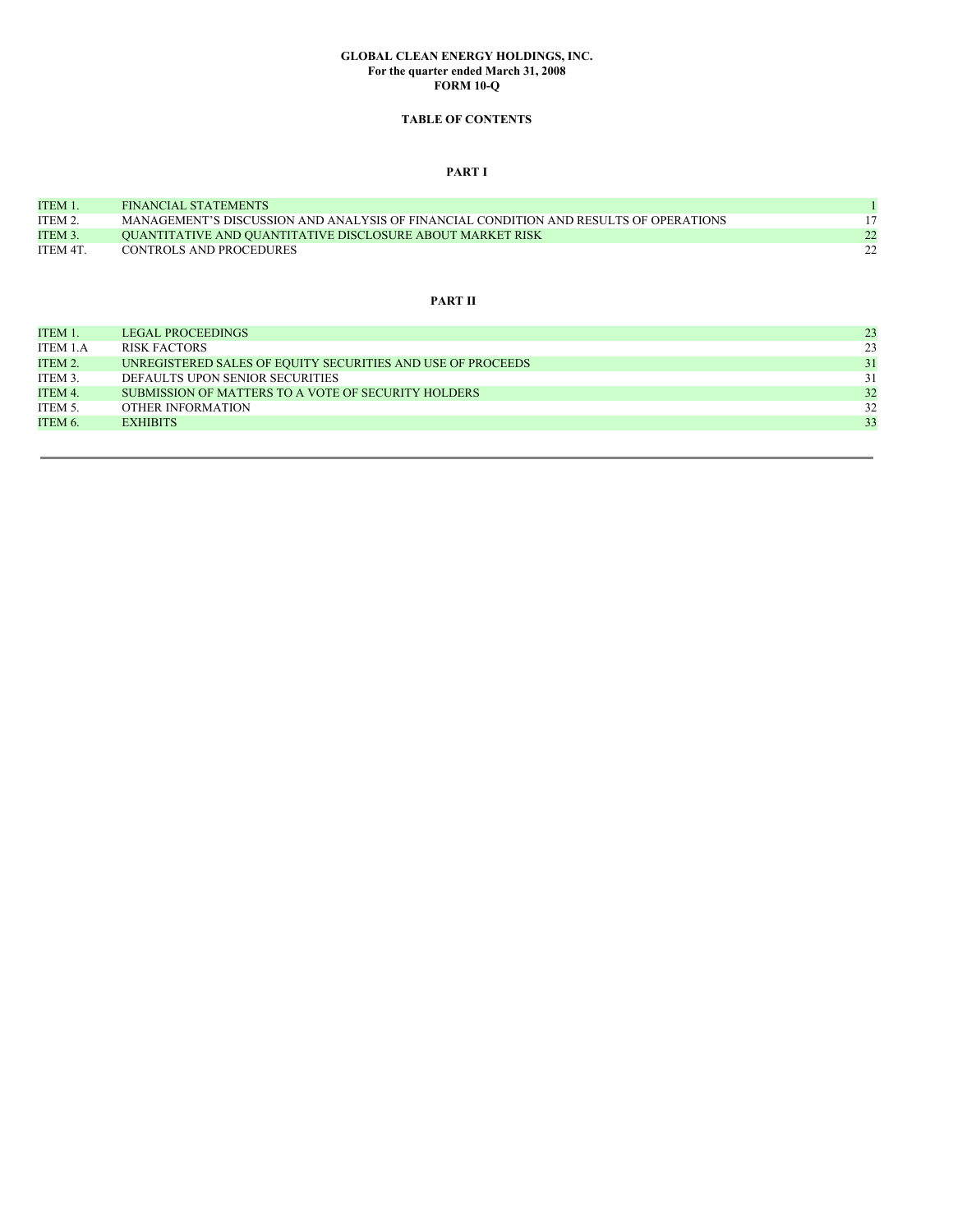## **ITEM 1. FINANCIAL STATEMENTS**.

#### **GLOBAL CLEAN ENERGY HOLDINGS, INC. AND SUBSIDIARIES FORMERLY KNOWN AS MEDICAL DISCOVERIES, INC. (A Development Stage Company) CONDENSED CONSOLIDATED BALANCE SHEETS (Unaudited)**

|                                                                        |              | March 31,<br>2008 |              | December 31,<br>2007 |  |
|------------------------------------------------------------------------|--------------|-------------------|--------------|----------------------|--|
| <b>ASSETS</b><br><b>CURRENT ASSETS</b>                                 |              |                   |              |                      |  |
| Cash and cash equivalents                                              | $\mathbb{S}$ | 260,465           | -S           | 805,338              |  |
| Subscription receivable                                                |              |                   |              | 75,000               |  |
| Prepaid expenses                                                       |              | 41,363            |              |                      |  |
| <b>Total Current Assets</b>                                            |              | 301,828           |              | 51,073<br>931,411    |  |
|                                                                        |              |                   |              |                      |  |
| Plantation development costs and equipment, net                        |              | 552,954           |              | 309,341              |  |
|                                                                        |              |                   |              |                      |  |
| <b>TOTAL ASSETS</b>                                                    | \$           | 854,782           | \$           | 1,240,752            |  |
|                                                                        |              |                   |              |                      |  |
| <b>LIABILITIES AND STOCKHOLDERS' DEFICIT</b>                           |              |                   |              |                      |  |
| <b>CURRENT LIABILITIES</b>                                             |              |                   |              |                      |  |
| Accounts payable                                                       | $\mathbb{S}$ | 1,343,143         | $\mathbb{S}$ | 1,243,877            |  |
| Accrued payroll and payroll taxes                                      |              | 949,587           |              | 950,971              |  |
| Accrued interest payable                                               |              | 315,011           |              | 300,651              |  |
| Secured promissory note                                                |              | 200,000           |              | 250,000              |  |
| Notes payable to shareholders                                          |              | 56,000            |              | 56,000               |  |
| Convertible notes payable                                              |              | 193,200           |              | 193,200              |  |
| <b>Financial instrument</b>                                            |              |                   |              | 2,166,514            |  |
| Current liabilities associated with assets held for sale               |              | 3,361,551         |              | 3,113,970            |  |
| <b>Total Current Liabilities</b>                                       |              | 6,418,492         |              | 8,275,183            |  |
|                                                                        |              |                   |              |                      |  |
| <b>STOCKHOLDERS' DEFICIT</b>                                           |              |                   |              |                      |  |
| Preferred stock - no par value; 50,000,000 shares authorized           |              |                   |              |                      |  |
| Series A, convertible; 28,928 shares issued and outstanding            |              |                   |              |                      |  |
| (aggregate liquidation preference of \$2,892,800)                      |              | 514,612           |              | 514,612              |  |
| Series B, convertible; 13,000 shares issued or subscribed              |              |                   |              |                      |  |
| (aggregate liquidation preference of \$1,300,000)                      |              | 1,290,735         |              | 1,290,735            |  |
| Common stock, no par value; 500,000,000 shares authorized; 174,838,967 |              |                   |              |                      |  |
| shares issued and outstanding                                          |              | 16,526,570        |              | 16,526,570           |  |
| Additional paid-in capital                                             |              | 3,713,352         |              | 1,472,598            |  |
|                                                                        |              | (1,399,577)       |              | (1,399,577)          |  |
| Deficit accumulated prior to the development stage                     |              |                   |              |                      |  |
| Deficit accumulated during the development stage                       |              | (26, 209, 402)    |              | (25, 439, 369)       |  |
| <b>Total Stockholders' Deficit</b>                                     |              | (5,563,710)       |              | (7,034,431)          |  |

The accompanying notes are an integral part of these condensed consolidated financial statements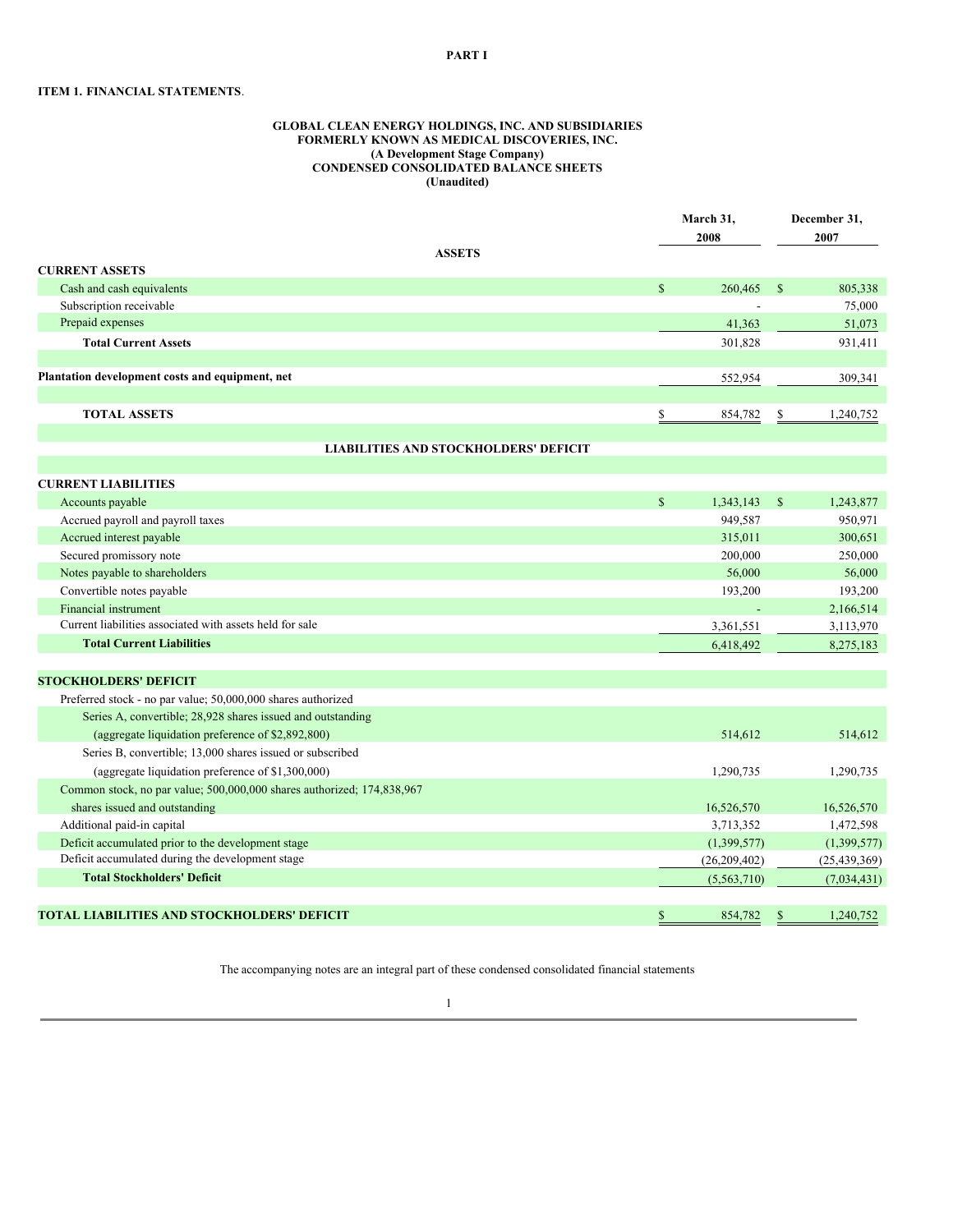## **GLOBAL CLEAN ENERGY HOLDINGS, INC. AND SUBSIDIARIES FORMERLY KNOWN AS MEDICAL DISCLOVERIES, INC. (A Development Stage Company) CONDENSED CONSOLIDATED STATEMENTS OF OPERATIONS (Unaudited)**

|                                                                              |              | <b>For the Three Months Ended</b><br>March 31, |                  |                |                       | From Inception of<br>the Development Stage<br>on November 20, 1991<br>through |  |
|------------------------------------------------------------------------------|--------------|------------------------------------------------|------------------|----------------|-----------------------|-------------------------------------------------------------------------------|--|
|                                                                              |              | 2008                                           |                  |                | <b>March 31, 2008</b> |                                                                               |  |
| <b>Operating Expenses</b>                                                    |              |                                                |                  |                |                       |                                                                               |  |
| General and administrative                                                   | $\mathbb{S}$ | 511,025                                        | $\mathbb{S}$     | 251,327        | - \$                  | 8,411,583                                                                     |  |
| Research and development                                                     |              |                                                |                  | $\overline{a}$ |                       | 986,584                                                                       |  |
| Loss from Operations                                                         |              | (511, 025)                                     |                  | (251, 327)     |                       | (9,398,167)                                                                   |  |
| Other Income (Expenses)                                                      |              |                                                |                  |                |                       |                                                                               |  |
| Unrealized gain on financial instrument                                      |              | 5,469                                          |                  | 194,019        |                       | 4,722,632                                                                     |  |
| Interest income                                                              |              | 3,863                                          |                  | 148            |                       | 66,468                                                                        |  |
| Interest expense                                                             |              | (15,030)                                       |                  | (7,740)        |                       | (1,252,579)                                                                   |  |
| Interest expense from amortization of discount<br>on secured promissory note |              | $\overline{a}$                                 |                  | L,             |                       | (250,000)                                                                     |  |
| Gain on debt restructuring                                                   |              |                                                |                  |                |                       | 2,524,787                                                                     |  |
| Other income                                                                 |              |                                                |                  |                |                       | 906,485                                                                       |  |
|                                                                              |              |                                                |                  |                |                       |                                                                               |  |
| Total Other Income (Expenses)                                                |              | (5,698)                                        |                  | 186,427        |                       | 6,717,793                                                                     |  |
| Loss from Continuing Operations                                              |              | (516, 723)                                     |                  | (64,900)       |                       | (2,680,374)                                                                   |  |
| Loss from Discontinued Operations                                            |              | (253,310)                                      |                  | (109, 163)     |                       | (22, 836, 829)                                                                |  |
| Net Loss                                                                     |              | (770, 033)                                     |                  | (174, 063)     |                       | (25,517,203)                                                                  |  |
| Preferred stock dividend from beneficial<br>conversion feature               |              |                                                |                  |                |                       | (692, 199)                                                                    |  |
| Net Loss Applicable to Common Shareholders                                   | \$           | (770, 033)                                     | \$               | (174, 063)     | \$                    | (26, 209, 402)                                                                |  |
| Basic and Diluted Loss per Common Share:                                     |              |                                                |                  |                |                       |                                                                               |  |
| Loss from Continuing Operations                                              | $\mathbb S$  | $(0.003)$ \$                                   |                  | (0.000)        |                       |                                                                               |  |
| Loss from Discontinued Operations                                            | \$           | (0.001)                                        | \$               | (0.001)        |                       |                                                                               |  |
| Net loss                                                                     | \$           | (0.004)                                        | $\underline{\$}$ | (0.001)        |                       |                                                                               |  |
|                                                                              |              |                                                |                  |                |                       |                                                                               |  |
| Basic and Diluted Weighted-Average Common<br><b>Shares Outstanding</b>       |              | 174,838,967                                    |                  | 118,357,704    |                       |                                                                               |  |

The accompanying notes are an integral part of these condensed consolidated financial statements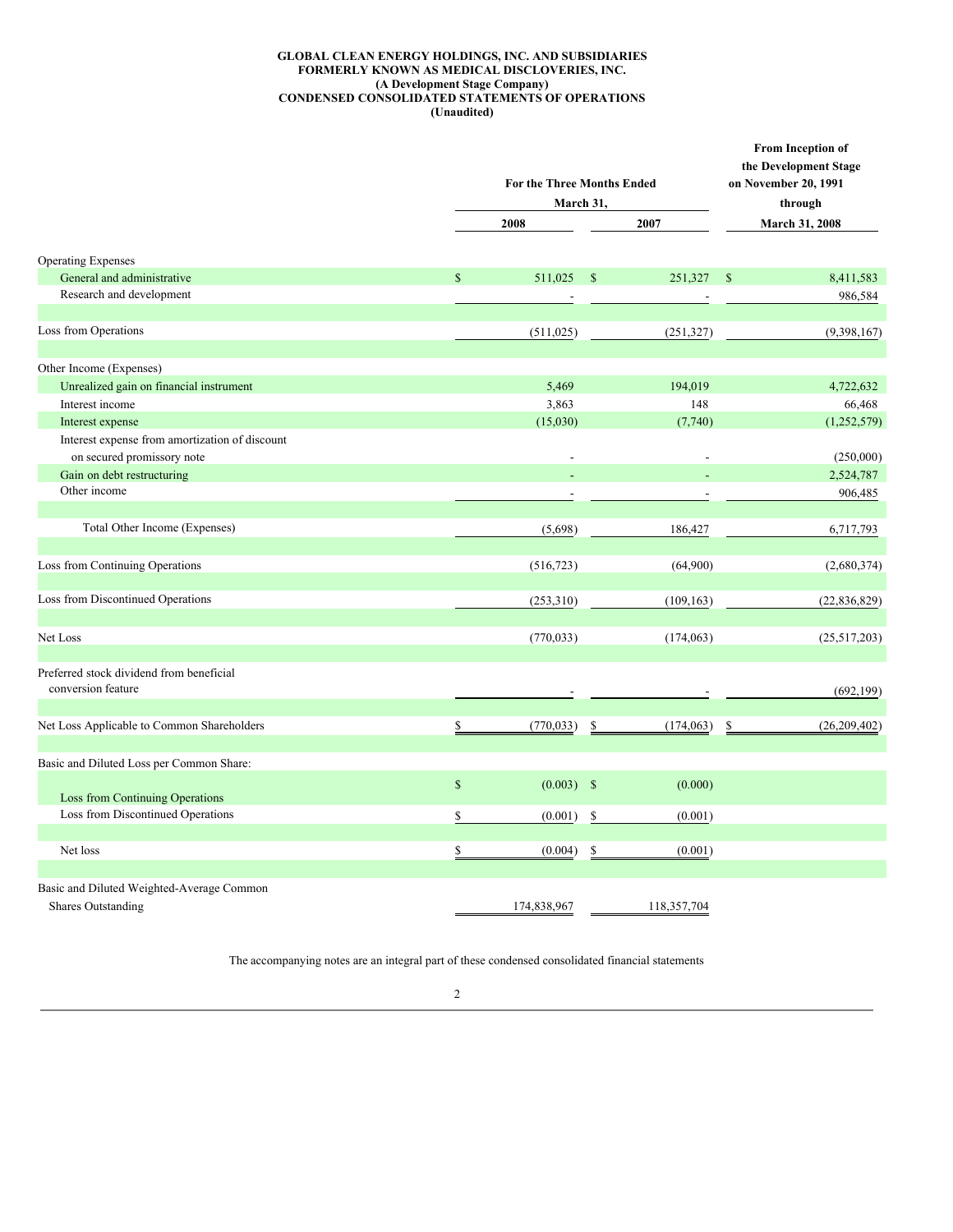## **GLOBAL CLEAN ENERGY HOLDINGS, INC. AND SUBSIDIARIES FORMERLY KNOWN AS MEDICAL DISCOVERIES, INC. (A Development Stage Company) CONDENSED CONSOLIDATED STATEMENTS OF CASH FLOWS (Unaudited)**

|                                                                                                    | <b>For the Three Months Ended</b><br>March 31, | From Inception of<br>the Development Stage<br>on November 20, 1991<br>through |                          |                              |
|----------------------------------------------------------------------------------------------------|------------------------------------------------|-------------------------------------------------------------------------------|--------------------------|------------------------------|
|                                                                                                    |                                                | 2008                                                                          | 2007                     | March 31, 2008               |
| <b>Cash Flows From Operating Activities</b>                                                        |                                                |                                                                               |                          |                              |
| Net loss                                                                                           | $\mathbb{S}$                                   | (770, 033)                                                                    | - \$<br>(174,063)        | $\mathbb{S}$<br>(25,517,203) |
| Adjustments to reconcile net loss to net cash provided by (used in)                                |                                                |                                                                               |                          |                              |
| operating activities                                                                               |                                                |                                                                               |                          |                              |
| Foreign currency transaction loss                                                                  |                                                | 253,310                                                                       | 34,058                   | 610,701                      |
| Gain on debt restructuring                                                                         |                                                |                                                                               |                          | (2,524,787)                  |
| Share-based compensation for services, expenses, litigation,                                       |                                                |                                                                               |                          |                              |
| and research and development                                                                       |                                                | 79,709                                                                        | 292,000                  | 12,422,450                   |
| Commitment for research and development obligation                                                 |                                                |                                                                               |                          | 2,378,445                    |
| Depreciation                                                                                       |                                                | 56                                                                            | 4,457                    | 137,722                      |
| Reduction of escrow receivable from research and development                                       |                                                |                                                                               |                          | 272,700                      |
| Unrealized gain on financial instrument                                                            |                                                | (5, 469)                                                                      | (194, 019)               | (4, 722, 632)                |
| Interest expense from amortization of discount on secured                                          |                                                |                                                                               |                          |                              |
| promissory note                                                                                    |                                                |                                                                               |                          | 250,000                      |
| Reduction of legal costs                                                                           |                                                |                                                                               |                          | (130,000)                    |
| Write-off of subscriptions receivable                                                              |                                                |                                                                               |                          | 112,500                      |
| Impairment loss on assets                                                                          |                                                |                                                                               |                          | 9,709                        |
| Gain on disposal of assets, net of losses                                                          |                                                | $\overline{\phantom{a}}$                                                      |                          | (228, 445)                   |
| Write-off of receivable                                                                            |                                                |                                                                               |                          | 562,240                      |
| Note payable issued for litigation                                                                 |                                                |                                                                               |                          | 385,000                      |
| Changes in operating assets and liabilities                                                        |                                                |                                                                               |                          |                              |
| Accounts receivable                                                                                |                                                | $\overline{\phantom{a}}$                                                      | $\overline{\phantom{a}}$ | (7,529)                      |
| Prepaid expenses                                                                                   |                                                | 9,710                                                                         |                          | (41, 363)                    |
| Accounts payable and accrued expenses                                                              |                                                | 106,513                                                                       | 127,294                  | 4,324,525                    |
| Net Cash Provided by (Used in) Operating Activities<br><b>Cash Flows From Investing Activities</b> |                                                | (326, 204)                                                                    | 89,727                   | (11,705,967)                 |
|                                                                                                    |                                                |                                                                               |                          |                              |
| Plantation development costs                                                                       |                                                | (243, 669)                                                                    |                          | (552, 446)                   |
| Proceeds from disposal of assets                                                                   |                                                | $\overline{\phantom{a}}$                                                      |                          | 310,000                      |
| Increase in deposits                                                                               |                                                |                                                                               |                          | (51,100)                     |
| Purchase of property and equipment                                                                 |                                                |                                                                               |                          | (221, 334)                   |
| Issuance of note receivable                                                                        |                                                |                                                                               |                          | (313, 170)                   |
| Payments received on note receivable                                                               |                                                |                                                                               |                          | 130,000                      |
| Net Cash Used in Investing Activities                                                              |                                                | (243, 669)                                                                    |                          | (698, 050)                   |
| <b>Cash Flows From Financing Activities</b>                                                        |                                                |                                                                               |                          |                              |
| Proceeds from common stock, preferred stock, and warrants for cash                                 |                                                | 75,000                                                                        |                          | 11,324,580                   |
| Contributed equity                                                                                 |                                                |                                                                               |                          | 131,374                      |
| Proceeds from notes payable and related warrants                                                   |                                                |                                                                               |                          | 1,686,613                    |
| Payments on notes payable                                                                          |                                                | (50,000)                                                                      |                          | (951, 287)                   |
| Proceeds from convertible notes payable                                                            |                                                |                                                                               |                          | 571,702                      |
| Payments on convertible notes payable                                                              |                                                | $\overline{\phantom{a}}$                                                      |                          | (98, 500)                    |
| Net Cash Provided by Financing Activities                                                          |                                                | 25,000                                                                        | $\overline{\phantom{a}}$ | 12,664,482                   |
| Net Increase (Decrease) in Cash and Cash Equivalents                                               |                                                | (544, 873)                                                                    | 89,727                   | 260,465                      |
| <b>Cash and Cash Equivalents at Beginning of Period</b>                                            |                                                | 805,338                                                                       | 47,658                   |                              |
| Cash and Cash Equivalents at End of Period                                                         |                                                | 260,465                                                                       | 137,385                  | 260,465                      |
| <b>Supplemental Disclosures of Cash Flow Information:</b>                                          |                                                |                                                                               |                          |                              |
| Cash paid for interest                                                                             | \$                                             | 670                                                                           | $\mathbb{S}$             |                              |
| Noncash Investing and Financing Activities:                                                        |                                                |                                                                               |                          |                              |
| Reclassification of financial instrument to permanent equity                                       | \$                                             | 2,161,045                                                                     | -\$                      |                              |

The accompanying notes are an integral part of these condensed consolidated financial statements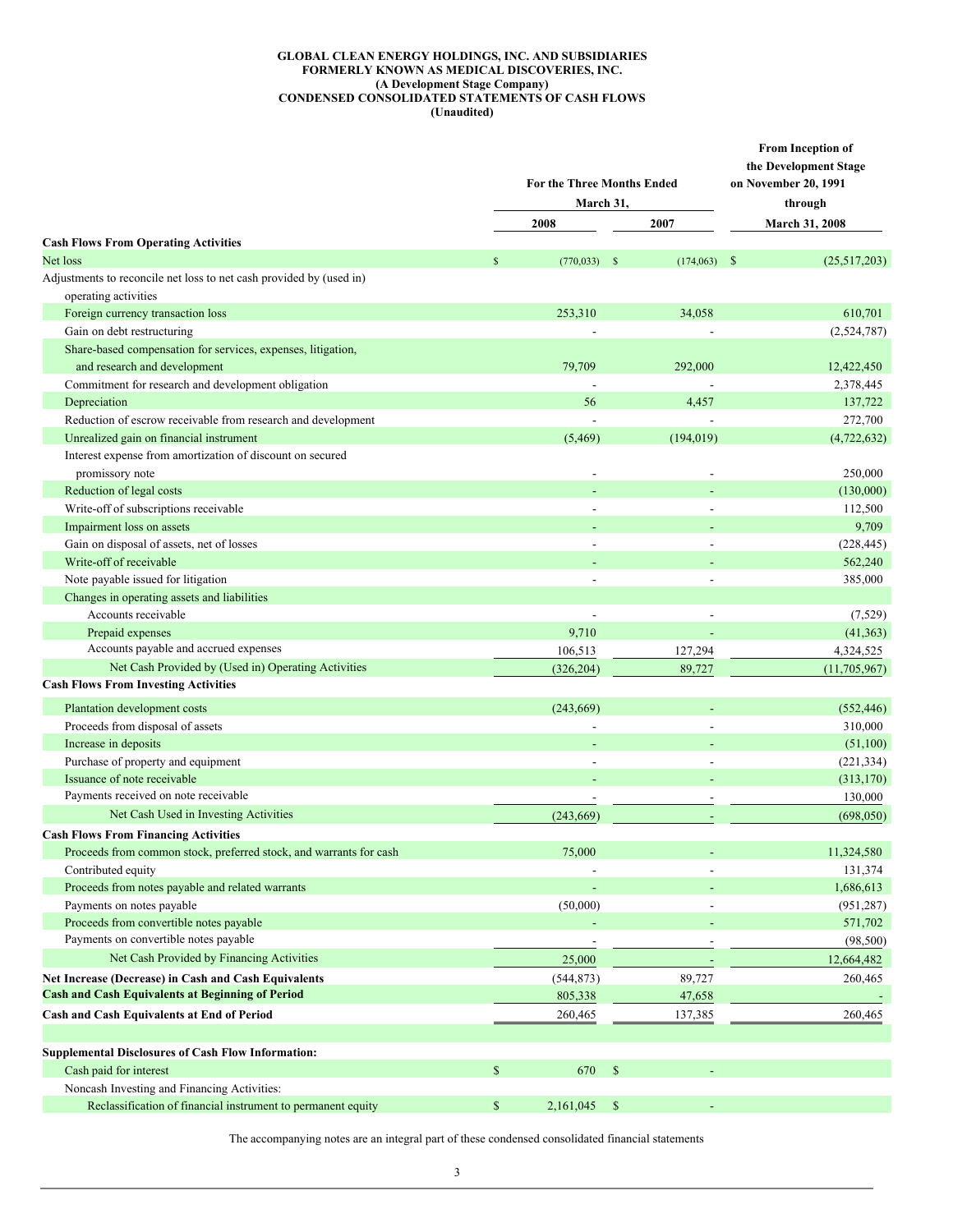#### **Note 1 - History and Basis of Presentation**

#### *History*

Medical Discoveries, Inc. was incorporated under the laws of the State of Utah on November 20, 1991. Effective as of August 6, 1992, the Company merged with and into WPI Pharmaceutical, Inc., a Utah corporation ("WPI"), pursuant to which WPI was the surviving corporation. Pursuant to the MDI-WPI merger, the name of the surviving corporation was changed to Medical Discoveries, Inc. ("MDI"). MDI's initial purpose was the research and development of an anti-infection drug know as MDI-P.

On March 22, 2005, MDI formed MDI Oncology, Inc., a Delaware corporation, as a wholly-owned subsidiary to acquire and operate the assets and business associated with the Savetherapeutics transaction. With this transaction, MDI acquired the SaveCream technology and carried on the research and development of this drug candidate. MDI made the decision in 2007 to discontinue further development of these two drug candidates and sell these technologies.

On September 7, 2007, MDI entered into a share exchange agreement pursuant to which it acquired all of the outstanding ownership interests in Global Clean Energy Holdings, LLC, an entity that had certain trade secrets, know-how, business plans, term sheets, business relationships, and other information relating to the start-up of a business related to the cultivation and production of seed oil from the seed of the Jatropha plant. With this transaction, MDI commenced the research and development of a business whose purpose will be providing feedstock oil intended for the production of bio-diesel.

On January 29, 2008, a meeting of shareholders was held and, among other things, the name Medical Discoveries, Inc. was changed to Global Clean Energy Holdings, Inc. (the "Company").

#### *Unaudited Interim Consolidated Financial Statements*

The accompanying unaudited condensed consolidated financial statements have been prepared by the Company pursuant to the rules and regulations of the Securities and Exchange Commission. Certain information and footnote disclosures normally included in financial statements prepared in accordance with accounting principles generally accepted in the United States of America have been condensed or omitted pursuant to such rules and regulations. In the opinion of management, all adjustments and disclosures necessary for a fair presentation of these financial statements have been included and are of normal, recurring nature. These financial statements should be read in conjunction with the financial statements and notes thereto included in the Company's annual report on Form 10-KSB for the year ended December 31, 2007, as filed with the Securities and Exchange Commission. The results of operations for the three months ended March 31, 2008, may not be indicative of the results that may be expected for the year ending December 31, 2008.

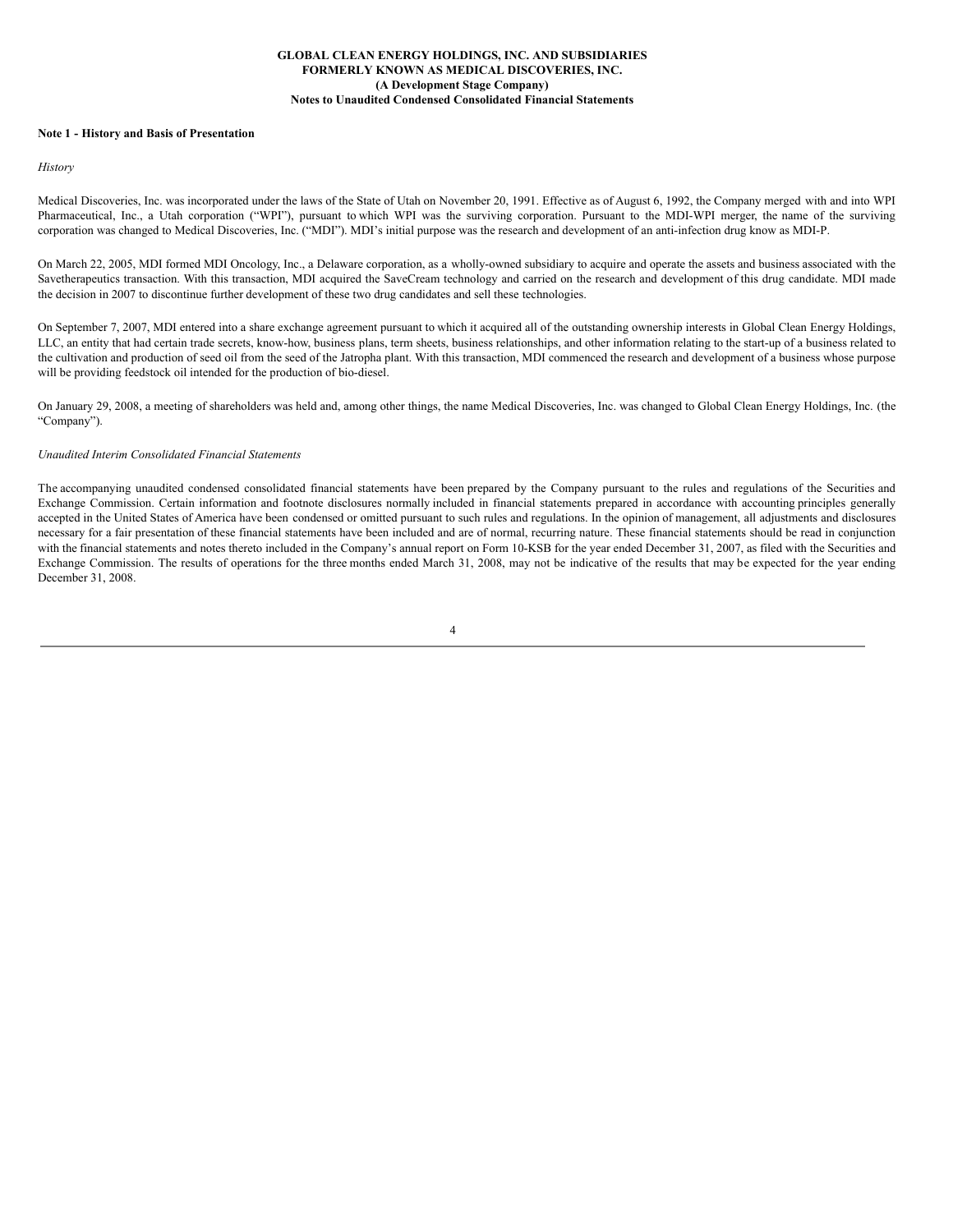#### *Loss per Common Share*

Loss per share amounts are computed by dividing loss applicable to common shareholders by the weighted-average number of common shares outstanding during each period. Diluted loss per share amounts are computed assuming the issuance of common stock for potentially dilutive common stock equivalents. All outstanding stock options, warrants, convertible notes, convertible preferred stock, and common stock held in escrow are currently antidilutive and have been excluded from the calculations of diluted loss per share at March 31, 2008 and 2007, as follows:

|                                               | March 31,   |             |
|-----------------------------------------------|-------------|-------------|
|                                               | 2008        | 2007        |
| Convertible notes                             | 128,671     | 128,671     |
| Convertible preferred stock - Series A        | 57,856,000  | 141,106,493 |
| Convertible preferred stock - Series B        | 11,818,181  |             |
| Warrants                                      | 29,688,934  | 38,973,861  |
| Compensation-based stock options and warrants | 49,383,000  | 29,883,000  |
| Common stock held in escrow                   | 22,837,593  |             |
|                                               | 171,712,379 | 210,092,025 |

#### *Recently Issued Accounting Standards*

In September 2006, the Financial Accounting Standards Board (FASB) issued SFAS No. 157, *Fair Value Measurements* (SFAS 157). SFAS 157 defines fair value, establishes a framework for measuring fair value in generally accepted accounting principles, and expands disclosures about fair value measurements. This statement is effective for the Company's fiscal year beginning January 1, 2008 for financial assets and liabilities and January 1, 2009 for non-financial assets and liabilities. The adoption of SFAS 157 for financial assets and liabilities on January 1, 2008 did not have a material impact on the Company's consolidated financial statements. The Company is currently evaluating the impact of SFAS 157 for non-financial assets and liabilities, if any, on the reporting of its financial position and results of operations.

In February 2007, the FASB issued SFAS No. 159, The Fair Value Option for Financial Assets and Financial Liabilities - including an amendment of FASB Statement No. 115 (SFAS 159). SFAS 159 allows measurement at fair value of eligible financial assets and liabilities that are not otherwise measured at fair value. If the fair value option for an eligible item is elected, unrealized gains and losses for that item shall be reported in current earnings at each subsequent reporting date. SFAS 159 also establishes presentation and disclosure requirements designed to draw comparison between the different measurement attributes the Company elects for similar types of assets and liabilities. The Company adopted SFAS 159 effective January 1, 2008, but did not elect to fair value any of the eligible assets or liabilities. Therefore, the adoption of SFAS 159 did not have any impact on its financial position or results of operations.

In December 2007, the FASB issued SFAS No. 141 (revised 2007), *Business Combinations* (SFAS 141(R)), which replaces SFAS 141, *Business Combinations*. SFAS 141(R) retains the underlying concepts of SFAS 141 in that all business combinations are still required to be accounted for at fair value under the acquisition method of accounting, but SFAS 141(R) changed the method of applying the acquisition method in a number of significant aspects. Acquisition costs will generally be expensed as incurred; noncontrolling interests will be valued at fair value at the acquisition date; in-process research and development will be recorded at fair value as an indefinite-lived intangible asset at the acquisition date; restructuring costs associated with a business combination will generally be expensed subsequent to the acquisition date; and changes in deferred tax asset valuation allowances and income tax uncertainties after the acquisition date generally will affect income tax expense. SFAS 141(R) is effective on a prospective basis for all business combinations for which the acquisition date is on or after the beginning of the first annual period subsequent to December 15, 2008, with the exception of the accounting for valuation allowances on deferred taxes and acquired tax contingencies. SFAS 141(R) amends SFAS 109 such that adjustments made to valuation allowances on deferred taxes and acquired tax contingencies associated with acquisitions that closed prior to the effective date of SFAS 141(R) would also apply the provisions of SFAS  $141(R)$ . Early adoption is not permitted. The Company is currently evaluating the effects, if any, that SFAS  $141(R)$  may have on our financial statements. The Company does not expect that it will have any immediate effect on our financial statements, however, the revised standard will govern the accounting for any future business combinations that the Company may enter into.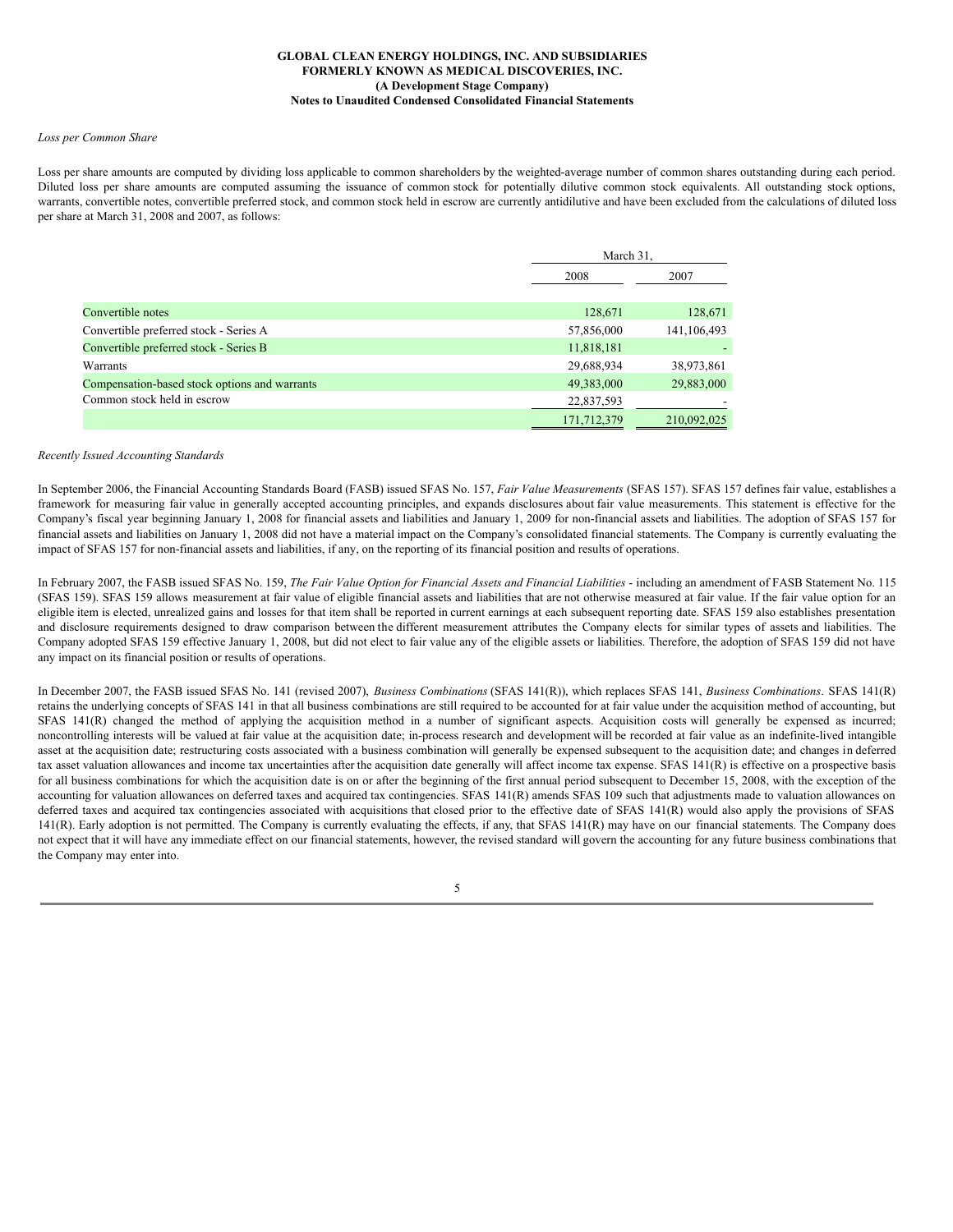In December 2007, the FASB issued SFAS No. 160, Noncontrolling Interests in Consolidated Financial Statements-an amendment of ARB No. 51 (SFAS 160). This statement is effective for fiscal years, and interim periods within those fiscal years, beginning on or after December 15, 2008, with earlier adoption prohibited. This statement requires the recognition of a noncontrolling interest (minority interest) as equity in the consolidated financial statements and separate from the parent's equity. The amount of net income attributable to the noncontrolling interest will be included in consolidated net income on the face of the income statement. It also amends certain of ARB No. 51's consolidation procedures for consistency with the requirements of SFAS 141(R)*.* This statement also includes expanded disclosure requirements regarding the interests of the parent and its noncontrolling interest. The Company is currently evaluating this new statement and anticipate that the statement will not have a significant impact on the reporting of its results of operations.

In March 2008, the FASB issued SFAS No. 161, Disclosures about Derivative Instruments and Hedging Activities, an amendment of FASB Statement No. 133 (SFAS 161). SFAS 161 requires enhanced disclosures about an entity's derivative and hedging activities. Entities will be required to provide enhanced disclosures about: (a) how and why an entity uses derivative instruments; (b) how derivative instruments and related hedge items are accounted for under SFAS No. 133 and its related interpretations; and (c) how derivative instruments and related hedge items affect an entity's financial position, financial performance and cash flows. The provisions of SFAS 161 are effective January 1, 2009. The Company is currently evaluating the impact of SFAS 161 on its financial statements.

## **Note 2 - Going Concern Considerations**

The accompanying unaudited consolidated financial statements have been prepared assuming that the Company will continue as a going concern. The Company incurred a net loss applicable to common shareholders of \$770,033 and \$4,414,884 during the three-month period ended March 31, 2008 and the year ended December 31, 2007, respectively, and has incurred losses applicable to common shareholders since inception of the development stage of \$26,209,402. The Company also used cash in operating activities of \$326,204 and \$709,278 during the three-month period ended March 31, 2008 and the year ended December 31, 2007, respectively. At March 31, 2008, the Company has negative working capital of \$6,116,664 and a stockholders' deficit of \$5,563,710. Those factors raise substantial doubt about the Company's ability to continue as a going concern.

| ., | I<br>٦<br>۰, |  |  |
|----|--------------|--|--|
|    |              |  |  |
|    |              |  |  |
|    |              |  |  |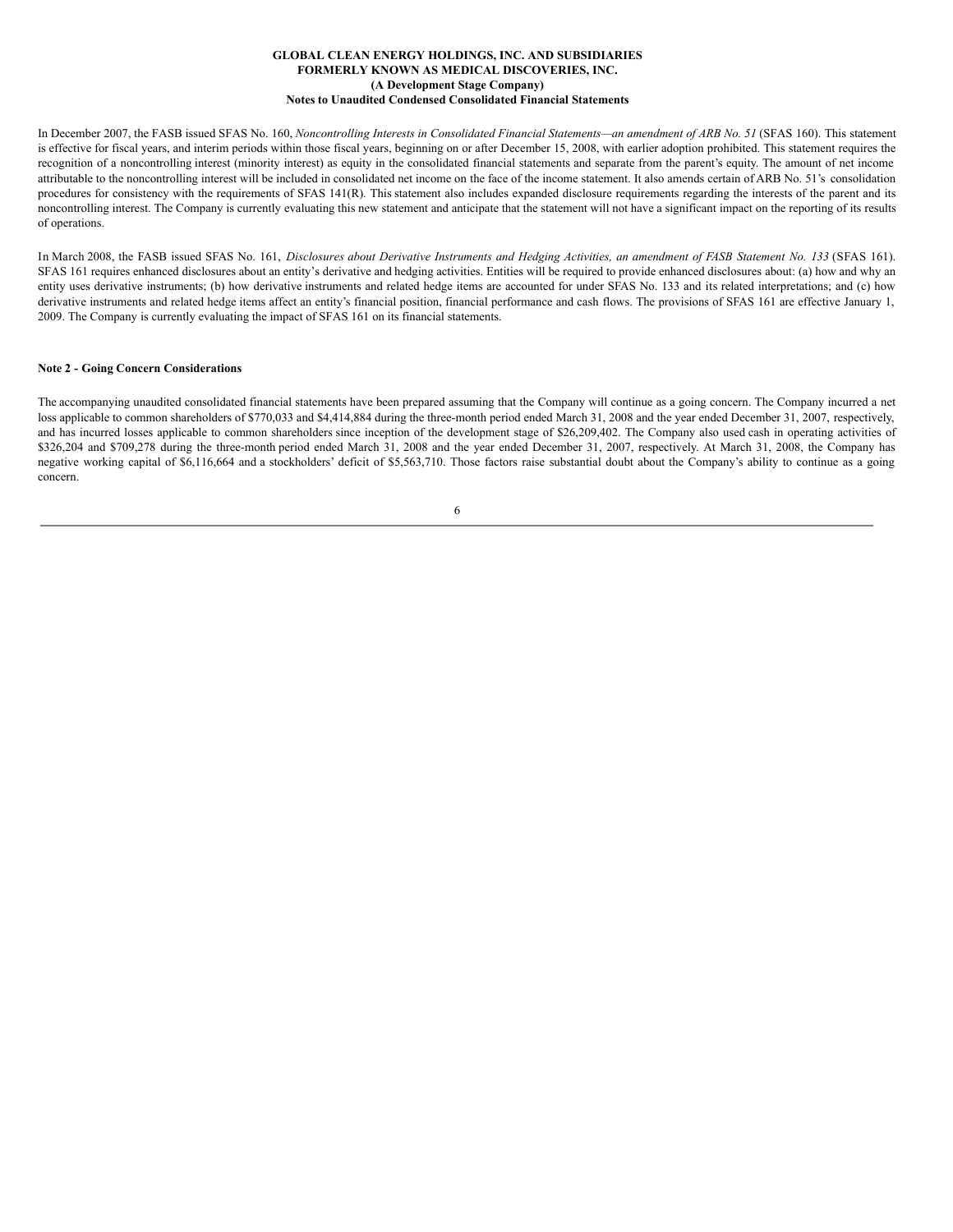The Company discontinued its former bio-pharmaceutical business during the quarter ended March 31, 2007. Management plans to meet its cash needs through various means including selling intellectual assets, securing financing, and developing a new business model. The Company has entered into an agreement to sell certain intellectual assets for an aggregate of  $64,007,534$  (approximately \$6,332,000 using March 31, 2008 exchange rates), which consideration is payable in cash and by the assumption of certain of the Company's outstanding liabilities. In order to fund its operations pending the closing of the asset sale, the Company sold Series B preferred stock during the quarter ended December 31, 2007 in the amount of \$1,300,000 and issued a secured promissory note under which the Company borrowed \$350,000. The Company is developing a new business operation to participate in the rapidly growing bio-diesel industry. The Company expects to be successful in this new venture, but there is no assurance that its business plan will be economically viable. The ability of the Company to continue as a going concern is dependent on that plan's success. The financial statements do not include any adjustments that might be necessary if the Company is unable to continue as a going concern.

## **Note 3 - Global Clean Energy Holdings, LLC**

Having agreed to discontinue its bio-pharmaceutical operations and dispose of the related assets, the Company considered entering into a number of other businesses that would enable it to be able to provide the shareholders with future value. The Company's Board of Directors decided to develop a business to produce and sell seed oils, including seed oils harvested from the planting and cultivation of the *Jatropha curcas* plant, for the purpose of providing feedstock oil intended for the generation of methyl ester, otherwise known as bio-diesel (the "Jatropha Business"). The Company's Board concluded that there was a significant opportunity to participate in the rapidly growing biofuels industry, which previously was mainly driven by high priced, edible oil-based feedstock. In order to commence its new Jatropha Business, effective September 1, 2007, the Company (i) hired Richard Palmer, an energy consultant, and a member of Global Clean Energy Holdings LLC ("Global") to act as its new President, Chief Operating Officer and future Chief Executive Officer, (ii) engaged Mobius Risk Group, LLC, a Texas company engaged in providing energy risk advisory services, to provide it with consulting services related to the development of the Jatropha Business, (iii) acquired certain trade secrets, know-how, business plans, term sheets, business relationships, and other information relating to the cultivation and production of seed oil from the Jatropha plant for the production of bio-diesel from Global, and (iv) engaged Corporativo LODEMO S.A DE CV to initiate the Jatropha Business in Mexico.

### **Share Exchange Agreement**

The Company entered into a share exchange agreement (the Global Agreement) pursuant to which the Company acquired all of the outstanding ownership interests in Global Clean Energy Holdings, LLC, a Delaware limited liability company (Global), on September 7, 2007 from Mobius Risk Group, LLC (Mobius) and from Richard Palmer (Mr. Palmer). Mr. Palmer owns a 13.33% equity interest in Mobius and, as described further in this Note, became the Company's new President and Chief Operating Officer in September 2007 and its Chief Executive Officer in December 2007. Mobius and Mr. Palmer are considered related parties to the Company. Global is an entity that has certain trade secrets, know-how, business plans, term sheets, business relationships, and other information relating to the start-up of a business related to the cultivation and production of seed oil from the seed of the Jatropha plant, for the purpose of providing feedstock oil intended for the production of bio-diesel.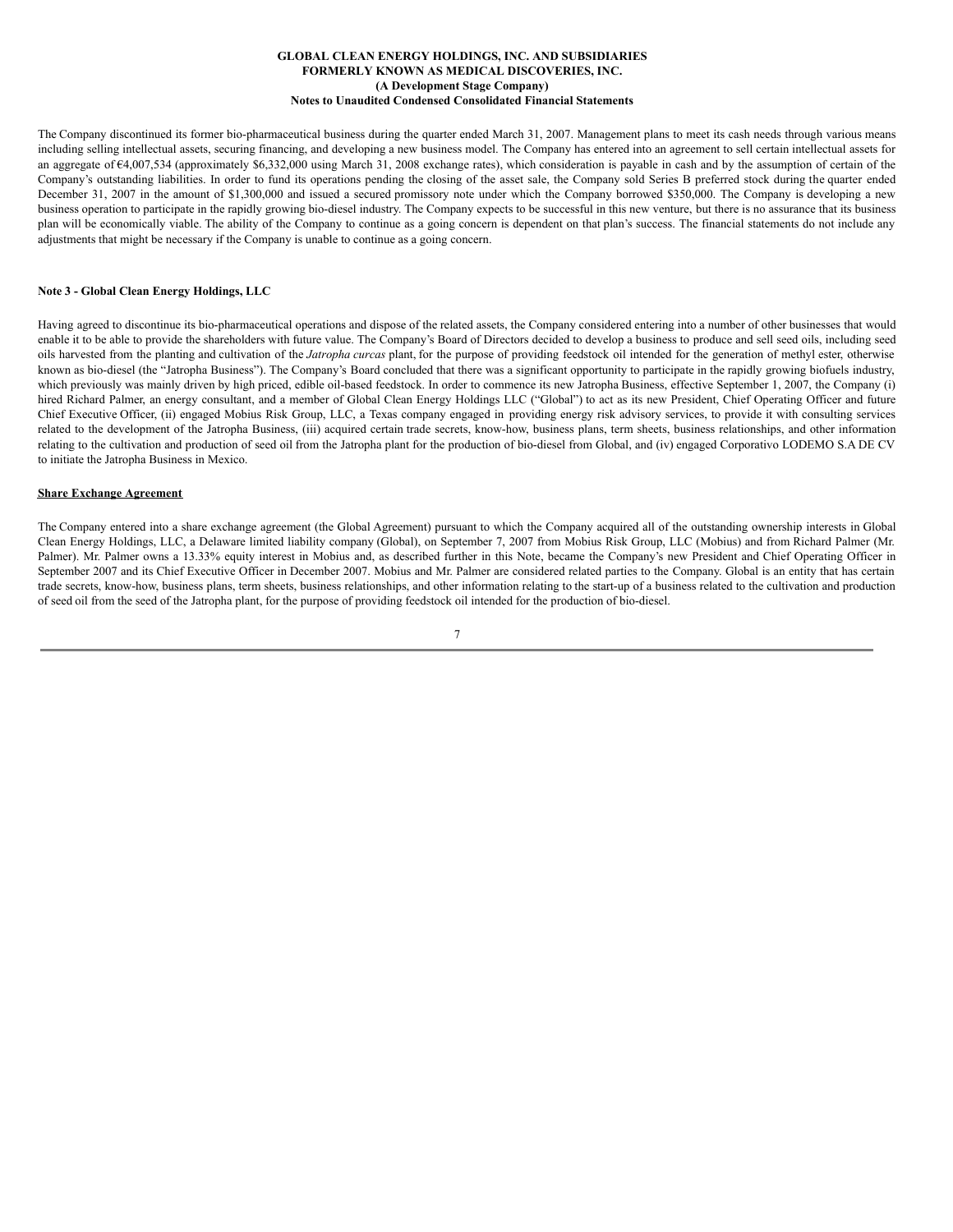## **Palmer Employment Agreement**

Effective September 1, 2007, the Company entered into an employment agreement with Richard Palmer pursuant to which the Company hired Mr. Palmer to serve as its President and Chief Operating Officer. Mr. Palmer was also appointed to serve as a director on the Company's Board of Directors to serve until the next election of directors by the Company's shareholders. Upon the resignation of the former Chief Executive Officer on December 21, 2007, Mr. Palmer also became the Company's Chief Executive Officer. The Company hired Mr. Palmer to take advantage of his experience and expertise in the feedstock/bio-diesel industry, and in particular, in the Jatropha bio-diesel and feedstock business. The term of employment commenced September 1, 2007 and ends on September 30, 2010, unless terminated in accordance with the provisions of the agreement.

### **Mobius Consulting Agreement**

Concurrent with the execution of the Global Agreement, the Company entered into a consulting agreement with Mobius pursuant to which Mobius has agreed to provide consulting services to the Company in connection with the Company's new Jatropha bio-diesel feedstock business. The Company engaged Mobius as a consultant to obtain Mobius' experience and expertise in the feedstock/bio-diesel market to assist the Company and Mr. Palmer in developing this new line of operations for the Company. Mobius has agreed to provide the following services to the Company: (i) manage and supervise a contemplated research and development program contracted by the Company and conducted by the University of Texas Pan American regarding the location, characterization, and optimal economic propagation of the Jatropha plant; and (ii) assist with the management and supervision of the planning, construction, and start-up of plant nurseries and seed production plantations in Mexico, the Caribbean or Central America.

The term of the agreement is twelve (12) months, or until the scope of work under the agreement has been completed. Mobius will supervise the hiring of certain staff to serve in management and operations roles of the Company, or hire such persons to provide similar services as independent contractors. Mobius' compensation for the services provided under the agreement is a monthly retainer of \$45,000. The Company will also reimburse Mobius for reasonable business expenses incurred in connection with the services provided. The agreement contains customary confidentiality provisions with respect to any confidential information disclosed to Mobius or which Mobius receives while providing services under the agreement. Under this agreement, the Company has paid Mobius or accrued \$135,000 during the three months ended March 31, 2008, of which \$13,500 was expensed as compensation to Mobius and \$121,500 was capitalized as plantation development costs pursuant to AICPA Statement of Position 85-3, *Accounting by Agricultural Producers and Agricultural Cooperatives*.

### **LODEMO Agreement**

On October 15, 2007, the Company entered into a service agreement with Corporativo LODEMO S.A DE CV, a Mexican corporation (the LODEMO Group). The Company has decided to initiate its Jatropha Business in Mexico, and has already identified parcels of land in Mexico to plant and cultivate Jatropha. In order to obtain all of the logistical and other services needed to operate a large-scale farming and transportation business in Mexico, the Company entered into the service agreement with the LODEMO Group, a privately held Mexican company with substantial land holdings, significant experience in diesel distribution and sales, liquids transportation, logistics, land development and agriculture.

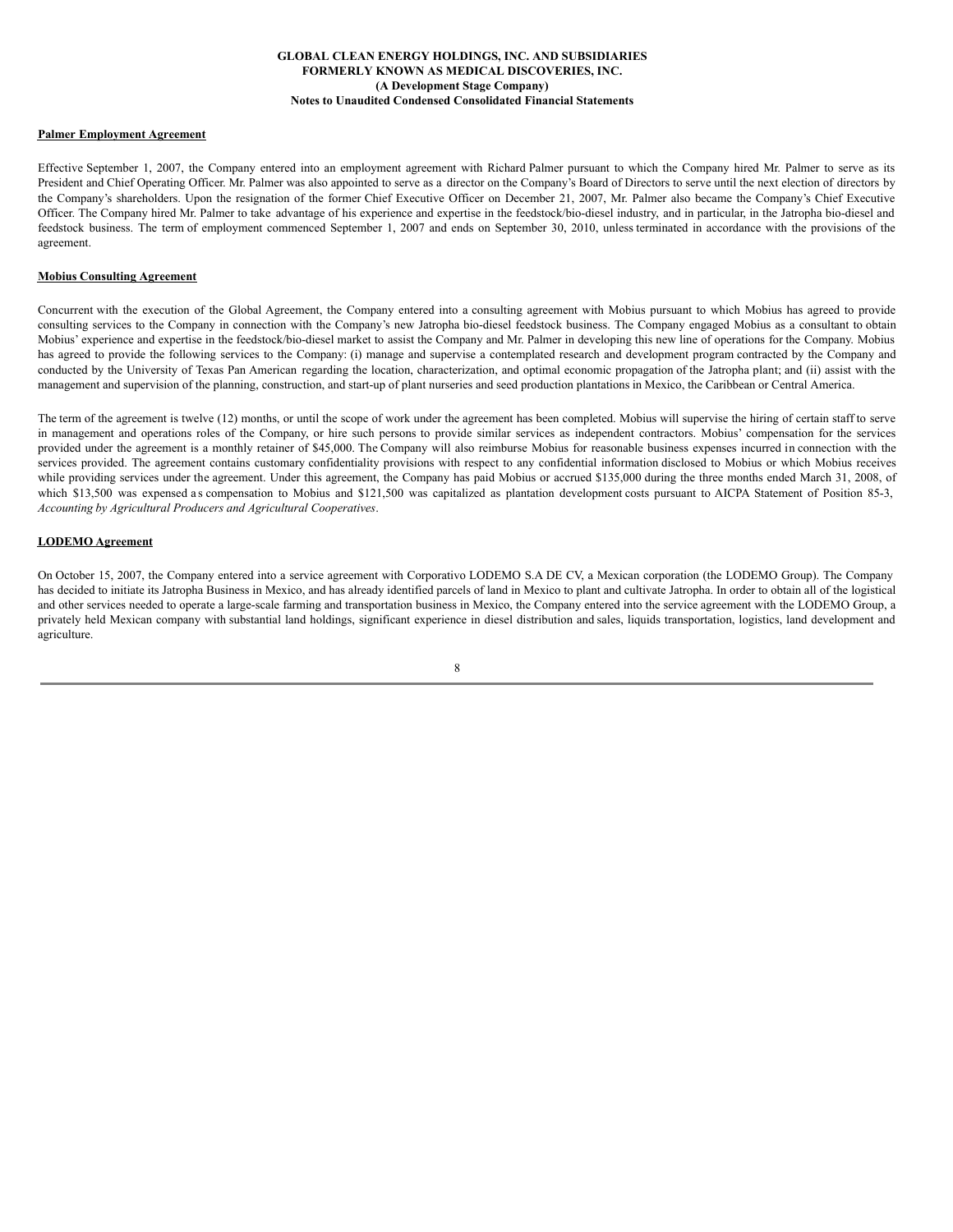Under the supervision of the Company's management and Mobius, the LODEMO Group will be responsible for the establishment, development, and day-to-day operations of the Jatropha Business in Mexico, including the extraction of the oil from the Jatropha seeds, the delivery of the Jatropha oil to buyers, the purchase or lease of land in Mexico, the establishment and operation of one or more Jatropha nurseries, the clearing, planting and cultivation of the Jatropha fields, the harvesting of the Jatropha seeds, the operation of the Company's oil extraction facilities, and the logistics associated with the foregoing. Although the LODEMO Group will be responsible for identifying and acquiring the farmland, ownership of the farmland or any lease thereto will be held directly by the Company or by a Mexican subsidiary of the Company. The LODEMO Group will be responsible for hiring and managing all necessary employees. All direct and budgeted costs of the Jatropha Business in Mexico will be borne by the Company.

The LODEMO Group will provide the foregoing and other necessary services for a fee primarily based on the number of hectares of Jatropha under cultivation. The Company has agreed to pay the LODEMO Group a fixed fee per year of \$60 per hectare of land planted and maintained with minimum payments based on 10,000 hectares of developed land, to follow a planned planting schedule. The Agreement has a 20-year term but may be terminated earlier by the Company under certain circumstances. The LODEMO Group will also potentially receive incentive compensation for controlling costs below the annual budget established by the parties, production incentives for increased yield and a sales commission for biomass sales. Under this agreement, the Company has paid the LODEMO Group or accrued \$91,529 during the three months ended March 31, 2008, all of which was capitalized as plantation development costs pursuant to AICPA Statement of Position 85-3, *Accounting by Agricultural Producers and Agricultural Cooperatives*.

## **Note 4 - Plantation Development Costs and Equipment**

Plantation development costs and equipment as of March 31, 2008 and December 31, 2007 are as follows:

|                                                 |   | March 31,<br>2008 |     | December 31,<br>2007 |
|-------------------------------------------------|---|-------------------|-----|----------------------|
| Plantation development costs                    | S | 552,447           | - 8 | 308,777              |
| Office equipment                                |   | 1,127             |     | 1,127                |
| Total cost                                      |   | 553,574           |     | 309,904              |
| Less accumulated depreciation                   |   | (620)             |     | (563)                |
| Plantation development costs and equipment, net |   | 552,954           |     | 309,341              |

Plantation development costs are not currently being depreciated. Upon completion of the plantation development, those costs will be depreciated over the shorter of the useful life of the related asset or over the term of the lease. The plantation development costs are located in Mexico.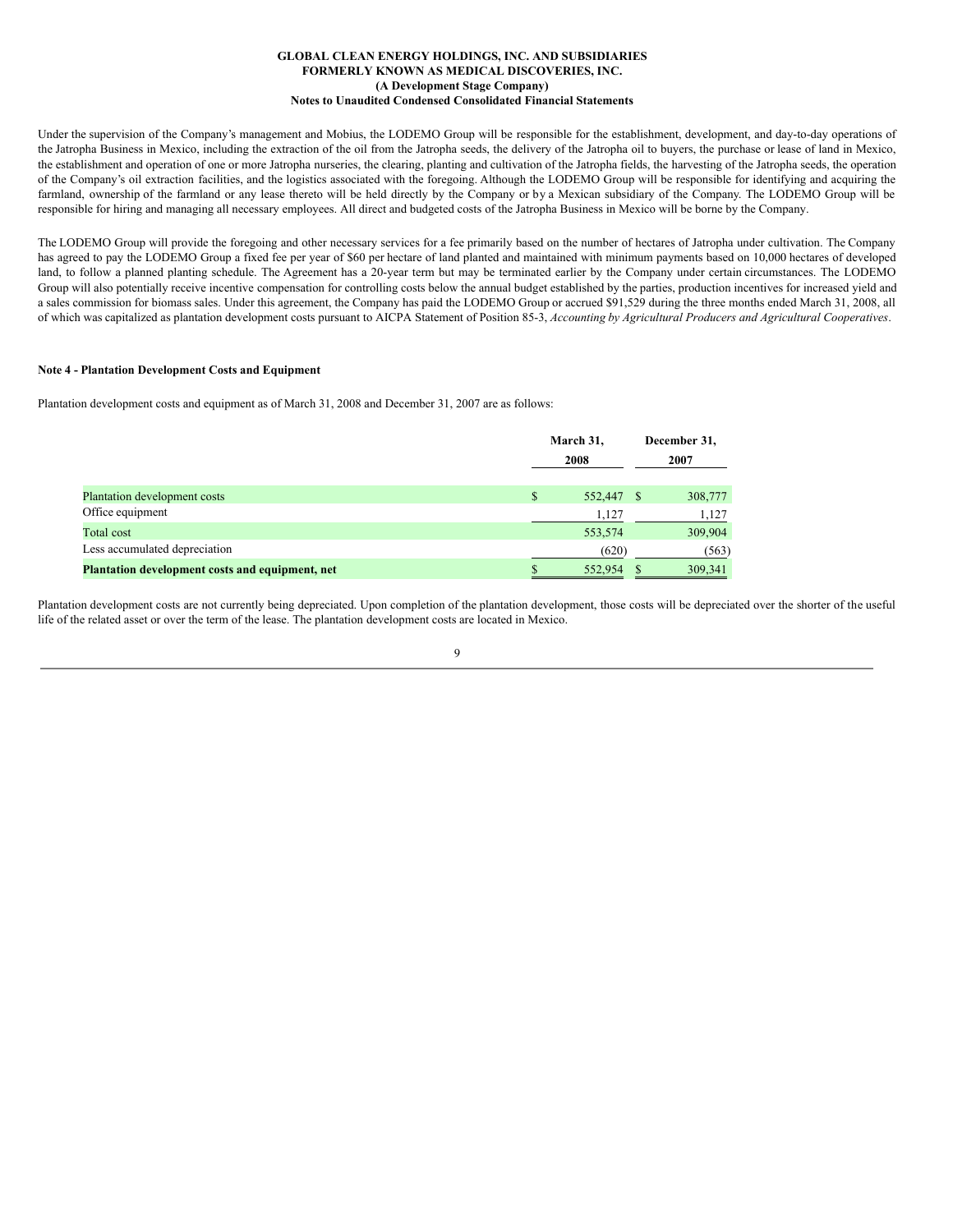#### **Note 5 - Accrued Payroll and Payroll Taxes**

Accrued payroll and payroll taxes principally relate to unpaid compensation for officers and directors that are no longer affiliated with the Company. Accrued payroll taxes will become due upon payment of the related accrued compensation. Accrued payroll and payroll taxes are composed of the following:

|                                                          | March 31, | December 31,<br>2007 |     |         |
|----------------------------------------------------------|-----------|----------------------|-----|---------|
| Former Chief Executive Officer, resigned 2007, including |           |                      |     |         |
| \$500,000 under the Release and Settlement Agreement     | \$        | 570.949              | - S | 583,333 |
| Other former Officers and Directors                      |           | 311.200              |     | 311,200 |
| Accrued payroll taxes on accrued compensation to         |           |                      |     |         |
| former officers and directors                            |           | 38,510               |     | 38,510  |
| Accrued payroll, vacation, and related payroll taxes     |           |                      |     |         |
| for current officers                                     |           | 28,928               |     | 17,928  |
| <b>Accrued payroll and payroll taxes</b>                 |           | 949,587              |     | 950,971 |

On August 31, 2007, the Company entered into a Release and Settlement Agreement with Judy Robinett, the Company's then-current Chief Executive Officer. Under the agreement, Ms. Robinett agreed to, among other things, assist the Company in the sale of its legacy assets and complete the preparation and filing of the delinquent reports to the Securities and Exchange Commission. Under the agreement, Ms. Robinett agreed to (i) forgive her potential right to receive \$1,851,805 in accrued and unpaid compensation, un-accrued and pro-rata bonuses, and severance pay and (ii) the cancellation of stock options to purchase 14,000,000 shares of common stock at an exercise price of \$0.02 per share. In consideration for her services, the forgiveness of the foregoing cash payments, the cancellation of the stock options, and settlement of other issues, the Company agreed to, among other things, to pay Ms. Robinett \$500,000 upon the receipt of the cash payment under the agreement to sell the SaveCream Assets. Pursuant to this agreement, Ms. Robinett resigned on December 21, 2007.

#### **Note 6 - Secured Promissory Note**

In order to fund ongoing operations pending closing of the sale of the SaveCream Assets, the Company entered into a loan agreement with, and issued a promissory note in favor of, Mercator Momentum Fund III, L.P. (Mercator). Mercator, along with two other affiliates, owns all of the issued and outstanding shares of the Company's Series A Convertible Preferred Stock, and is considered a related party to the Company. Pursuant to the loan agreement, Mercator made available to the Company a secured term credit facility in principal amount of \$1,000,000. The promissory note initially was due and payable on December 14, 2007. As of December 13, 2007, the Company owed Mercator \$250,000 under the loan. Mercator agreed to extend the maturity date of the \$250,000 to February 21, 2008. In March, 2008, the loan was paid down to \$200,000 and the maturity date was extended to June 21, 2008. The foregoing loan is secured by a lien on all of the assets of the Company. Under the loan agreement, interest is payable on the loan at a rate of 12% per annum, payable monthly.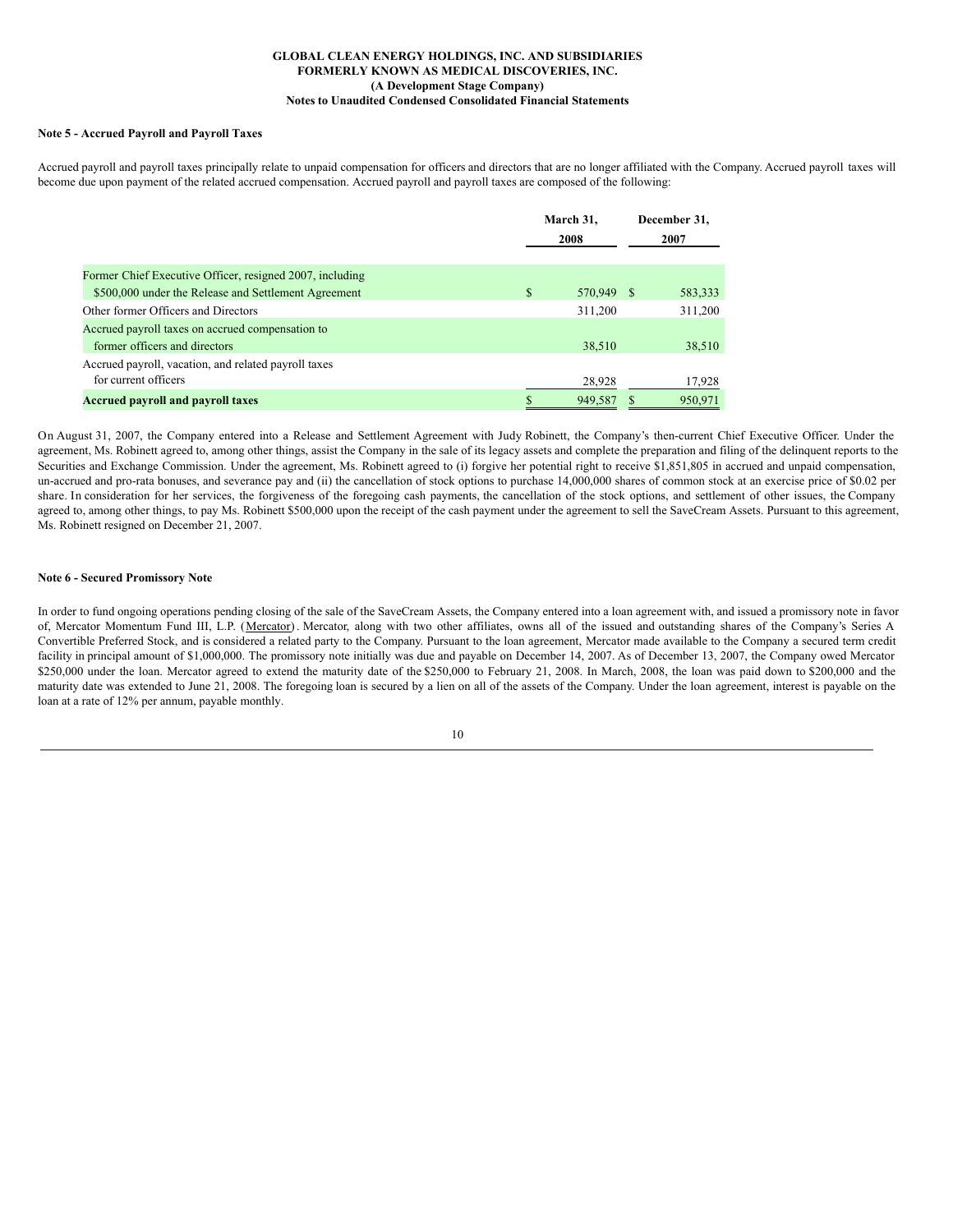### **Note 7 - Financial Instrument**

The conversion feature of the Series A Convertible Preferred Stock has more of the attributes of an equity instrument than of a liability instrument, and thus was not considered a derivative. However, at the time of issuance, the Company was unable to guarantee that there would be enough shares of authorized common stock to settle other "freestanding instruments." Accordingly, all of the warrants attached to the convertible preferred stock were measured at their fair value and recorded as a liability in the financial statements characterized as a "Financial Instrument". For these same reasons, all other warrants and options outstanding on March 11, 2005 or issued during the remainder of 2005 and through 2007 (except for stock options issued to employees) were measured at their fair value and recorded as additional liability in the financial statements. As of December 31, 2007, the fair value of this liability was recorded at \$2,166,514.

For the period from December 31, 2007 through January 29, 2008, the fair value of this liability decreased by \$5,469 resulting in a balance of \$2,161,045. On January 29, 2008, the shareholders of the Company approved an increase in the number of authorized shares of common stock from 250 million to 500 million. Consequently, as the result of this amendment to the Company's Articles of Incorporation, the Company is now able to settle all 'freestanding instruments". Accordingly, the Company reclassified the liability, characterized in the accompanying financial statements as "Financial Instrument", in the amount of \$2,161,045, to permanent equity in January 2008.

## **Note 8 - Stock Options and Warrants**

The Company has two incentive stock option plans wherein 24,000,000 shares of the Company's common stock are reserved for issuance thereunder. As more fully described in Note 9, the Company issued stock options during the three months ended March 31, 2008 to acquire 4,500,000 million shares of the Company's common stock. During the three months ended March 31, 2007, the Company issued compensation-based warrants to purchase 10,000,000 shares of common stock. The warrants have an exercise price of \$0.03 per share, contain a cashless exercise provision, and expire ten years from date of issue. No income tax benefit has been recognized for share-based compensation arrangements and no compensation cost has been capitalized in the balance sheet.

A summary of the status of options and compensation-based warrants at March 31, 2008, and changes during the three months then ended is presented in the following table:

|                                | <b>Shares</b><br>Under<br>Option |      | Weighted<br>Average<br><b>Exercise</b><br>Price | Weighted<br>Average<br>Remaining<br>Contractual<br>Life | Aggregate<br><b>Intrinsic</b><br>Value |
|--------------------------------|----------------------------------|------|-------------------------------------------------|---------------------------------------------------------|----------------------------------------|
| Outstanding at January 1, 2008 | 44,883,000                       | - \$ | 0.03                                            | 7.6 years $$$                                           | 790,000                                |
| Granted                        | 4,500,000                        |      | 0.05                                            |                                                         |                                        |
| Expired                        |                                  |      | ٠                                               |                                                         |                                        |
| Outstanding at March 31, 2008  | 49,383,000                       | S    | 0.03                                            | 7.3 years $\delta$                                      | 995,000                                |
|                                |                                  |      |                                                 |                                                         |                                        |
| Exercisable at March 31, 2008  | 32,883,000                       | S    | 0.03                                            | 8.4 years \$                                            | 815,000                                |
|                                |                                  |      | 11                                              |                                                         |                                        |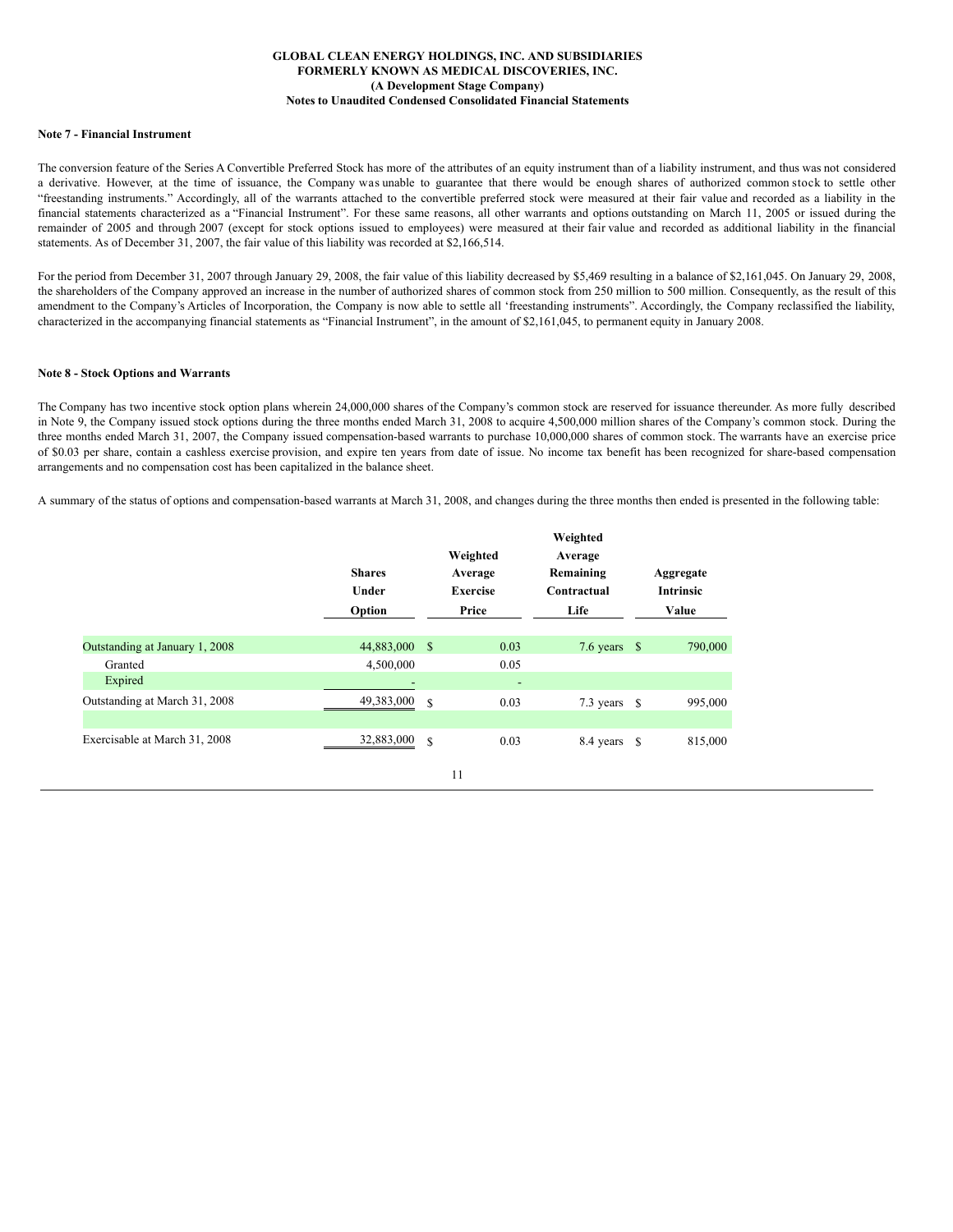At March 31, 2008, 80,000 of the options outstanding have no stated contractual life. The fair value of each stock option grant and compensation-based warrant is estimated on the date of grant or issuance using the Black-Scholes option pricing model. The weighted-average fair value of stock options granted during the three months ended March 31, 2008 was \$0.042. The weighted-average assumptions used for options granted during the three months ended March 31, 2008 were risk-free interest rate of 2.4%, volatility of 127%, expected life of 5.2 years, and dividend yield of zero. The weighted- average fair value of compensation-based warrants issued during the three months ended March 31, 2007 was \$0.029. The weighted-average assumptions used for compensation-based warrants issued during the three months ended March 31, 2007 were risk-free interest rate of 4.8%, volatility of 134%, expected life of ten years, and dividend yield of zero. The assumptions employed in the Black-Scholes option pricing model include the following. The expected life of stock options represents the period of time that the stock options granted are expected to be outstanding prior to exercise. The expected volatility is based on the historical price volatility of the Company's common stock. The risk-free interest rate represents the U.S. Treasury constant maturities rate for the expected life of the related stock options. The dividend yield represents anticipated cash dividends to be paid over the expected life of the stock options.

Share-based compensation from all sources recorded during the three months ended March 31, 2008 and March 31, 2007 was \$79,709 and \$292,000, respectively. Share-based compensation has been included in the accompanying Consolidated Statements of Operations as follows:

| <b>Period Reported</b>            | <b>General and</b><br>Administrative<br><b>Expense</b> | Loss from<br><b>Discontinued</b><br><b>Operations</b> |        | Total   |
|-----------------------------------|--------------------------------------------------------|-------------------------------------------------------|--------|---------|
| Three Months ended March 31, 2008 | 79,709 \$                                              |                                                       | $-$ \$ | 79.709  |
| Three Months ended March 31, 2007 | 175,200                                                | 116,800                                               |        | 292,000 |

As of March 31, 2008, there is approximately \$574,000 of unrecognized compensation cost related to stock-based payments that will be recognized over a weighted average period of approximately 2.0 years.

## **Stock Warrants**

A summary of the status of the warrants granted at March 31, 2008, and changes during the three months then ended is presented in the following table:

|                                | <b>Shares</b><br>Under<br>Warrant |   | Weighted<br>Average<br><b>Exercise</b><br>Price |
|--------------------------------|-----------------------------------|---|-------------------------------------------------|
| Outstanding at January 1, 2008 | 31,033,379 \$                     |   | 0.02                                            |
| Issued                         | -                                 |   | $\overline{\phantom{a}}$                        |
| Expired                        | (1,344,445)                       |   | 0.18                                            |
| Outstanding at March 31, 2008  | 29,688,934                        | S | 0.02                                            |

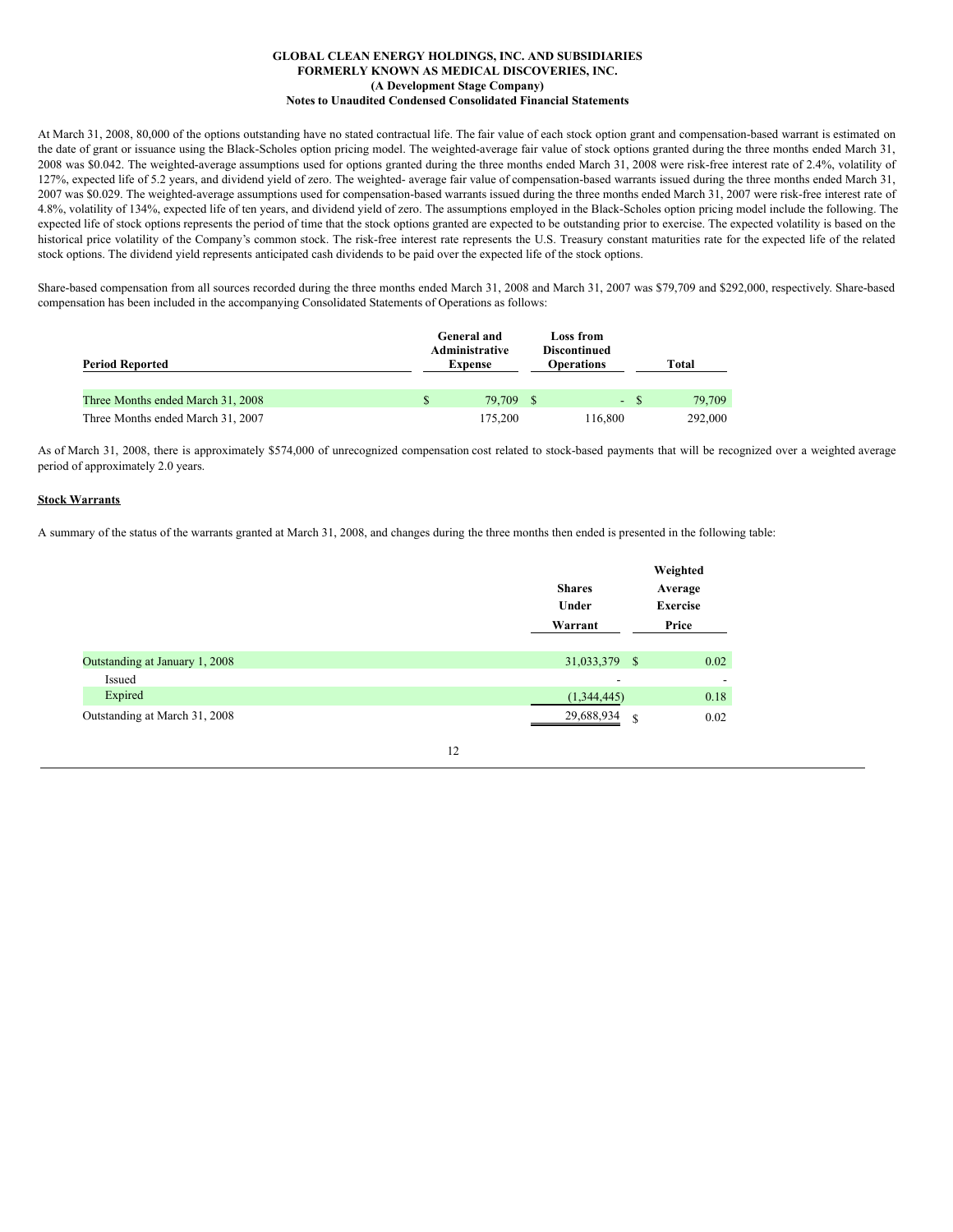## **Note 9 - Employment Agreement**

On March 20, 2008, the Company entered into an employment agreement with Bruce K. Nelson pursuant to which the Company hired Mr. Nelson to serve as its Executive Vice-President and Chief Financial Officer effective April 1, 2008. The initial term of employment commenced March 20, 2008 and continues through March 20, 2010. Thereafter, the term of employment shall automatically renew for successive one-year periods unless otherwise terminated in accordance with the employment agreement.

Mr. Nelson's compensation package includes a base salary of \$175,000, subject to annual increases based on the Consumer Price Index for the immediately preceding 12-month period, and a bonus payment based on Mr. Nelson's satisfaction of certain performance criteria established by the compensation committee of the Company's Board of Directors. The bonus amount in any fiscal year will not exceed 100% of Mr. Nelson's base salary. Mr. Nelson is eligible to participate in the Company's employee stock option plan and other benefit plans.

The Company granted Mr. Nelson an option (the Initial Option) to acquire up to 2,000,000 shares of the Company's common stock at an exercise price of \$0.05. The Initial Option shall vest in tranches of 500,000 shares after 90 days, nine months, fifteen months, and two years of the employment term. The Initial Option expires after 10 years. The Company also granted Mr. Nelson an option (the Performance Option) to acquire up to 2,500,000 shares of the Company's common stock at an exercise price of \$0.05, subject to the Company's achievement of certain market capitalization goals. The Performance Option expires after five years.

The Company may terminate Mr. Nelson's employment on the first anniversary of the employment term, provided that the Company pays Mr. Nelson three (3) months salary if such termination is without "cause". If Mr. Nelson's employment is terminated by the Company without "cause" or by Mr. Nelson for "good reason" prior to the first anniversary of the employment term, Mr. Nelson will be entitled to receive severance payments including (i) an amount equal to his unpaid salary through the first anniversary of the employment term, (ii) 50% of the target bonus in effect on the date of termination, and (iii) 50% of the Performance Option shall vest. If Mr. Nelson's employment is terminated by the Company without "cause" or by Mr. Nelson for "good reason" after the first anniversary of the employment term, Mr. Nelson will be entitled to receive severance payments including (i) an amount equal to his unpaid salary through the end of the second year of the employment agreement, and (ii) 100% of Initial Option shall vest, to the extent not already vested.

#### **Note 10 - Discontinued Operations**

During the three months ended March 31, 2007, the Board of Directors determined that it could no longer fund the development of its drug candidates and could not obtain additional funding for these drug candidates. The Board evaluated the value of its developmental stage drug candidates. In March 2007, the Board determined that the best course of action was to discontinue further development of these drug candidates and sell these technologies.

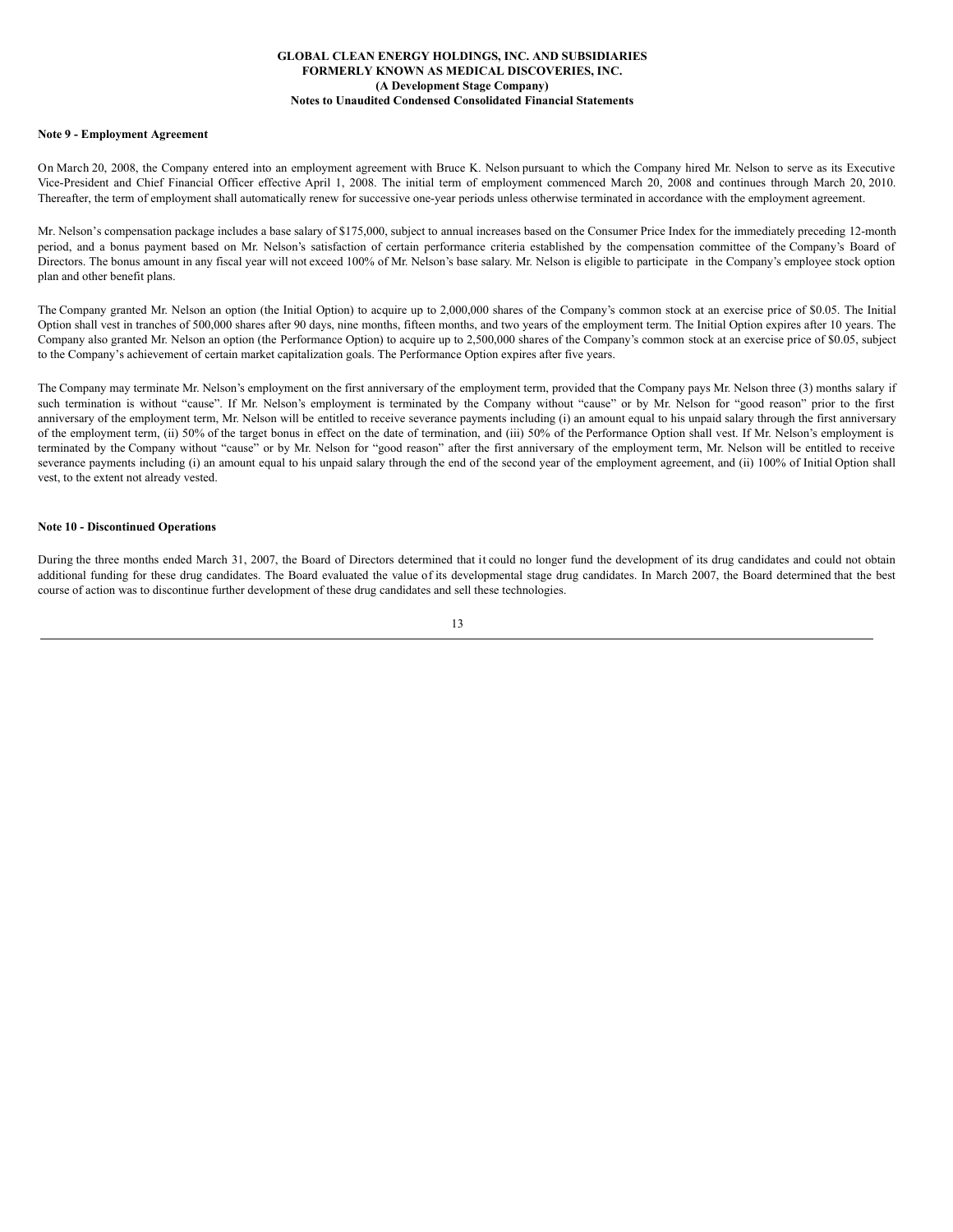#### **Eucodis Agreement**

On March 8, 2007, the Company entered into a binding letter of intent with Eucodis Pharmaceuticals Forschungs und Entwicklungs GmbH, an Austrian company (Eucodis), regarding their intent to proceed with the evaluation, negotiation, and execution of a sale and purchase agreement related to certain assets of the Company. On July 6, 2007, the Company entered into a sale and purchase agreement (the Asset Sale Agreement) with Eucodis, pursuant to which Eucodis agreed to acquire certain assets of the Company in consideration for a cash payment and the assumption by Eucodis of certain indebtedness of the Company. The sale to Eucodis was scheduled to close at the end of January 2008 after the Company's shareholders approved the sale. On January 29, 2008, the shareholders of the Company approved the transaction. Shortly before the scheduled closing, Eucodis informed the Company that it was unable to complete the transaction as agreed because it had insufficient funds and needed to obtain additional financing. On February 29, 2008, Eucodis informed the Company that it was completing an agreement for financing and still desired to complete the transaction for the purchase of the assets. At that time, the Company and Eucodis entered into a letter agreement to sell the assets on substantially the same terms as under the Asset Sale Agreement. As of April 30, 2008, the term for the extension of the sale of the asset to Eucodis expired. The Company and Eucodis are currently negotiating an additional extension of the term for the closing. Other terms would remain unchanged. Such additional extensions may include immediate compensation for the Company, and that compensation would be credited toward the sale proceeds received at closing. Eucodis has reported that they have executed agreements with their investor group and that the proceeds from that investment in Eucodus will be used to consummate the purchase of the specified assets of the Company.

The assets to be acquired by Eucodis pursuant to the Asset Sale Agreement, as modified by the letter agreement, include all of the Company's right, title and interest in all patents, patent applications, United States and foreign regulatory files and data, pre-clinical study data and anecdotal clinical trial data concerning SaveCream. In addition, at the closing of the sale, the Company will also assign to Eucodis all of its right, title and interest in a co-development agreement with Eucodis, dated as of July 29, 2006, related to the co-development and licensing of SaveCream (including the intellectual property rights acquired in connection with that development) and their rights under certain other contracts relating to SaveCream.

The purchase price to be paid by Eucodis pursuant to the letter agreement for acquiring these assets is  $64,007,534$  (approximately \$6,332,000 using March 31, 2008 exchange rates), is comprised of (i) a cash payment of €1,871,337 (approximately \$2,957,000 under exchange rates in effect as of March 31, 2008) less \$200,000 received in March 2007 under the binding letter of intent, and (ii) Eucodis' assumption of an aggregate of  $\epsilon$ 2,136,197 (approximately \$3,375,000 under exchange rates in effect as of March 31, 2008), constituting specific indebtedness currently owed and other commitments to certain creditors of the Company. In addition, at the closing of the sale, Eucodis is to assume (i) all financial and other obligations of the Company under certain contracts to be assigned to Eucodis, and (ii) certain other costs incurred by the Company since February 28, 2007 in connection with preserving the acquired assets for the benefit of Eucodis until closing of the sale.

## **Accounting for Discontinued Operations**

Pursuant to accounting rules for discontinued operations, the Company has classified all revenue and expense related to the operations of its bio-pharmaceutical business as discontinued operations. For all periods prior to March 2007, the Company has reclassified all revenue and operating expenses to discontinued operations, except for estimated general corporate overhead, because all of its operations related to the discontinued technologies. For the three months ended March 31, 2008, the "Loss from Discontinued Operations" consists solely of the foreign currency transaction loss related to Current Liabilities Associated with Assets Held for Sale that are denominated in euros. The assets being sold to Eucodis have no carrying value in the accompanying balance sheet, while the liabilities being assumed in the planned sale to Eucodis have been segregated in the accompanying balance sheets and are characterized as Current Liabilities Associated with Assets Held for Sale. The Company has not recorded any gain or loss at March 31, 2008 associated with the planned sale of the SaveCream assets. The following table presents the main classes of assets and liabilities associated with the discontinued business.

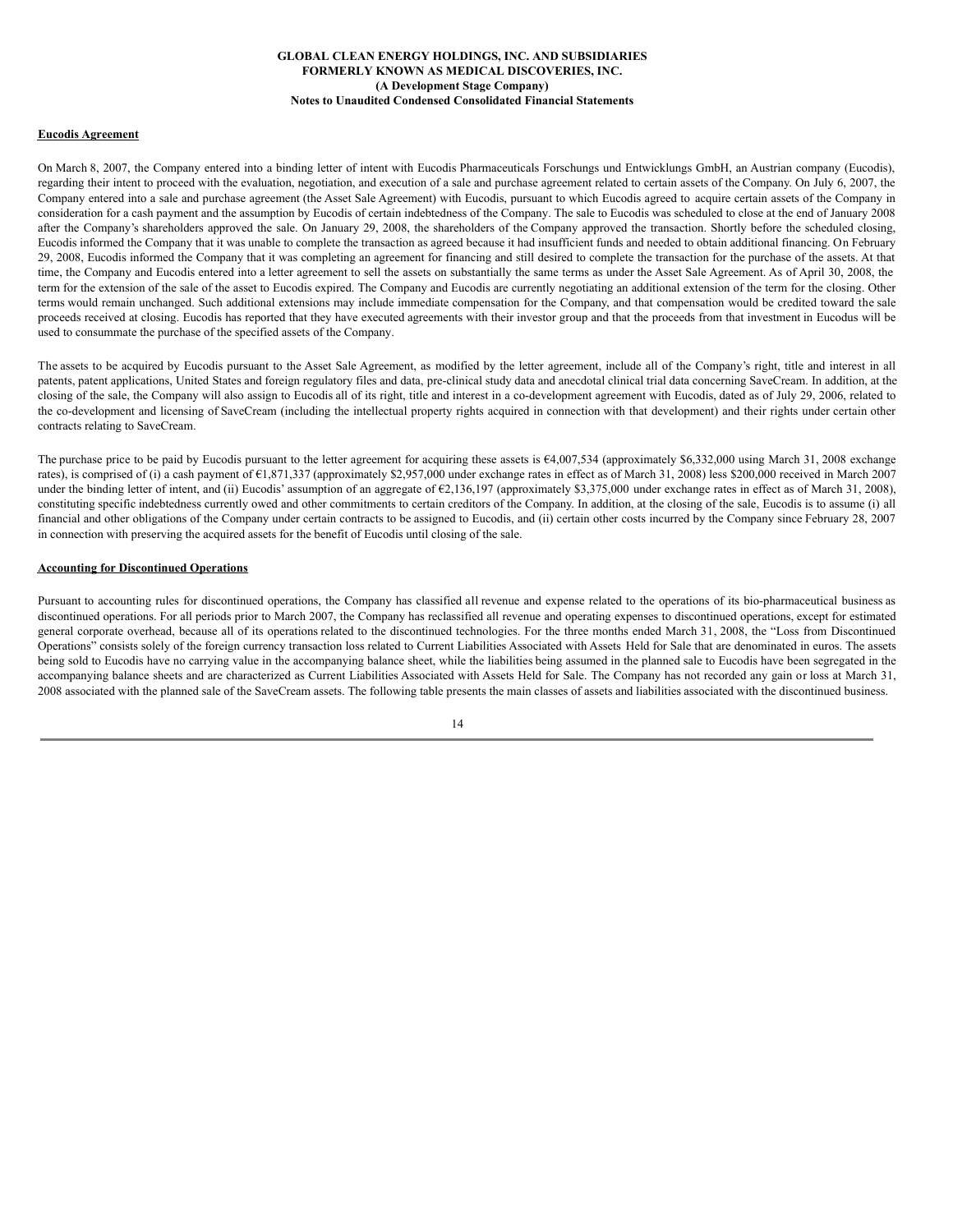|                                     | March 31,<br>2008<br>2007 |   | December 31, |
|-------------------------------------|---------------------------|---|--------------|
| Assets:                             |                           |   |              |
|                                     |                           |   |              |
| Liabilities:                        |                           |   |              |
| Current liabilities:                |                           |   |              |
| Accounts payable                    | \$<br>440,401 \$          |   | 412,415      |
| Research and development obligation | 2,921,150                 |   | 2,701,555    |
|                                     | \$<br>3,361,551           | S | 3,113,970    |

## **Note 11 - Subsequent Events**

## *Stock Exchange Agreement*

Effective April 18, 2008, the Company entered into an exchange agreement ( the Exchange Agreement) with Mercator Momentum Fund, L.P., Mercator Momentum Fund III, L.P., and Monarch Pointe Fund, Ltd. (collectively, the MAG Funds), comprising all of the holders of the Company's Series A Convertible Preferred Stock (the Series A Stock). Pursuant to the Exchange Agreement, the MAG Funds agreed to exchange 28,927 shares of the Series A Stock, constituting all of the issued and outstanding shares of the Series A Stock, for an aggregate of 28,927,000 shares of the Company's common stock. The exchange ratio was determined by dividing the \$100 purchase price of the preferred shares by \$0.10 per share of common stock.

Prior to the Exchange Agreement, the Series A Stock had been convertible at a price equal to 75% of the "Market Price", as defined in the Certificate of Designations of Preferences and Rights of the Series A Stock. The conversion price could not exceed \$0.1967 and had a conversion price floor of \$0.05. On April 18, 2008, the closing price of the Company's common stock was \$0.10 and the "Market Price" would have been \$0.045 per share. In connection with the Exchange Agreement, the Company agreed to waive the limitation that the MAG Funds could not own more that 9.99% of the Company's outstanding common stock as a concession for the MAG Funds agreeing to a conversion price that was more favorable to the Company.

#### *GCE Mexico I, LLC*

Effective April 23, 2008, the Company entered into a limited liability company agreement ("LLC Agreement") for GCE Mexico I, LLC, a Delaware limited liability company ("GCE LLC"), with six unaffiliated investors (collectively, the Investors). GCE LLC was organized primarily to acquire approximately 5,000 acres of farm land (the Jatropha Farm) in the State of Yucatan in Mexico to be used primarily for the (i) cultivation of *Jatropha curcas*, (ii) the marketing and sale of the resulting fruit, seeds, or pre-processed crude Jatropha oil, whether as biodiesel feedstock, biomass or otherwise, and (iii) the sale of carbon value, green fuel value, or renewable energy credit value (and other similar environmental attributes) derived from activities at the Jatropha Farm.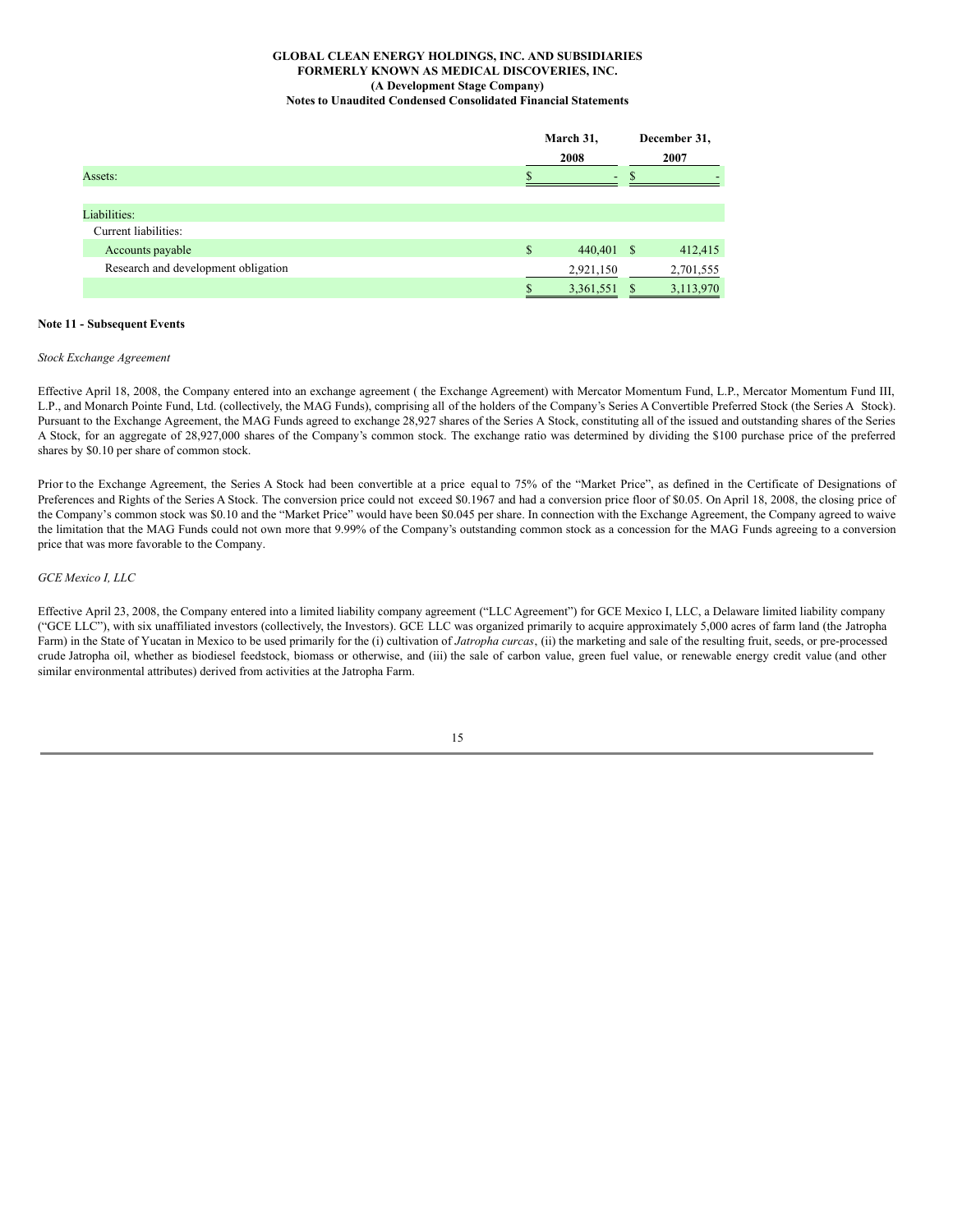Under the LLC Agreement, the Company owns 50% of the issued and outstanding membership units of GCE LLC. The remaining 50% in common membership units were issued to the Investors. In addition, an aggregate of 1,000 preferred membership units were issued to two investors who have agreed to invest approximately \$4.2 million in GCE LLC, in installments and as required, and will be entitled to a preferential 12% per annum cumulative compounded return on their investment. The \$4.2 million in proceeds will be used to acquire the Jatropha Farm and fund the development and operations of the Jatropha Farm. The Company is not required to make capital contributions to GCE LLC.

On April 29, 2008, GCE LLC was funded and the acquisition of the land for the Jatropha Farm was completed. Operating and development funds of \$957,271, net of certain transaction costs, were also received by GCE LLC and are currently being utilized toward the development of the Jatropha Farm.

With the acquisition of the land for the Jatropha Farm, the operational milestones were met under the share exchange agreement pursuant to which the Company acquired all of the outstanding ownership interests in Global Clean Energy Holdings, LLC. Consequently, 13,702,556 shares of common stock being held in escrow will be released to the former owners of Global Clean Energy Holdings, LLC.

#### *Secured Promissory Note*

The Company is currently in discussions with Mercator Momentum Fund III, L.P. ("Mercator") to lend the Company an additional \$300,000 under the \$1 million secured credit facility that it entered into with Mercator on September 7, 2007. Prior to this additional loan, as described in Note 6, the outstanding balance under this facility was \$200,000. It is anticipated that interest will be payable on the new loan at a rate of 8% per annum; the \$200,000 loan and the new \$300,000 loan will mature and both the principal and all accrued interest will become payable on the earlier of August 12, 2008 or the sale of the SaveCream assets to Eucodis or another third party buyer. The loans are secured by a first priority lien on all of the Company's assets.

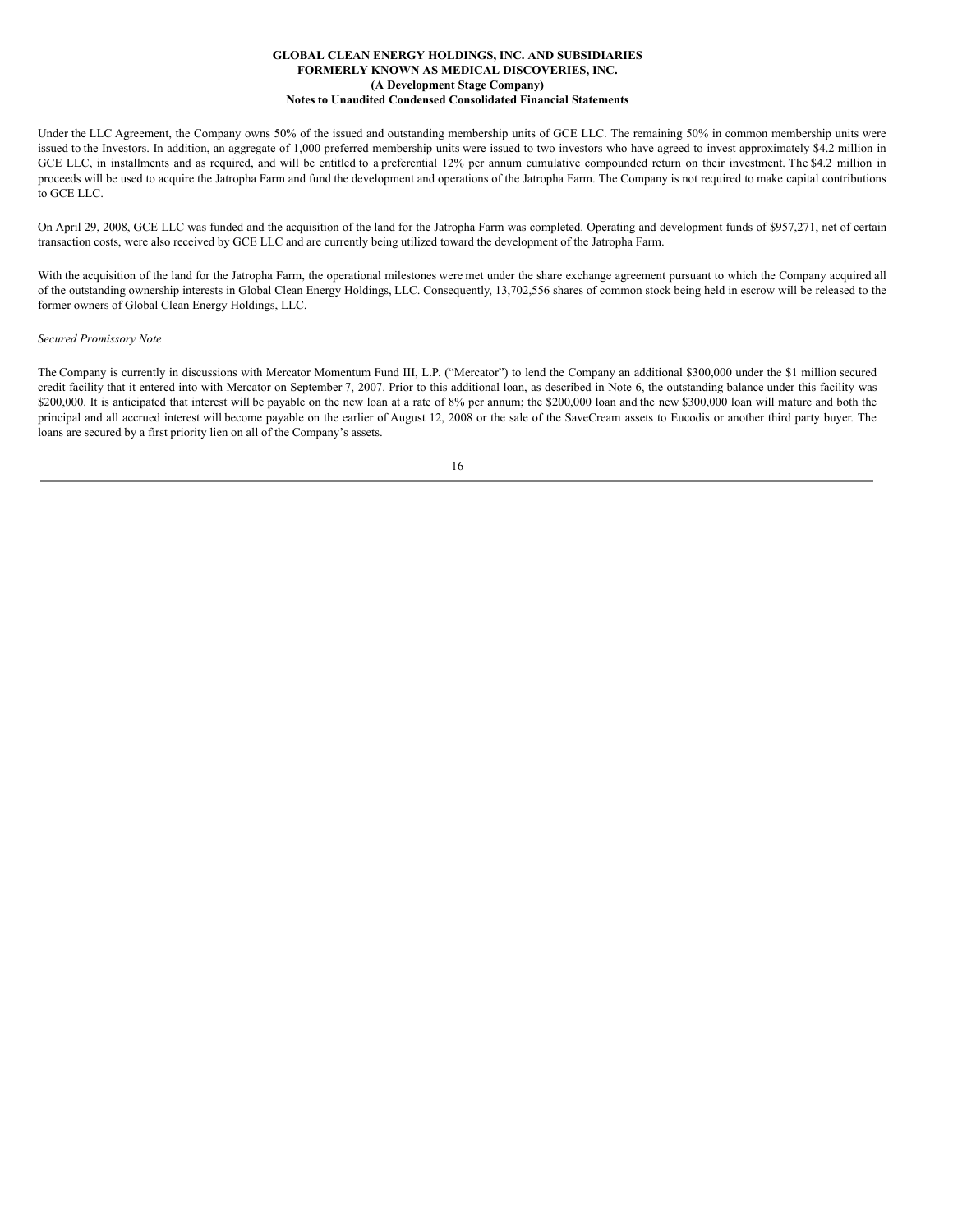## **ITEM 2. MANAGEMENTS' DISCUSSION AND ANALYSIS OF FINANCIAL CONDITION AND RESULTS OF OPERATIONS**.

This Report, including any documents which may be incorporated by reference into this Report, contains "Forward-Looking Statements" within the meaning of Section 27A of the Securities Act of 1933, as amended, and Section 21E of the Securities Exchange Act of 1934, as amended. All statements other than statements of historical fact are "Forward-Looking Statements" for purposes of these provisions, including our plans to cultivate, produce and market non-food based feedstock for applications in the biofuels market, any projections of revenues or other financial items, any statements of the plans and objectives of management for future operations, any statements concerning proposed new products or services, any statements regarding future economic conditions or performance, and any statements of assumptions underlying any of the foregoing. All Forward-Looking Statements included in this document are made as of the date hereof and are based on information available to us as of such date. We assume no obligation to update any Forward-Looking Statement. In some cases, Forward-Looking Statements can be identified by the use of terminology such as "may," "will," "expects," "plans," "anticipates," "intends," "believes," "estimates," "potential," or "continue," or the negative thereof or other comparable terminology. Although we believe that the expectations reflected in the Forward-Looking Statements contained herein are reasonable, there can be no assurance that such expectations or any of the Forward-Looking Statements will prove to be correct, and actual results could differ materially from those projected or assumed in the Forward-Looking Statements. Future financial condition and results of operations, as well as any Forward-Looking Statements are subject to inherent risks and uncertainties, including any other factors referred to in our press releases and reports filed with the Securities and Exchange Commission. All subsequent Forward-Looking Statements attributable to the company or persons acting on its behalf are expressly qualified in their entirety by these cautionary statements. Additional factors that may have a direct bearing on our operating results are described under "Risk Factors" and elsewhere **in this report**.

### **Introductory Comment**

Throughout this Quarterly Report on Form 10-Q, the terms "we," "us," "our," "our company," and "Company" refer to Global Clean Energy Holdings, Inc., a Utah corporation, and, unless the context indicates otherwise, also includes the following subsidiaries: (i) MDI Oncology, Inc., a Delaware corporation, (ii) Global Clean Energy Holdings LLC, a Delaware limited liability company, and (iii) GCE Mexico I, LLC, a Delaware limited liability company. During the period covered by this Quarterly Report on Form 10-Q, we changed our name to Global Clean Energy Holdings, Inc.

#### **Overview**

Prior to 2007, Global Clean Energy Holdings, Inc. was a developmental-stage bio-pharmaceutical company, known as Medical Discoveries, Inc., that was engaged in the research, validation and development of two drugs. As more fully described in this report, during 2007 our Board of Directors determined that we could no longer fund the development of our two drug candidates and could not obtain additional funding for these drug candidates. Accordingly, the Board decided to sell our two drug candidates and to develop a new business in the rapidly expanding business of renewable alternative energy sources. As a result, our future business plan, and our current principal business activities include the planting, cultivation, harvesting and processing of inedible plant feedstock to generate seed oils and biomass for use in the biofuels industry, including the production of bio-diesel.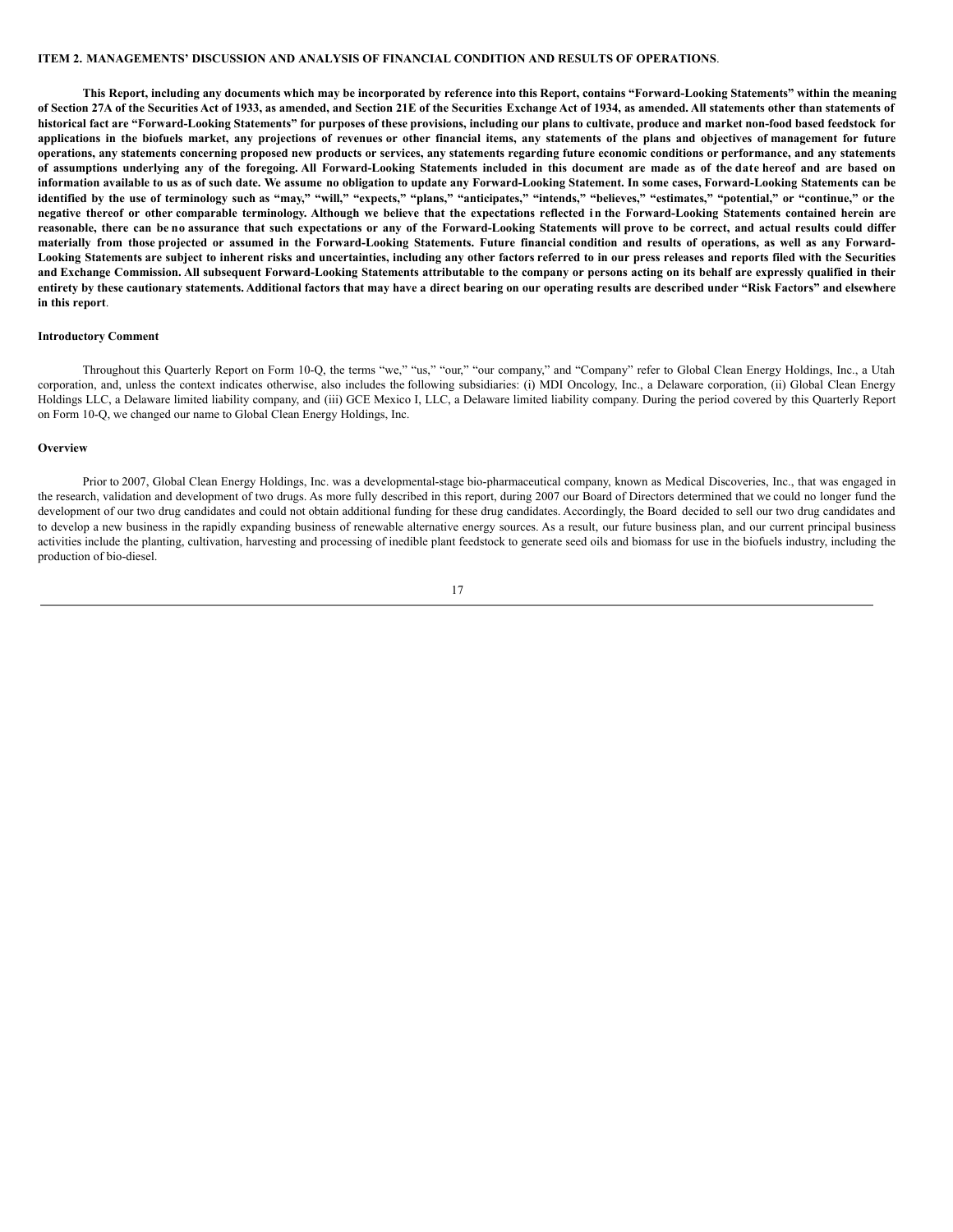#### **Organizational History.**

This company was incorporated under the laws of the State of Utah on November 20, 1991. Effective as of August 6, 1992, this company merged with and into WPI Pharmaceutical, Inc., a Utah corporation. Pursuant to merger, the name of this company was changed to Medical Discoveries, Inc. WPI was incorporated under the laws of the State of Utah on February 22, 1984 under the name Westport Pharmaceutical, Inc. On January 29, 2008, our shareholders approved the change of our corporate name, and on that date we amended our name to "Global Clean Energy Holdings, Inc." to reflect our new focus on the bio-diesel alternative energy market.

On March 22, 2005, we formed MDI Oncology, Inc., a Delaware corporation, as a wholly owned subsidiary to acquire certain breast cancer intellectual property assets from the liquidation estate of Savetherapeutics, A.G.

#### **Transition to new Business**

Until 2007, we were a developmental-stage bio-pharmaceutical company engaged in the research, validation, and development of two drugs we referred to as MDI-P and SaveCream. Both of these drugs were under development, and had not been approved by the U.S. Food and Drug Administration (FDA). The total cost to develop these two drugs, and to receive the approval from the FDA, would have cost many millions of dollars and taken many more years.

Early in 2007, our Board of Directors determined that we could no longer fund the development of our two drug candidates and that we could not obtain additional funding for these drug candidates. Our Board also evaluated the value of the SaveCream drug candidate that was being co-developed with Eucodis Pharmaceuticals Forschungs und Entwicklungs GmbH, an Austrian company now known as Eucodis Pharmaceuticals GmbH ("Eucodis"), and the return we could expect for our shareholders, and determined that the highest value for this drug candidate could be realized through a sale of that drug candidate to Eucodis. Accordingly, our Board sought to maximize the return from these assets through their sale.

On July 6, 2007, we entered into an agreement with Eucodis to sell SaveCream, and on January 29, 2008, our shareholders approved the sale of the SaveCream asset to Eucodis. However, our agreement to sell the SaveCream assets to Eucodis has expired and it is unclear if and when we will be able to sell our SaveCream assets to Eucodis or any other potential third party purchaser.

Having decided to dispose of the foregoing assets, our Board decided to develop a business in the alternative energy market as a producer of biofuels. Accordingly, our new goal is to produce and sell seed oils, including seeds oils harvested from the planting and cultivation of *Jatropha curcas* plant, for the purpose of providing feedstock oil used for the generation of methyl ester, otherwise known as bio-diesel (the "Jatropha Business"). In connection with commencing our new Jatropha Business, effective September 7, 2007, we (i) hired Richard Palmer, an energy consultant, and a member of Global Clean Energy Holdings LLC ("Global LLC") to act as the our new President, Chief Operating Officer and future Chief Executive Officer, (ii) engaged Mobius Risk Group, LLC, a Texas company engaged in providing energy risk advisory services, to provide us with consulting services related to the development of the Jatropha Business, and (iii) acquired certain trade secrets, know-how, business plans, term sheets, business relationships, and other information relating to the cultivation and production of seed oil from the Jatropha plant for the production of bio-diesel from Global LLC.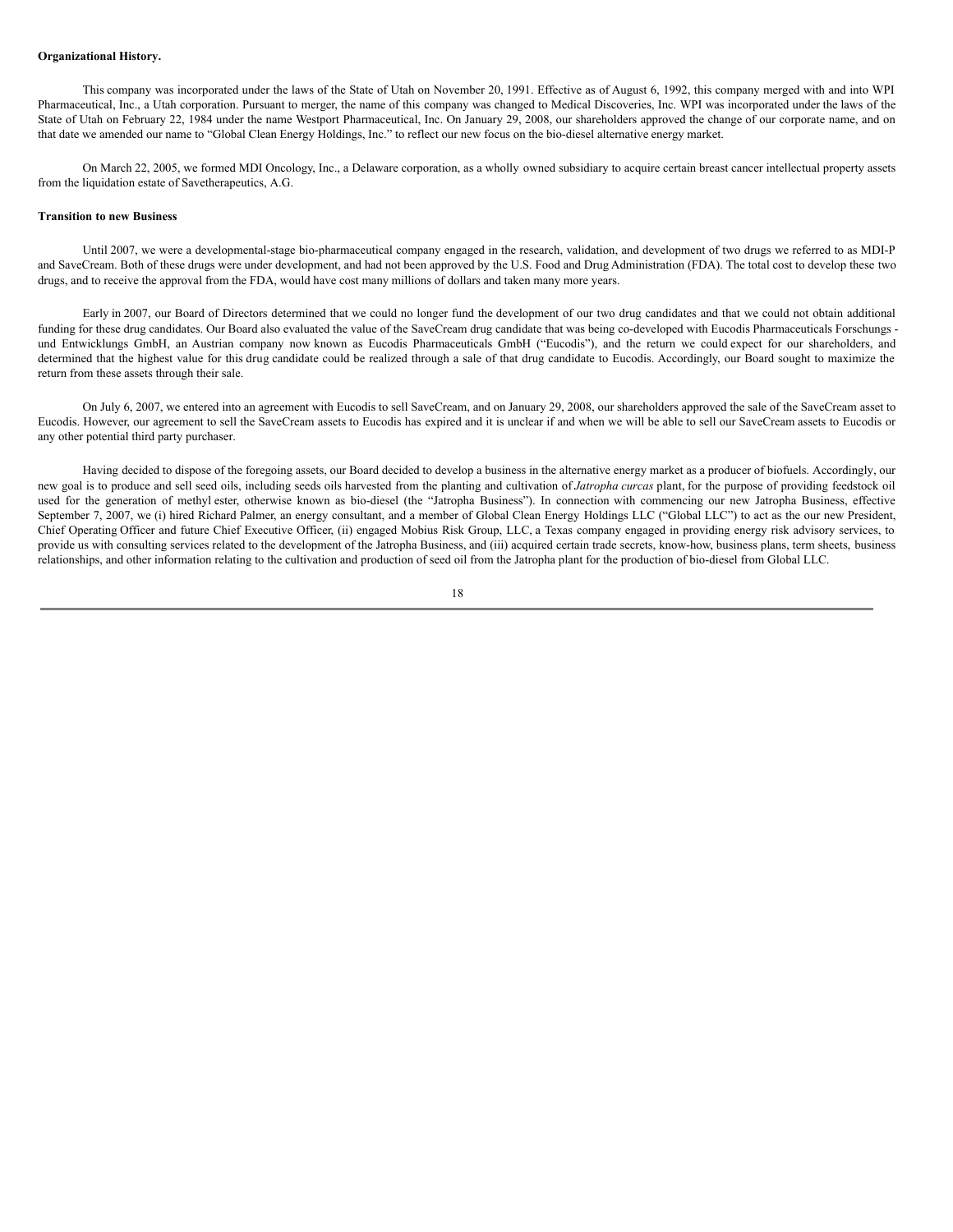#### **Recent Developments.**

#### *LLC Agreement*

Effective April 23, 2008, we entered into a limited liability company agreement ("LLC Agreement") for GCE Mexico I, LLC, a Delaware limited liability company ("GCE LLC"), with six other unaffiliated investors (collectively, "Investors"). GCE LLC was organized primarily to acquire approximately 5,000 acres of farm land (the "Jatropha Farm") in the State of Yucatan in Mexico to be used primarily for the (i) cultivation of *Jatropha curcas*, (ii) the marketing and sale of the resulting fruit, seeds, or preprocessed crude Jatropha oil, whether as biodiesel feedstock, biomass or otherwise, and (iii) the sale of carbon value, green fuel value, or renewable energy credit value (and other similar environmental attributes) derived from activities at the Jatropha Farm.

Under the LLC Agreement, we own 50% of the issued and outstanding membership units of GCE LLC. The remaining 50% in common membership units were issued to the Investors. In addition, an aggregate of 1,000 preferred membership units were issued to two Investors ("Preferred Members") who have agreed to invest approximately \$4.2 million in GCE LLC, in installments and as required, and will be entitled to a preferential 12% per annum cumulative compounded return on their investment. The \$4.2 million in proceeds will be used to acquire the Jatropha Farm and fund the development and operations of the Jatropha Farm. We are not required to make capital contributions to GCE LLC.

On April 29, 2008, GCE LLC was funded and the acquisition of the land for the Jatropha Farm was completed. Operating and development funds of \$957,271, net of certain transaction costs, were also received by GCE LLC and are currently being utilized toward the development of the Jatropha Farm.

### *Exchange of Series A Convertible Preferred Stock*

Effective April 18, 2008, Mercator Momentum Fund, L.P., Mercator Momentum Fund III, L.P., and Monarch Pointe Fund, Ltd., the holders of our issued and outstanding Series A Convertible Preferred Stock ("Series A Stock"), exchanged all currently issued and outstanding 28,927 shares of Series A Stock for an aggregate of 28,927,000 shares of our common stock. The exchange ratio was determined by dividing the \$100 purchase price of the shares (the "Series A Purchase Price" as defined in Certificate of Designations of Preferences and Rights for the Series A Stock) by \$0.10. Following the exchange of all of the issued and outstanding shares of Series A Stock for 28,927,000 shares of our common stock, there is currently an aggregate of 226,603,560 shares of our common stock issued and outstanding, including shares held in escrow.

#### *Secured Promissory Note*

We are currently in discussions with the Mercator Momentum Fund III, L.P. ("Mercator") to lend us an additional \$300,000 under the \$1 million secured credit facility that we entered into with Mercator on September 7, 2007. We currently have outstanding \$200,000 under this facility. Interest will be payable on the new loan will be at a rate of 8% per annum. We anticipate that the terms will be that the \$200,000 loan and the new \$300,000 loan will mature and both the principal and all accrued interest will become payable on the earlier of August 12, 2008 or the sale of our SaveCream assets to Eucodis or another third party buyer. The loans are secured by a first priority lien on all of our assets.

#### **Critical Accounting Policies**

The preparation of financial statements in conformity with accounting principles generally accepted in the United States require management to make estimates and assumptions that affect the reported assets, liabilities, sales and expenses in the accompanying financial statements. Critical accounting policies are those that require the most subjective and complex judgments, often employing the use of estimates about the effect of matters that are inherently uncertain. We are a development stage company as defined by the Financial Accounting Standards Board's ("FASB") Statement of Financial Accounting Standards ("SFAS") No. 7, "Accounting and Reporting by Development Stage Enterprises." Accordingly, all losses accumulated since inception have been considered as part of our development stage activities. Certain other critical accounting policies, including the assumptions and judgments underlying them, are disclosed in the Note A to the Consolidated Financial Statements included in our annual report on Form 10-KSB filed for the fiscal year ended December 31, 2007. However, we do not believe that there are any alternative methods of accounting for our operations that would have a material affect on our financial statements.

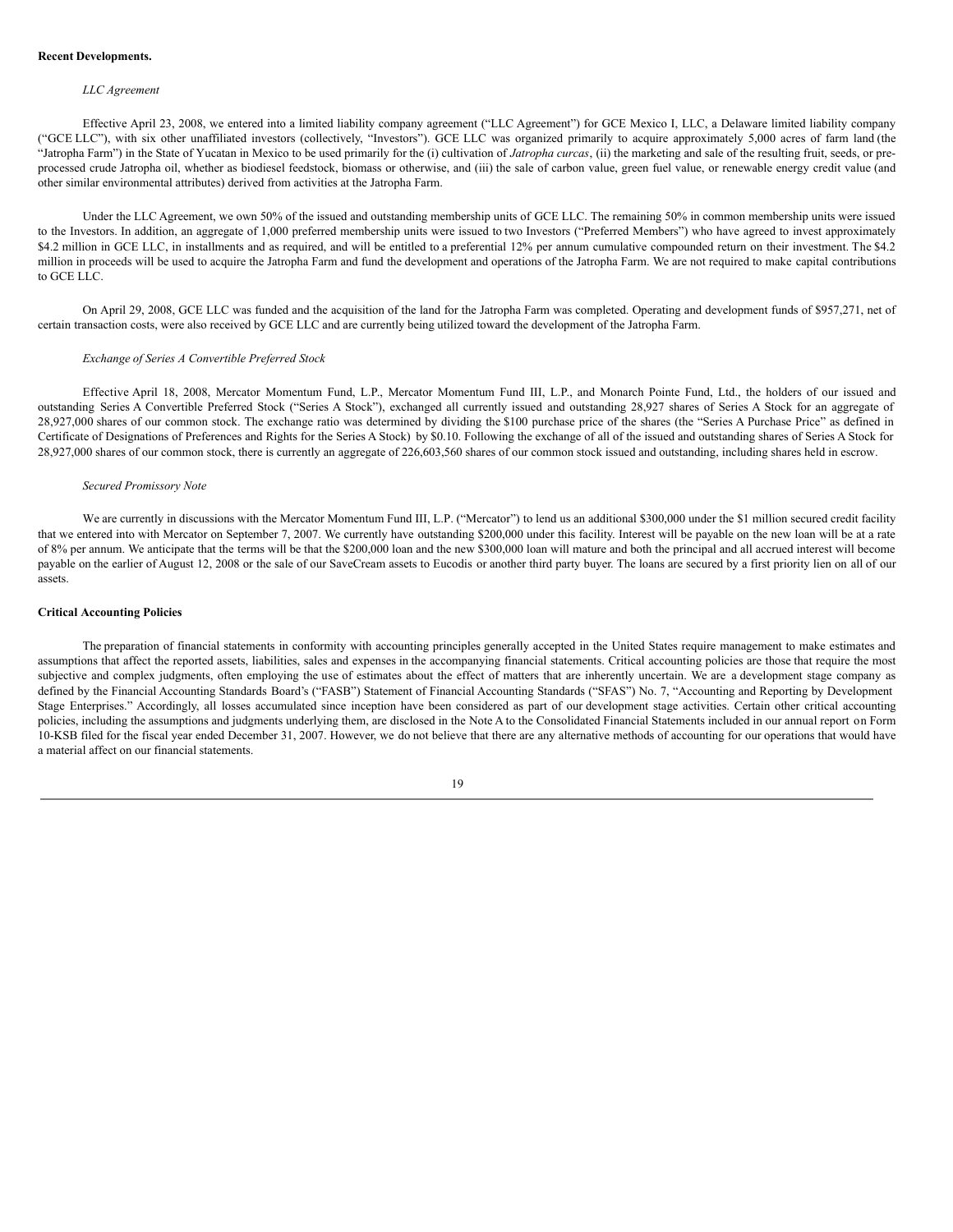#### **Results of Operations**

As discussed previously, we are attempting to sell our prior bio-pharmaceutical operations. Pursuant to accounting rules for discontinued operations, we have classified all revenue and expense in the accompanying financial statements related to the operations of our bio-pharmaceutical business as "discontinued operations." Since all of our operations prior to March 2007 related to the bio-pharmaceutical business, all of our revenue and expense, with the exception of estimated general corporate overhead, has been reclassified into "Loss from Discontinued Operations" in the accompanying Condensed Consolidated Statements of Operations for all periods presented.

*Revenues and Gross Profit*. We are a development stage company, and have not had significant revenues from our operations or reached the level of our planned operations. We have discontinued our prior bio-pharmaceutical operations during March 2007. In September 2007, we commenced operations in our new Jatropha business, but we are still are in the pre-development agricultural stage of our operations and, therefore, do not anticipate generating significant revenues from the sale of bio-fuel products until 2009. We are, however, attempting to generate cash in 2008 from the forward sale of carbon credits and possibly from future oil delivery contracts. As a development stage company, we have no recognized revenue in the three months ended March 31, 2008.

*Operating Expenses* . Our general and administrative expenses related to continuing operations for the three months ended March 31, 2008 were \$511,025 compared to \$251,327 for the three months ended March 31, 2007, and includes share-based compensation of \$79,709 and \$175,200 for the two periods. For the three months ended March 31, 2008, general and administrative expenses principally include expenses such as compensation paid to officers and employees, share-based compensation, insurance, director fees, accounting costs, legal costs, consulting expenses, payments for third-party services, and travel expenses incurred in connection with our Jatropha operations. For the three months ended March 31, 2007, general and administrative expenses principally included expenses such as director fees, accounting costs, certain legal costs, certain consulting expenses, and an allocation of our employees' compensation as general corporate overhead. Other general and administrative expenses more directly related to the operation and disposal of our bio-pharmaceutical business were included in Loss from Discontinued Operations.

We have not recorded any research and development cost in association with our new Jatropha business. Plantation development costs are being accumulated in the balance sheet during the development period and will be accounted for in accordance with Statement of Position 85-3, *Accounting by Agricultural Producers and Agricultural Cooperatives*. Plantation development costs are not currently being depreciated. Upon completion of the plantation development, those costs will be depreciated over the shorter of the useful life of the related asset or over the term of the lease.

*Other Income/ Expense*. During the three months ended March 31, 2007, we recorded \$194,019 as unrealized gain on financial instrument. This non-cash gain is the result of the periodic revaluation of certain warrants classified as a liability in the financial statements because we were unable to guarantee that there would be enough shares of authorized common stock to settle "freestanding instruments." Accordingly, all of the warrants attached to the convertible preferred stock resulting from the issuance of the Series A Convertible Preferred Stock entered into in October 2004 and March 2005, as well as other warrants and options outstanding on March 11, 2005 or issued during the remainder of 2005 and through 2007 (except for stock options issued to employees) were measured at their fair value and recorded as additional liability in the financial statements characterized as a "Financial Instrument." For the period from December 31, 2007 through January 29, 2008, the fair value of this liability decreased by \$5,469. On January 29, 2008, the shareholders of the Company approved an increase in the number of authorized shares of common stock from 250 million to 500 million. Consequently, we are now able to settle all 'freestanding instruments" and reclassified the liability, characterized in the accompanying financial statements as "Financial Instrument", in the amount of \$2,161,045, as permanent equity in January 2008.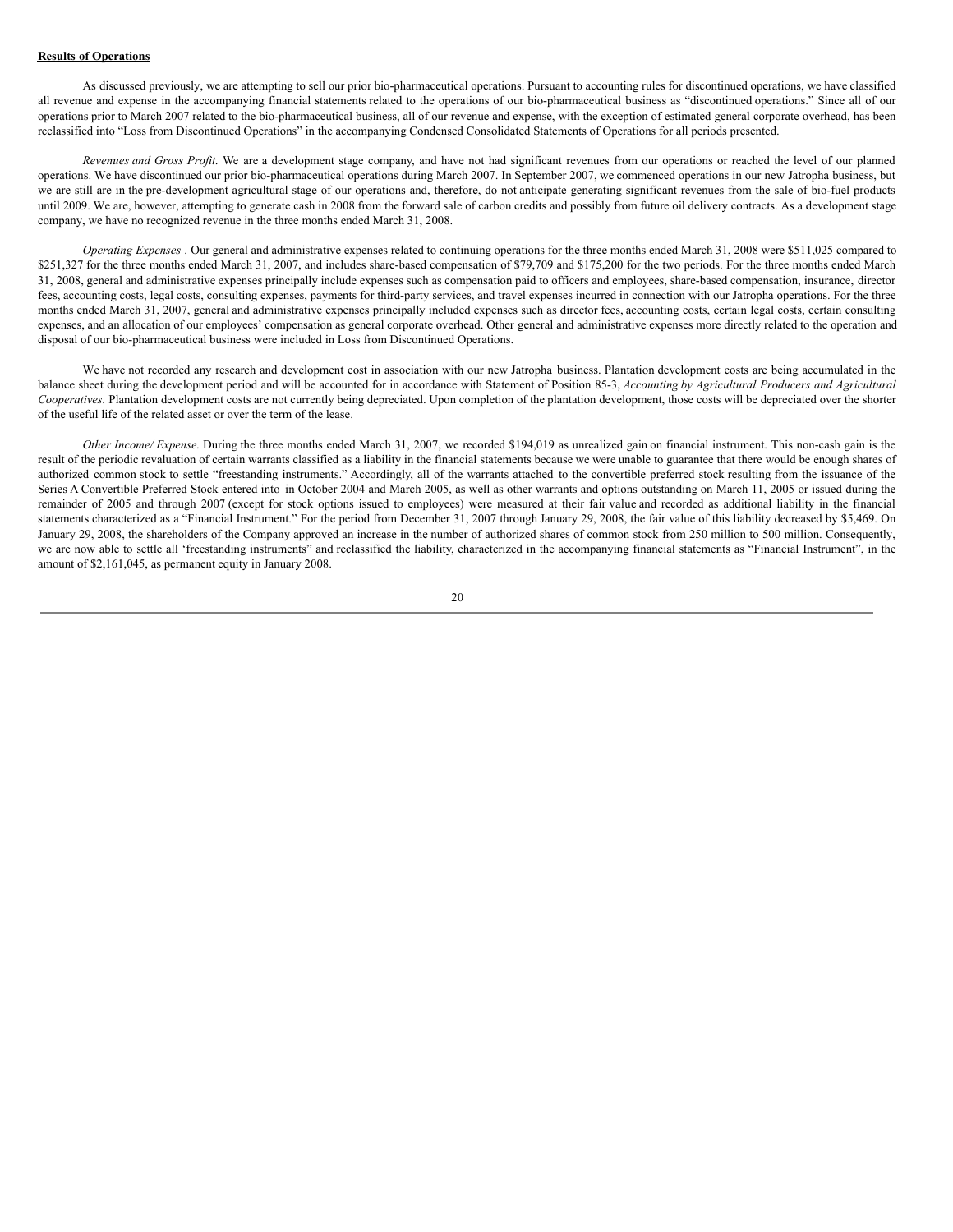Interest income increased from \$148 for the three months ended March 31, 2007 to \$3,863 for the three months ended March 31, 2008 because of our increased cash balances as a result of the issuance of preferred stock and a note payable during the fourth quarter of 2007.

Interest expense increased from \$7,740 for the three months ended March 31, 2007 to \$15,030 for the three months ended March 31, 2008 because of new borrowings under secured promissory note during the fourth quarter of 2007.

*Loss from Discontinued Operations.* Our Loss from Discontinued Operations was \$253,310 for the three months ended March 31, 2008 compared to \$109,163 for the corresponding period of 2007. For the three months ended March 31, 2008, the Loss from Discontinued Operations consists solely of the foreign currency transaction loss related to changes in the exchange rate on certain liabilities included in "Current Liabilities Associated with Assets held for Sale". For the three months ended March 31, 2007, the Loss from Discontinued Operations includes revenue of \$200,000 reduced by expenses related to the operation and disposal of our bio-pharmaceutical business.

### **Liquidity And Capital Resources**

As of March 31, 2008, we had \$260,465 in cash and had a working capital deficit of \$6,116,664. Since our inception, we have financed our operations primarily through private sales of equity and debt financing.

Our ability to fund our liquidity and working capital needs will be dependent upon certain pending and potential transactions. The principal pending transaction is the sale of certain of our legacy pharmaceutical assets. In July 2007, we executed an Asset Sale Agreement with Eucodis pursuant to which we agreed to sell our SaveCream asset for an aggregate of  $64,007,534$  (or approximately U.S. \$6,332,000 based on the currency conversion rate in effect as of March 31, 2008). Earlier this year, entered into a letter agreement with Eucodis pursuant to which we agreed that the price for the assets ( $\epsilon$ 4,007,534) would remain the same, but that the amount indebtedness that Eucodis is required to assume will be reduced by €332,875, and the amount to be paid at closing would be increased by this €332,875. The closing of the sale to Eucodis was scheduled to occur in April 2008. The closing did not occur, and the letter agreement with Eucodis has expired. Although we are still in discussions with Eucodis, and we have taken steps to market and sell the SaveCream assets to other potential buyers, no assurance can be given that this sale will be completed in the near future as we had until recently expected.

In order to fund ongoing operations, in September 2007 we entered into the Loan Agreement with Mercator Momentum Fund III, L.P. ("Mercator"). Pursuant to the loan agreement, Mercator made available to us a secured term credit facility in principal amount of up to \$1,000,000. Interest is payable on the Loan at a rate of 12% per annum, payable monthly. As of May 8, 2008, the remaining outstanding principal balance of amounts we borrowed under the loan agreement is \$200,000. We are currently in discussions with Mercator to advance an additional \$300,000 to us under this loan agreement and agreed to lower the interest rate under the loan agreement to 8% and to extend the maturity date of the loans thereunder to August 12, 2008. The loan is secured by a first priority lien on all of our assets.

In November 2007, we issued 13,000 shares of our newly created Series B Convertible Preferred Stock to two accredited investors for an aggregate of \$1,300,000.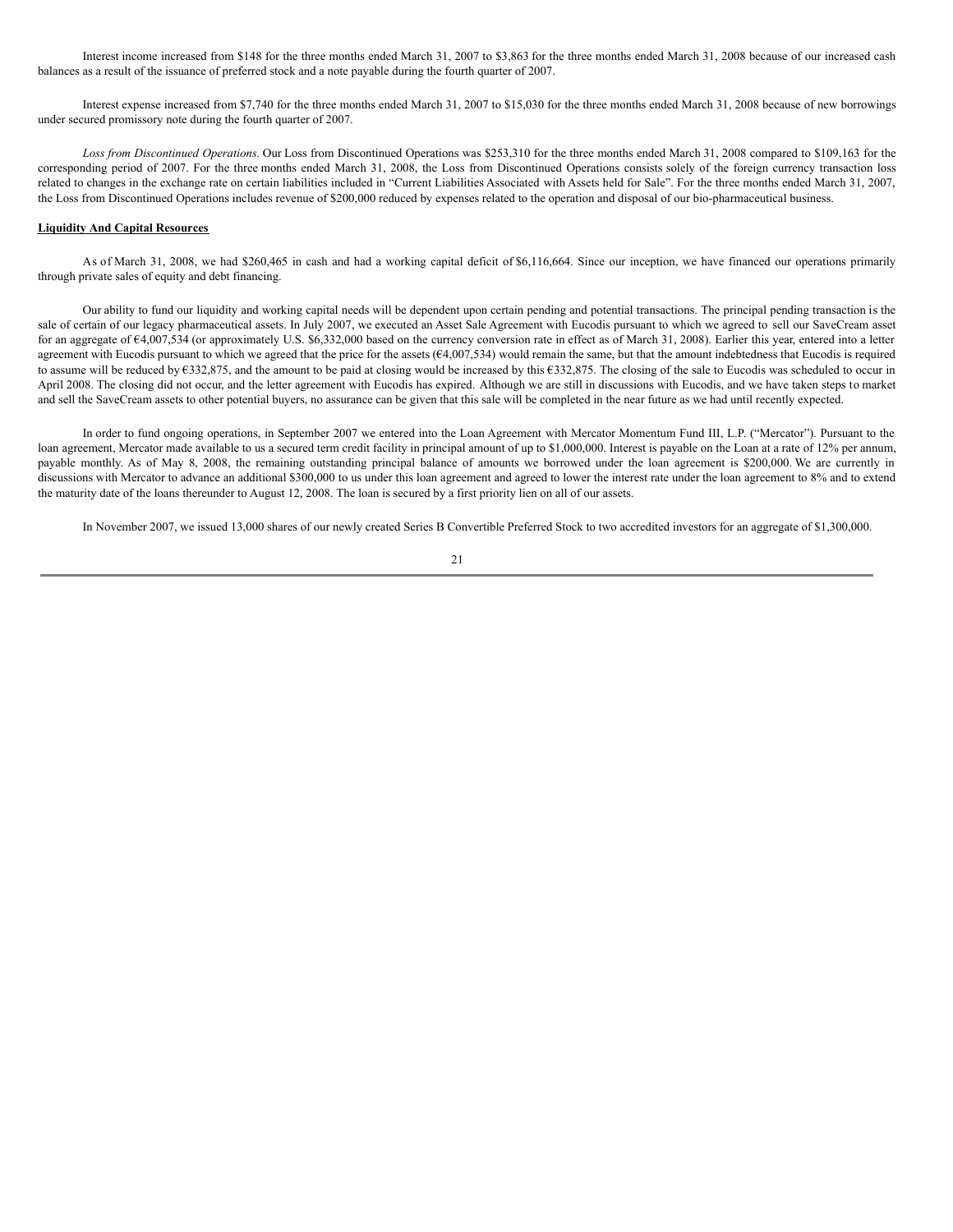We are currently funding our operations from the Mercator loans and from the proceeds of the sale of the Series B Convertible Preferred Stock. However, we do not have sufficient cash to continue our current operations past August 2008 and our business plan calls for significant infusion of additional capital to establish our Jatropha plantations in Mexico and other locations. Because of our negative working capital position, we currently do not have the funds necessary to acquire and cultivate those plantations, nor will the projected proceeds from the Eucodis sale be sufficient for those purposes. Accordingly, we will have to obtain significant additional capital through the sale of additional equity and/or debt securities, the forward sale of Jatropha oil and carbon offset credits, and from other financing activities, such as strategic partnerships and joint ventures. The closing and funding of the GCE LLC , as previously discussed, is the first in an anticipated series of such transactions. While w e have commenced negotiations with third parties to obtain additional funding from strategic partnerships and for the sale of carbon credits, no assurance can be given that we will have sufficient capital available to continue to operate our business in 2008 or that we will be able to effect our new business plan in the Jatropha Business. If we are not able to raise additional funds in the near term, we will have to reduce our operations, revise our business plan, and either temporarily or permanently cease operations.

On April 29, 2008, GCE LLC, our newly formed subsidiary, was funded and the acquisition of the land for the Jatropha Farm completed. Operating and development funds of \$957,271 (net of transaction costs) were also received by GCE LLC and are being utilized toward development of the Jatropha Farm.

We have no off-balance sheet arrangements as defined in Item 303(a)(4) of Regulation S-K.

## **ITEM 3. QUANTITATIVE AND QUALITATIVE DISCLOSURES ABOUT MARKET RISK**.

Not applicable.

## **ITEM 4T. CONTROLS AND PROCEDURES.**

## **Evaluation Of Disclosure Controls**.

Our management evaluated the effectiveness of our "disclosure controls and procedures" (as defined in the Securities Exchange Act of 1934 (Exchange Act) Rules 13a-15(e) or 15d-15(e)) as of the end of the period covered by this quarterly report, as required by paragraph (b) of Exchange Act Rules 13a-15 or 15d-15.

Based on that evaluation, we have concluded that as of the end of the period covered by this quarterly report, our disclosure controls and procedures are effective at a reasonable assurance level in ensuring that information required to be disclosed by us in our reports is recorded, processed, summarized and reported within the required time periods. The foregoing conclusion is based, in part, on the fact that we are a small public company in the development stage of our new Jatropha Business, with no current revenues and only three employees. In addition, to date, we have outsourced all of our accounting and bookkeeping functions to a third-party accounting firm.

## **Management's Report On Internal Control Over Financial Reporting**.

Our management is responsible for establishing and maintaining adequate internal control over our financial reporting. Internal control over financial reporting is a process to provide reasonable assurance regarding the reliability of our financial reporting for external purposes in accordance with generally accepted accounting principles. Internal control over financial reporting includes policies and procedures that: (i) pertain to maintaining records that, in reasonable detail, accurately and fairly reflect our transactions; (ii) provide reasonable assurance that transactions are recorded as necessary for preparation of our financial statements and that receipts and expenditures of company assets are made in accordance with management authorization; and (iii) provide reasonable assurance that unauthorized acquisition, use or disposition of company assets that could have a material effect on our financial statements would be prevented or detected on a timely basis. Because of its inherent limitations, internal control over financial reporting is not intended to provide absolute assurance that a misstatement of our financial statements would be prevented or detected.

As of the end of the period covered by this quarterly report, we have concluded that our internal controls over financial reporting are effective at a reasonable assurance level in ensuring that information required to be disclosed by us in our reports is recorded, processed, summarized and reported within the required time periods. The evaluation of our internal controls over financial reporting was based on the framework in Internal Control — Integrated Framework issued by the Committee of Sponsoring Organizations of the Treadway Commission.

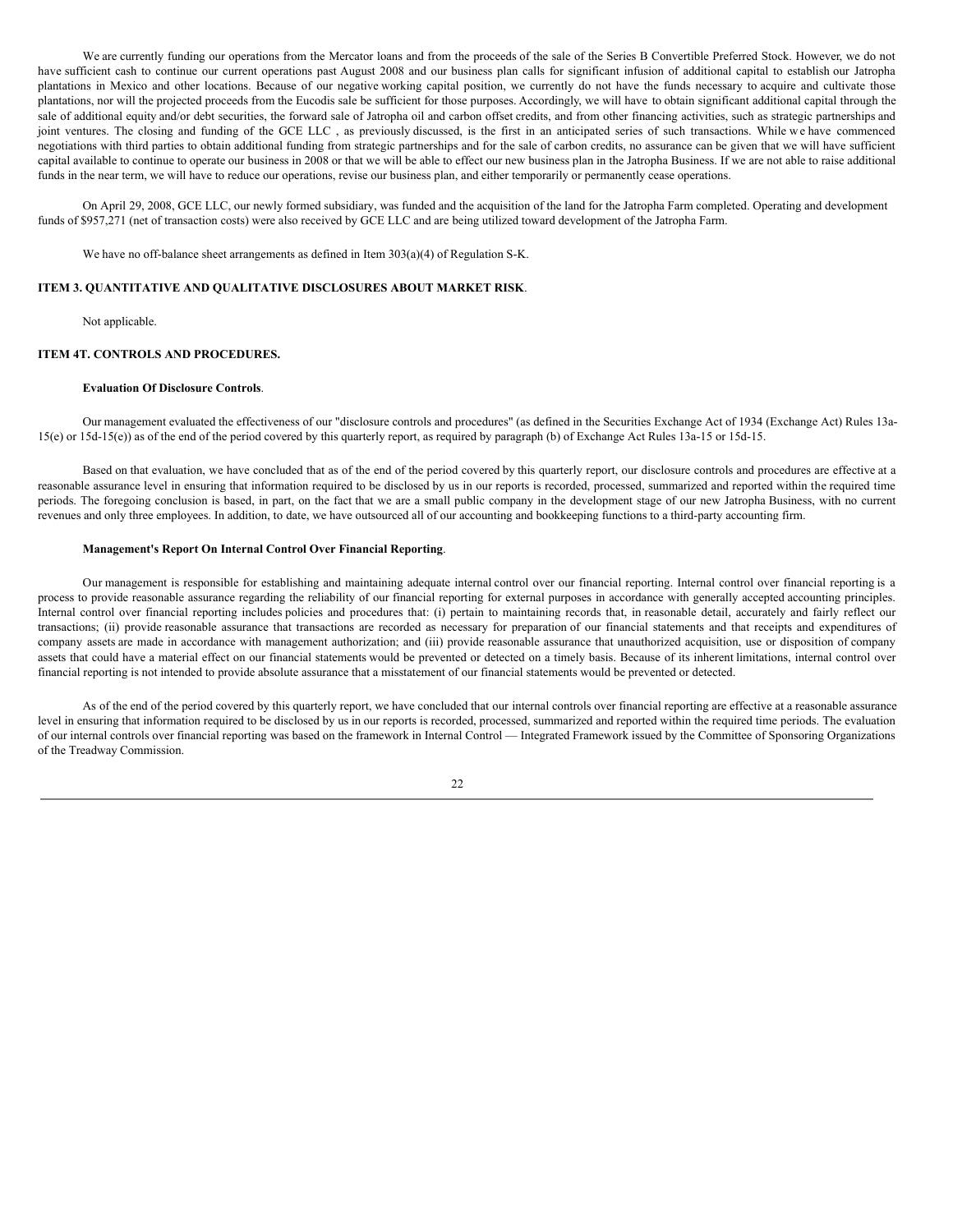*Limitations on the Ef ectiveness of Internal Controls*. Our management does not expect that our internal control over financial reporting will necessarily prevent all fraud and material error. Our internal controls over financial reporting are designed to provide reasonable assurance of achieving our objectives. We have concluded that our internal controls over financial reporting are effective at that reasonable assurance level. Further, the design of a control system must reflect the fact that there are resource constraints, and the benefits of controls must be considered relative to their costs. Because of the inherent limitations in all control systems, no evaluation of controls can provide absolute assurance that all control issues and instances of fraud, if any, within our company have been detected. These inherent limitations include the realities that judgments in decision-making can be faulty, and that breakdowns can occur because of simple error or mistake. Additionally, controls can be circumvented by the individual acts of some persons, by collusion of two or more people, or by management override of the internal control. The design of any system of controls also is based in part upon certain assumptions about the likelihood of future events, and there can be no assurance that any design will succeed in achieving its stated goals under all potential future conditions. Over time, control may become inadequate because of changes in conditions, or the degree of compliance with the policies or procedures may deteriorate.

*Changes in Internal Controls*. There was no change in the Company's internal control over financial reporting during the three months ended March 31, 2008 that has materially affected, or is reasonably likely to materially affect, its internal control over financial reporting.

## **PART II**

## **ITEM 1. LEGAL PROCEEDINGS**.

There have been no material developments with respect to any of the legal proceedings described in our previously filed Annual Report on Form 10-KSB.

# **ITEM 1.A RISK FACTORS**

## **Risks Relating to Our Business**

We have no direct operating history in the feedstock and bio-diesel industries, which makes it difficult to evaluate our financial position and our business plan.

Until early in 2007, we were a development stage bio-pharmaceutical company engaged in developing two potential drug candidates. Since our inception through December 31, 2007, we generated only \$1,157,000 of revenues and accumulated net losses of over \$26 million. During 2007, we terminated our operations as a biopharmaceutical company and have commenced developing a new business in the biofuels industry. However, since we have only recently commenced our operations as a biofuels company and have not yet generated any revenues from our new operations, we have no operating history in that line of business on which a decision to invest in our company can be based. The future of our company currently is dependent upon our ability to implement our new business plan in the Jatropha Business. While we believe that our business plan, if implemented as drafted, will make our company successful, we have no operating history against which we can test our plans and assumptions, and therefore cannot evaluate the likelihood of success.

The Jatropha Business that we are commencing is a new and highly risky business that has not been conducted on a similar scale in North America.

Our business plan calls for a large scale planting and harvesting of Jatropha plants, primarily outside of the United States, and for the subsequent production and sale of Jatropha oil (and other Jatropha byproducts) for use as a biofuel primarily in the United States. We are commencing a new business and will be subject to all of the risks normally associated with new businesses, including risks related to the large scale production of plants that have not heretofore been grown in large scale plantations, logistical issues related to the oil and biomass produced at such new plantations, market acceptance, uncertain pricing of our products, developing governmental regulations, and the lack of an established market for our products.

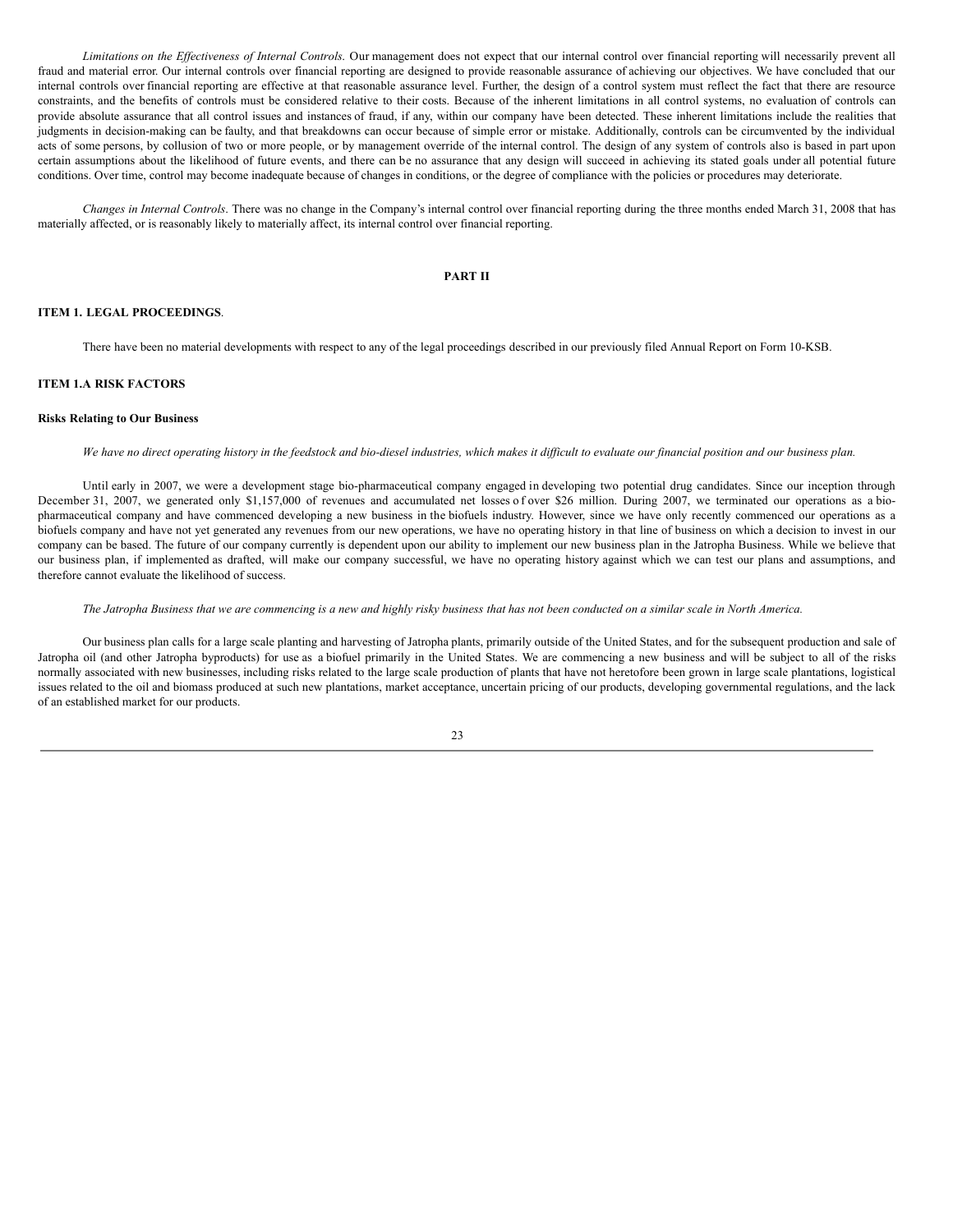Since we currently have a limited amount of cash available, and are not generating any revenues from either our legacy bio-pharmaceutical business or our new Jatropha Business, we are dependent upon the potential sale of carbon credit purchase contracts, potential future delivery of Jatropha oil purchase contracts, on any proceeds that we may receive from the sale of out legacy bio-pharmaceutical assets, and on our ability to raise additional funds to continue our operations and existence.

We currently only have a limited amount of cash available, which cash is not sufficient to fund our anticipated future operating needs beyond August 2008. However, management believes that several pending contractual events will provide additional cash infusion to the company by May 31, 2008. Neither our legacy bio-pharmaceutical business, nor our new Jatropha Business currently generate any revenues from which we can pay our administrative and operating expenses. However, some of our direct expenses related to the development of the Jatropha Farm are now being reimbursed by GCE Mexico I, LLC, a Delaware limited liability company ("GCE LLC") and a 50% owned subsidiary that we operate. We also are currently contemplating a carbon credit sales transaction and may receive funds from the sale of our SaveCream rights. Until recently, we had agreed to sell our SaveCream assets to Eucodis. Our agreement with Eucodis recently expired, and we have not renewed that agreement while we pursue alternative purchasers. Nevertheless, Eucodis has informed us that it still intends to make an offer to purchase the SaveCream assets and that such sale could occur in May or June 2008. No assurance can be given that the pending contract or funding events and/or the SaveCream sale to Eucodis or another third party will occur, or that it will occur during the time period we anticipate.

We will continue to incur administrative and general operating expenses without revenues until we begin selling Jatropha oil, or until we complete the sales of carbon credit purchase contracts. Based on our current monthly operating expenses and our projected future operating expenses, even if the SaveCream sale closes in the near future, we will need to obtain significant additional funding during 2008 for our planned Mexico Jatropha plantations and our ongoing operating expenses. Such additional funds could be obtained from the sale of equity, from forward purchase payments for our products, joint venture arrangements, carbon credit sales, or debt financing. While we are currently engaged in discussions regarding various of these financial arrangements, there can be no assurance that we will be able to complete any of these future arrangements or that we will be able to obtain the capital we require. In addition, we cannot be sure that any financing that we may obtain will be on terms that are commercially favorable for us. In the event that we do not obtain additional funding in the near future, we may not be able to maintain our current operations and will not be able to implement our business plan.

In addition, our Jatropha Business will require that we acquire and cultivate a large amount of land and otherwise incur significant initial start-up expenses related to establishing the Jatropha plantations required for our proposed business. Other than our first GCE LLC joint venture, we currently do not have the capital that is necessary to acquire additional land or to otherwise fund the large up-front expenses, nor have any additional entities agreed to provide us with such funds. Accordingly, the success of our new Jatropha Business is contingent on, among other things, our ability to raise the necessary capital to fund our planned Jatropha Business expenditures. Historically, we have raised capital through the issuance of debt and equity securities. However, given the risks associated with a new, untested biofuels business, the risks associated with our common stock (as discussed below), and our status as a small, relatively unknown public company, we cannot guarantee that we will be able to raise capital, or if we are able to raise capital, that such capital will be in the amounts needed. Our failure to raise capital, when needed and in sufficient amounts and under acceptable terms, will severely impact our ability to develop our Jatropha Business.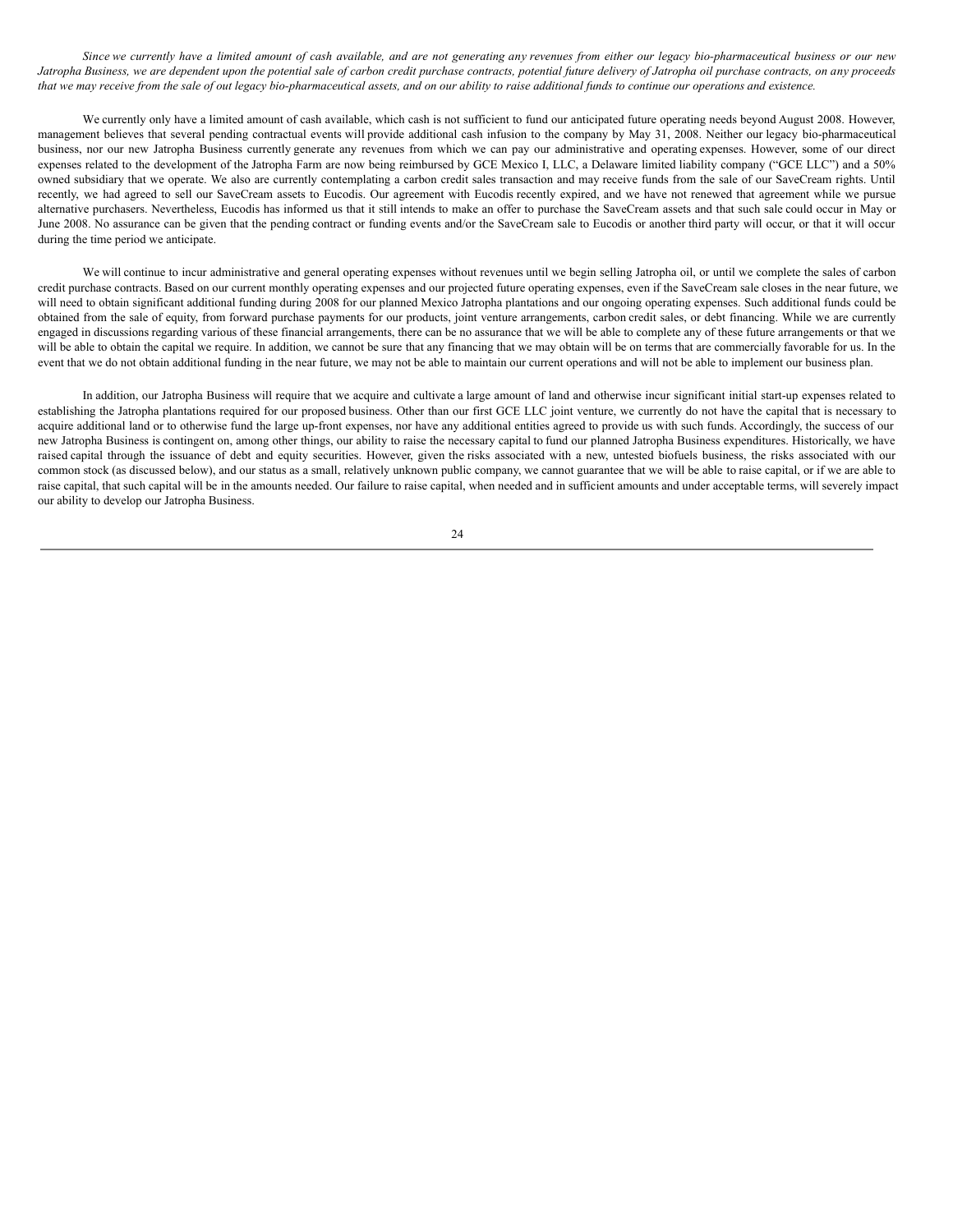Our agreement to sell our SaveCream assets to Eucodis has expired, and any possible near-term sale of those assets is uncertain and is dependent upon events beyond *our control.*

We previously had entered into an agreement with Eucodis pursuant to which we agreed to sell our legacy SaveCream drug candidate assets to Eucodis. Eucodis has informed us that it wants to complete the purchase of the SaveCream assets as soon as possible and that it has an agreement in place for the funding needed to complete that sale. However, the financing that Eucodis is obtaining has not yet been received, and our agreement with Eucodis has expired. Although Eucodis has told us that it still desires to purchase the SaveCream assets no assurance can be given that Eucodis will be able to obtain that financing. We have taken preliminary steps to find an alternative buyer for these assets, but any such sale is expected to take a longer period of time and it is uncertain if a buyer will ever be found. While we believe that our SaveCream assets have substantial value and will be attractive to other pharmaceutical companies, we neither know the exact amount that potential buyers would pay for those assets nor when we would be able to sell/license those assets. Accordingly, if Eucodis does not purchase the SaveCream assets, our ability to monetize our remaining legacy pharmaceutical assets is uncertain.

#### *Our business could be significantly impacted by changes in government regulations over energy policy.*

Our planned operations and the properties we intend to cultivate are subject to a wide variety of federal, provincial and municipal laws and regulations, including those governing the use of land, type of development, use of water, use of chemicals for fertilizer, pesticides, export or import of various materials including plants, oil, use of biomass, handling of materials, labor laws, storage handling of materials, shipping, and the health and safety of employees. As such, the nature of our operations exposes us to the risk of claims with respect to such matters and there can be no assurance that material costs or liabilities will not be incurred in connection with such claims. In addition, these governmental regulations, both in the U.S. and in the foreign countries in which we may conduct our business, may restrict and hinder our operations and may significantly raise our cost of operations. Any breach by our company of such legislation may also result in the suspension or revocation of necessary licenses, permits or authorizations, civil liability and the imposition of fines and penalties, which would adversely affect our ability to operate and our financial condition.

Further, there is no assurance that the laws, regulations, policies or current administrative practices of any government body, organization or regulatory agency in the United States or any other jurisdiction, will not be changed, applied or interpreted in a manner which will fundamentally alter the ability of our company to carry on our business. The actions, policies or regulations, or changes thereto, of any government body or regulatory agency, or other special interest groups, may have a detrimental effect on our company. Any or all of these situations may have a negative impact on our operations.

Our future growth is dependent upon strategic relationships within the feedstock and bio-diesel industries. If we are unable to develop and maintain such *relationships, our future business prospects could be significantly limited.*

Our future growth will generally be dependent on relationships with third parties, including alliances with feedstock oil and bio-diesel processors and distributors. In addition, we will likely rely on third parties to oversee the operations and cultivation of the Jatropha plants in our non-U.S. properties. Accordingly, our success will be significantly dependent upon our ability to establish successful strategic alliances with third parties and on the performance of these third parties. These third parties may not regard their relationship with us as important to their own business and operations, and there is no assurance that they will commit the time and resources to our joint projects as is necessary, or that they will not in the future reassess their commitment to our business. Furthermore, these third parties may not perform their obligations as agreed. In the event that a strategic relationship is discontinued for any reason, our business, results of operations and financial condition may be materially adversely affected.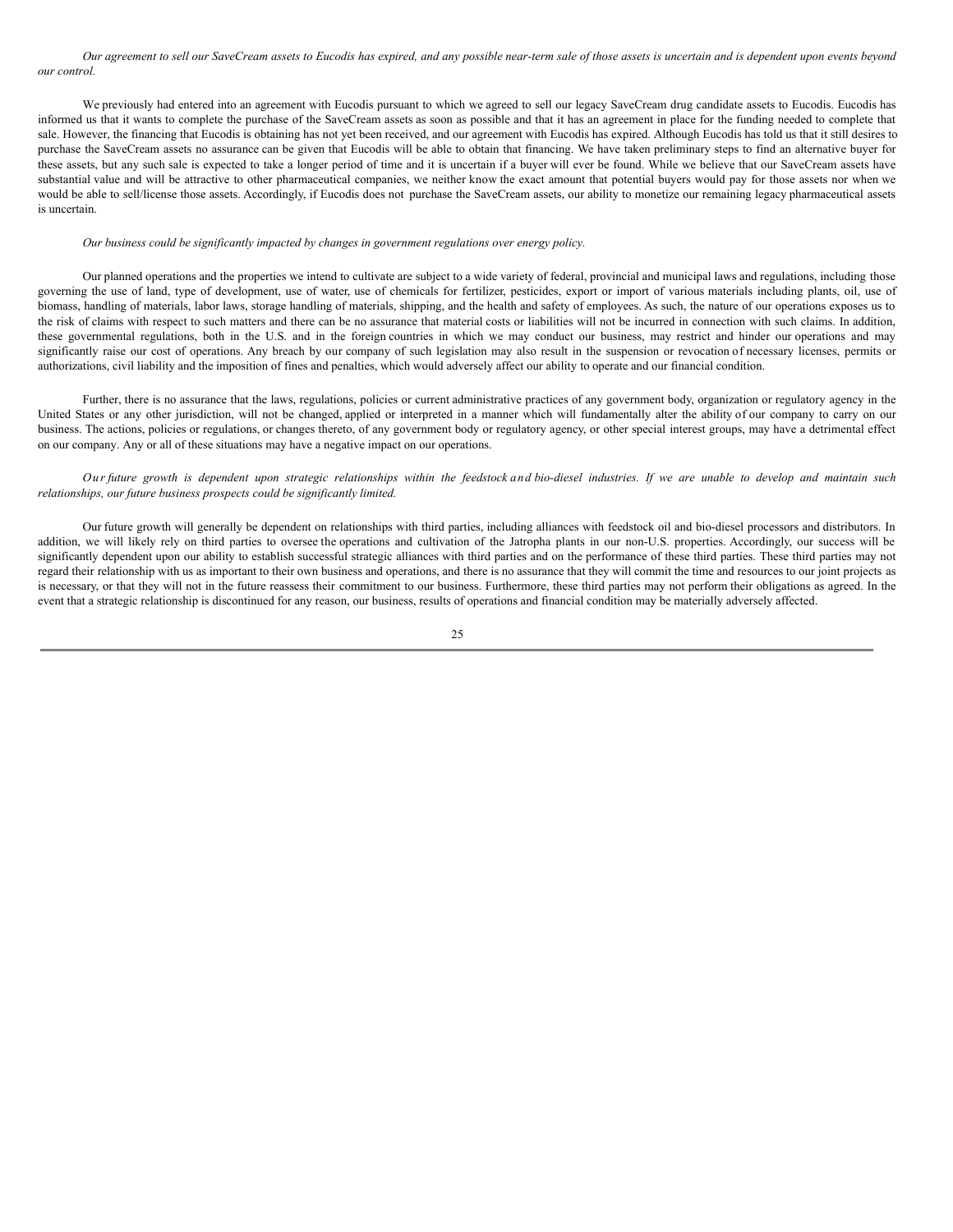We will depend on key service providers for assistance and expertise in beginning operations and any failure or loss of these relationships could delay our operations, *increase our expenses and hinder our success.*

Because of our limited financial and personnel resources, and because our Jatropha plantations are expected to be established primarily outside of the United States, we will have to establish and maintain relationships with several key service providers for land acquisition, the development and cultivation of Jatropha plantations, labor management, the transportation of Jatropha oil and biomass, and other services. We have already established such a relationship with the Lodemo Group in Mexico concerning the cultivation and management of our Jatropha nurseries and plantations in Mexico and the transportation of our products. Accordingly, our ability to develop our Jatropha Business in Mexico, and our success in Mexico, will to a large extent be dependent upon the efforts and services of the Lodemo Group. While the Lodemo Group has significant experience in diesel distribution and sales, liquids transportation, logistics, land development and agriculture, no assurance can be given that our joint operations with the Lodemo Group will be successful or that we will be able to achieve our goals in Mexico.

## *A significant decline in the price of oil could have an adverse impact in our profitability.*

Our success is dependent in part to the current high price of crude oil and on the high price of seed oils that are currently used to manufacture bio-diesel. A significant decline in the price of either crude oil or the alternative seed oils will have a direct negative impact on our financial performance projections.

#### There are risks associated with conducting our business operations in foreign countries, including political and social unrest.

Our proposed agricultural operations will be primarily located in foreign countries, beginning in Mexico. Accordingly, we are subject to risks not typically associated with ownership of U.S. companies and therefore should be considered more speculative than investments in the U.S.

Mexico is a developing country that has experienced a range of political, social and economic difficulties over the last decade. Our operations could be affected in varying degrees by political instability, social unrest and changes in government regulation relating to foreign investment, the biofuels industry, and the import and export of goods and services. Operations may also be affected in varying degrees by possible terrorism, military conflict, crime, fluctuations in currency rates and high inflation.

In addition, Mexico has a nationalized oil company, and there can be no assurance that the government of Mexico will continue to allow our business and our assets to compete in any way with their interests. Our operations could be adversely affected by political, social and economic unrest in Mexico and the other foreign countries we plan for commence agricultural operations.

## *The cost of developing and operating our agricultural projects significantly exceeds our current financial budget.*

Our preliminary budget contemplates the cultivation of 20,000-hectares of Jatropa in Mexico. According to our business plan, this will be the first of several other large plantations used in our feedstock/biofuel operations. In addition, we will have to construct a plant nursery and research facility as well as a seed oil extraction facility. We currently do not have the funds necessary to fund our planned operations. Unless we are able to obtain the necessary funds on economically viable terms, our Jatropha Business will not succeed, and we will not be able to meet our business goals. In addition, even if we obtain the initial funds necessary to establish our plantation and facilities, the costs to develop and implement our proposed plantation and support facilities, and our other operational costs could significantly increase beyond our expectations due to economic factors, design modifications, implementation or construction delays or cost overruns. In such an event, our profitability and ultimately the financial condition of our company will be adversely affected.

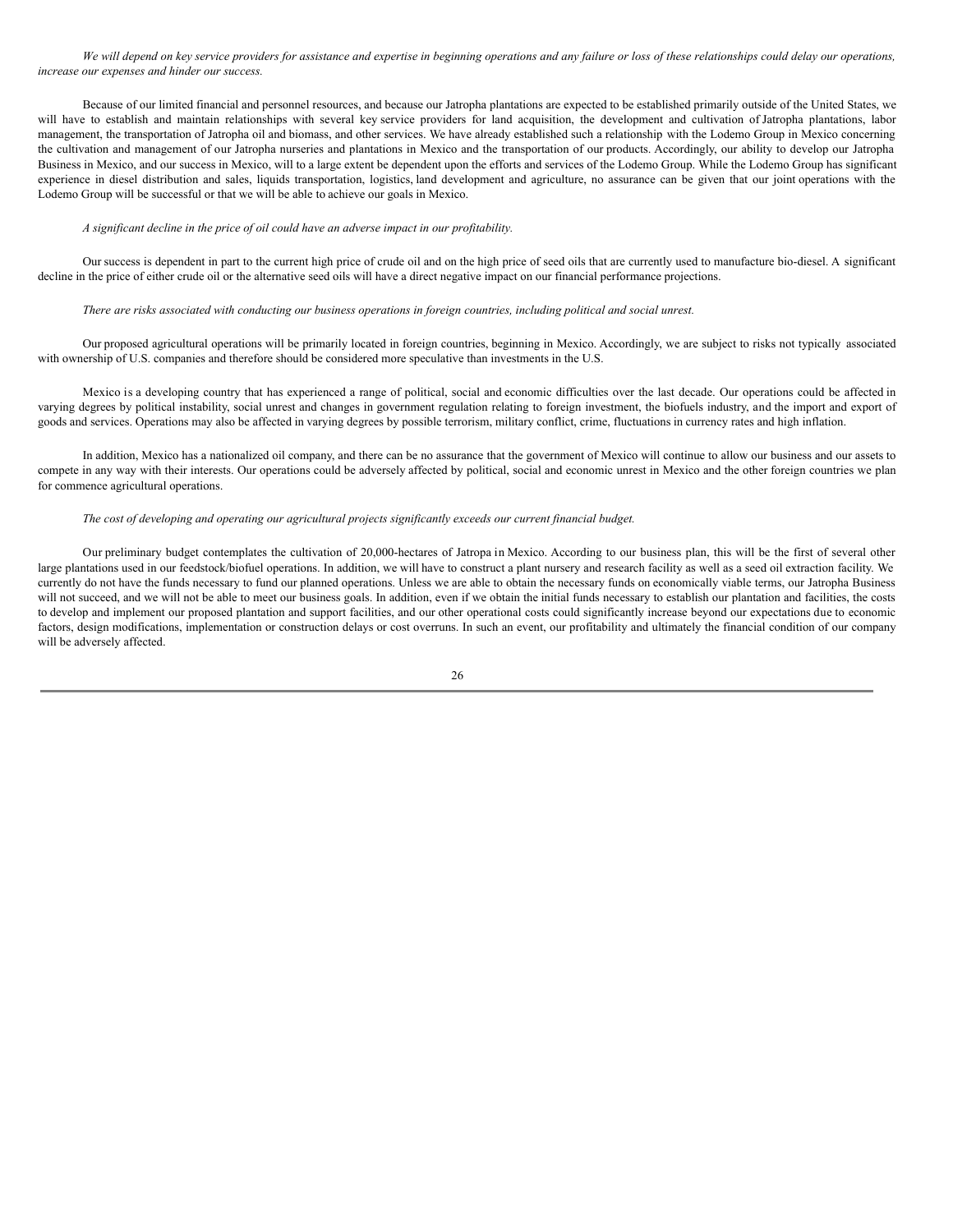#### We plan to grow rapidly and our inability to keep up with such growth may adversely affect our profitability.

We plan to grow rapidly and significantly expand our operations. This growth will place a significant strain on our management team and other company resources. We will not be able to implement our business strategy in a rapidly evolving market without effective planning and management processes. We have a short operating history and have not implemented sophisticated managerial, operational and financial systems and controls. We are required to manage multiple relationships with various strategic partners, including suppliers, distributors, and other third parties. To manage the expected growth of our operations and personnel, we will have to significantly supplement our existing managerial, financial and operational staff, systems, procedures and controls. If we are unable to supplement and complete, in a timely manner, the improvements to our systems, procedures and controls necessary to support our future operations, our operations will not function effectively. In addition, our management may be unable to hire, train, retain, motivate and manage required personnel, or successfully identify, manage and exploit existing and potential market opportunities. As a result, our business and financial condition may be adversely affected.

Our business will not be diversified because we will be primarily concentrated in one industry. As a consequence, we may not be able to adapt to changing market *conditions or endure any decline in the bio-diesel industry.*

We expect our business to consist primarily of sales of feedstock oil harvested from the Jatropha plant, and bio-diesel production and sales. We do not have any other lines of business or other sources of revenue to rely upon if we are unable to produce and sell feedstock oil and bio-diesel, or if the markets for such products decline. Our lack of diversification means that we may not be able to adapt to changing market conditions or to withstand any significant decline in the bio-diesel industry.

Reductions in the price of bio-diesel, and decreases in the price of petroleum-based fuels could affect the price of our feedstock, resulting in reductions in our actual *revenues.*

Historically, bio-diesel prices have been highly correlated to the Ultra Low Sulfur ("ULS") diesel prices. Increased volatility in the crude oil market has an effect on the stability and long-term predictability of ULS diesel, and hence the biofuels prices in the domestic and international markets. Crude oil prices are impacted by wars and other political factors, economic uncertainties, exchange rates and natural disasters. A reduction in petroleum-based fuel prices may have an adverse effect on bio-diesel prices and could apply downward pressure on feedstock, affecting revenues and profits in the feedstock industry, which could adversely affect our financial condition.

There are several agreements and relationships that remain to be negotiated, executed and implemented which will have a critical impact on our operations, expenses *and profitability.*

We have several agreements, documents and relationships that remain to be negotiated, executed and implemented before we can develop fully commence our new operations, including agreements relating to the construction of our proposed seed processing plant and other support facilities for our Jatropha plantation in Mexico. In some cases, the parties with whom we would need to establish a relationship have yet to be identified. Our expectations regarding the likely terms of these agreements and relationships could vary greatly from the terms of any agreement or relationship that may eventually be executed or established. If we are unable to enter into these agreements or relationships on satisfactory terms, or if revisions or amendments to existing terms become necessary, the construction of our proposed seed processing plant and the commencement of our related operations could be delayed, our expenses could be increased and our profitability could be adversely affected and the value of your investment could decline.

Delays due to, among others, weather, labor or material shortages, permitting or zoning delays, or opposition from local groups, may hinder our ability to commence *operations in a timely manner.*

Our development schedule assumes the commencement of planting in the first half of 2008, with oil production anticipated 18 months thereafter. We could incur delays in the implementation of that plan or the construction of support facilities due to permitting or zoning delays, opposition from local groups, adverse weather conditions, labor or material shortages, or other causes. In addition, changes in political administrations at the federal, state or local level that result in policy changes towards the large scale cultivation of Jatropha or towards biofuels in general could result in delays in our timetable for development and commencement of operations. Any such delays could adversely affect our ability to commence operations and generate revenue.

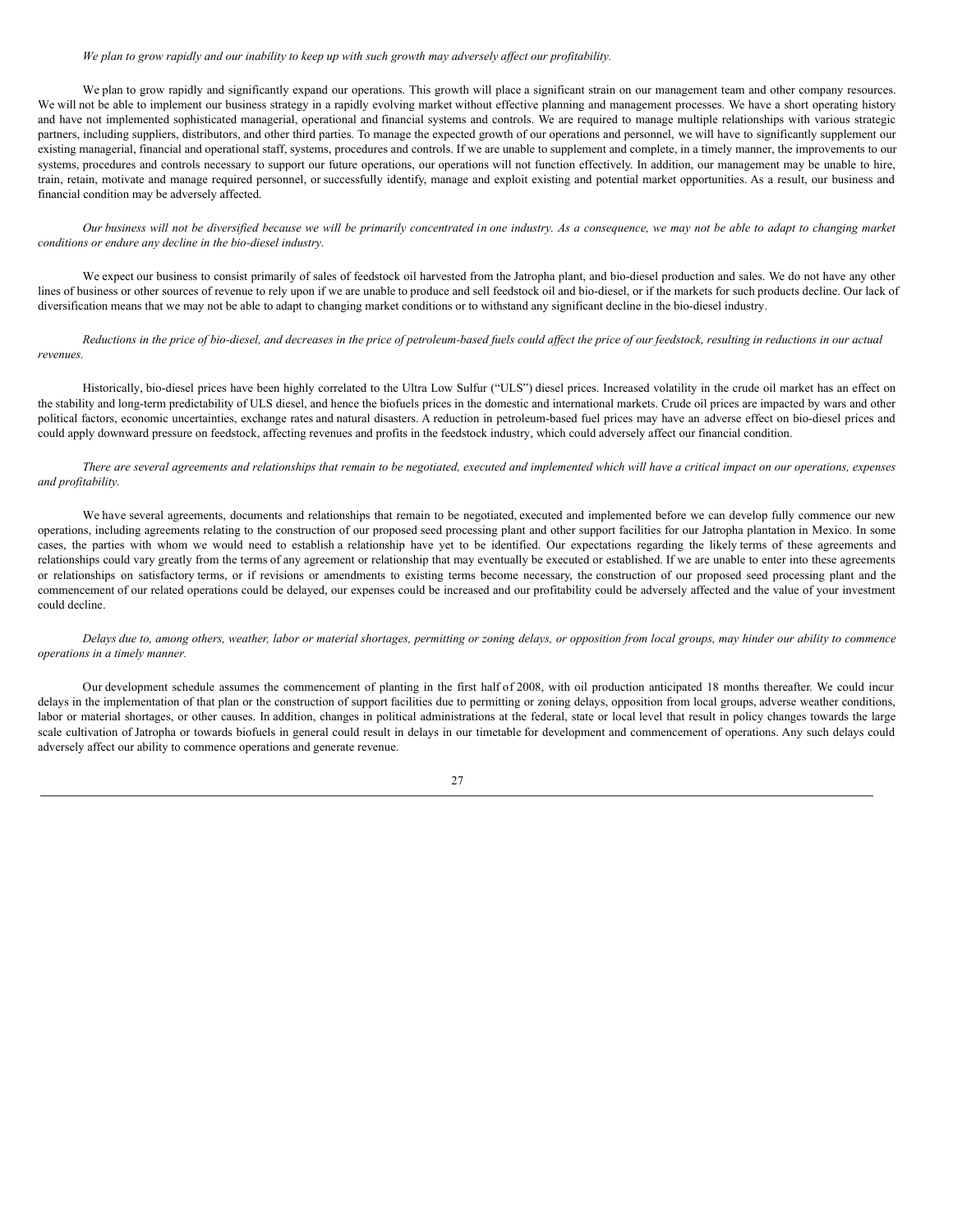#### We may be unable to locate suitable properties and obtain the development rights needed to build and expand our business.

Our business plan focuses on identifying and developing agricultural properties (plantations, nurseries, etc.) for the production of biofuels feedstock. The availability of land for this activity is key to our projected revenue and profitability. Our ability to acquire appropriate land in the future is uncertain and we may be required to delay planting, which may create unanticipated costs and delays. In the event that we are not successful in identifying and obtaining rights on suitable land for our agricultural and processing facilities, our future prospects for profitability will likely be affected, and our financial condition and resulting operations may be adversely affected.

## Technological advances in feedstock oil production methods in the bio-diesel industry could adversely affect our ability to compete and the value of your investment.

Technological advances could significantly decrease the cost of producing feedstock oil and biofuels. There is significant research and capital being invested in identifying more efficient processes, and lowering the cost of producing feedstock oil and biofuels. We expect that technological advances in feedstock oil/biofuel production methods will continue to occur. If improved technologies become available to our competitors, they may be able to produce feedstock oil, and ultimately biofuels, at a lower cost than us. If we are unable to adopt or incorporate technological advances into our operations, our ability to compete effectively in the feedstock/biofuels market may be adversely affected, which in turn will affect our profitability.

#### The development of alternative fuels and energy sources may reduce the demand for biofuels, resulting in a reduction in our profitability.

Alternative fuels, including a variety of energy alternatives to biofuels, are continually under development. Technological advances in fuel-engines and exhaust system design and performance could also reduce the use of biofuels, which would reduce the demand for bio-diesel. Further advances in power generation technologies, based on cleaner hydrocarbon based fuels, fuel cells and hydrogen are actively being researched and developed. If these technological advances and alternatives prove to be economically feasible, environmentally superior and accepted in the marketplace, the market for biofuels could be significantly diminished or replaced, which would adversely affect our financial condition.

### Our ability to hire and retain key personnel and experienced consultants will be an important factor in the success of our business and a failure to hire and retain key *personnel may result in our inability to manage and implement our business plan.*

We are highly dependent upon our management, and to a lesser extent on the consulting services provided to us by Mobius Risk Group, LLC, a company we have retained to provide us with consulting services related to the development of our Jatropha Business. The loss of the services of one or more of these individuals or of Mobius may impair management's ability to operate our company. We have not purchased key man insurance on any of our officers, which insurance would provide us with insurance proceeds in the event of their death. Without key man insurance, we may not have the financial resources to develop or maintain our business until we could replace such individuals or to replace any business lost by the death of such individuals. We may not be able to attract and retain the necessary qualified personnel. If we are unable to retain or to hire qualified personnel as required, we may not be able to adequately manage and implement our business.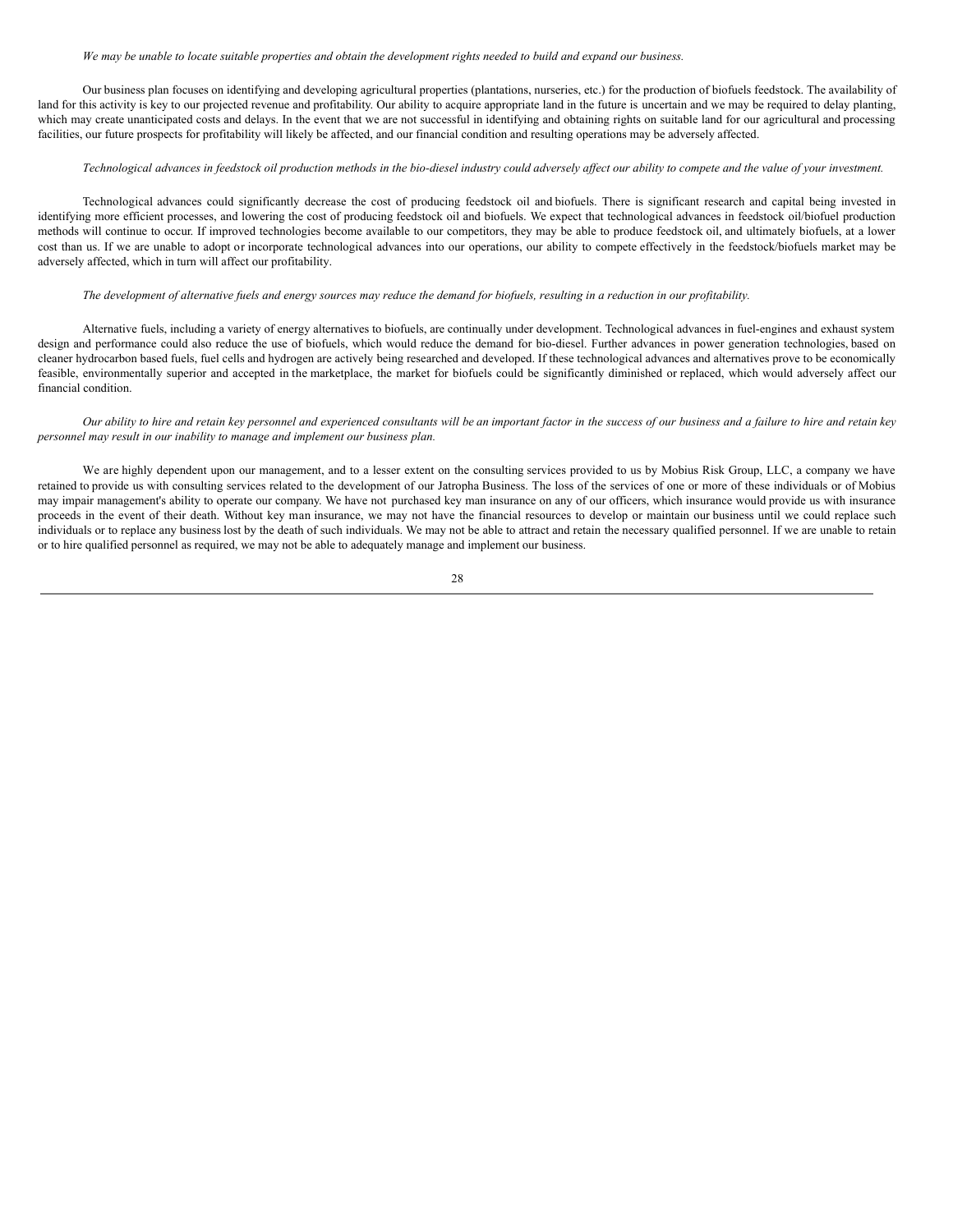#### *Our operating costs could be higher than we expect, and this could reduce our future profitability.*

In addition to general economic conditions, market fluctuations and international risks, significant increases in operating, development and implementation costs could adversely affect our company due to numerous factors, many of which are beyond our control. These increases could arise for several reasons, such as:

- Increased cost for land acquisition;
- Increased unit costs of labor for nursery, field preparation and planting;
- Increased costs for construction of facilities;
- Increased transportation costs for required nursery and field workers;
- Increased costs of supplies and sub-contacted labor for preparing of land for planting;
- · Increase costs for irrigation, soil conditioning, soil maintenance; or
- Increased time for planting and plant care and custody.

Upon completion of our field developments, our operations will also subject us to ongoing compliance with applicable governmental regulations, including those governing land use, water use, pollution control, worker safety and health and welfare and other matters. We may have difficulty complying with these regulations and our compliance costs could increase significantly. Increases in operating costs would have a negative impact on our operating income, and could result in substantially decreased earnings or a loss from our operations, adversely affecting our financial condition.

## Fluctuations in the Mexican peso to U.S. dollar exchange rate may adversely affect our reported operating results.

The Mexican peso is the primary operating currency for our initial business operations while our financial results are reported in U.S. dollars. Because our costs will be primarily denominated in pesos, a decline in the value of the dollar to the peso could negatively affect our actual operating costs in U.S. dollars, and our reported results of operations. We do not currently engage in any currency hedging transactions intended to reduce the effect of fluctuations in foreign currency exchange rates on our results of operations. We cannot guarantee that we will enter into any such currency hedging transactions in the future or, if we do, that these transactions will successfully protect us against currency fluctuations.

#### *Risk of abandoned operations or decommissioning costs are unknown and may be substantial.*

We may be responsible for costs associated with abandoning land development and product processing facilities, which we intend to use for production of biofuels feedstock. We expect to have long term commitments on land and facilities and short to medium commitments for labor and other services. Abandonment of these developments and contracts and the associated decommissioning costs could be substantial and may have an effect on future profitability.

### Our future profitability is dependent upon many natural factors outside of our control. If these factors do not produce favorable results our future business profitability *could be significantly af ected.*

Our future profitability is mainly dependent on the production output from our agricultural operations. There are many factors that can effect growth and fruit production of the Jatropha plant including weather, nutrients, pests and other natural enemies of the plant. Many of these are outside of our direct control and could be devastating to our operations.

## **Risks Relating to Our Common Stock**

#### Our stock is thinly traded, so you may be unable to sell your shares at or near the quoted bid prices if you need to sell a significant number of your shares.

The shares of our common stock are thinly traded on the OTC Bulletin Board, meaning that the number of persons interested in purchasing our common shares at or near bid prices at any given time may be relatively small or non-existent. This situation is attributable to a number of factors, including the fact that we are a small company which is relatively unknown to stock analysts, stock brokers, institutional investors and others in the investment community that generate or influence sales volume, and that even if we came to the attention of such persons, they tend to be risk-averse and would be reluctant to follow an unproven, early stage company such as ours or purchase or recommend the purchase of our shares until such time as we became more seasoned and viable. As a consequence, there may be periods of several days or more when trading activity in our shares is minimal or non-existent, as compared to a seasoned issuer which has a large and steady volume of trading activity that will generally support continuous sales without an adverse effect on share price. We cannot give you any assurance that a broader or more active public trading market for our common shares will develop or be sustained, or that current trading levels will be sustained. Due to these conditions, we can give you no assurance that you will be able to sell your shares at or near bid prices or at all if you need money or otherwise desire to liquidate your shares.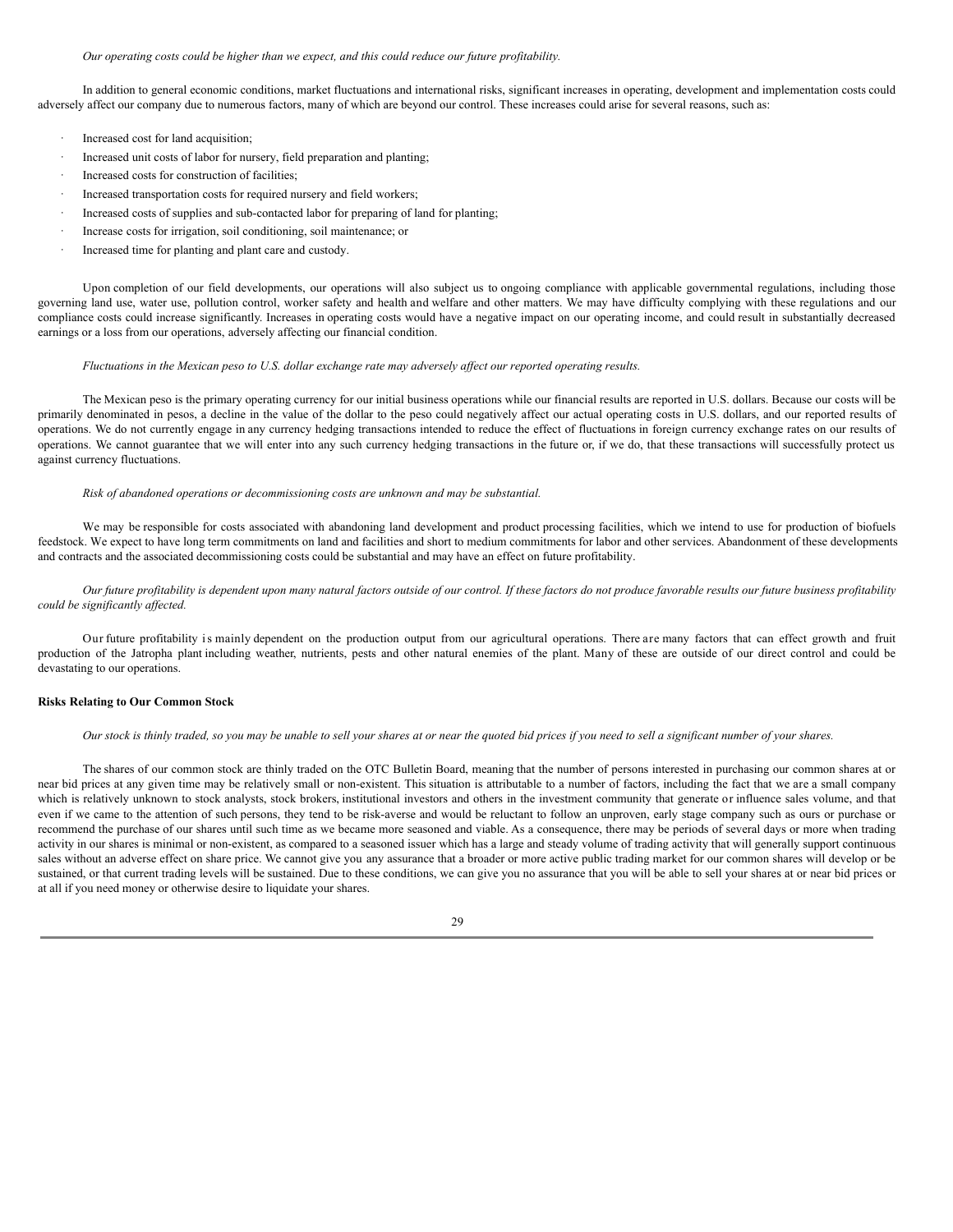Our existing directors, officers and key employees hold a substantial amount of our common stock and may be able to prevent other shareholders from influencing *significant corporate decisions.*

As of March 31, 2008, our directors and executive officers, beneficially owned approximately 35% of our outstanding common stock. These shareholders, if they act together, may be able to direct the outcome of matters requiring approval of the shareholders, including the election of our directors and other corporate actions such as:

- our merger with or into another company;
- a sale of substantially all of our assets; and
- amendments to our articles of incorporation.

The decisions of these shareholders may conflict with our interests or those of our other shareholders.

*The market price of our stock may be adversely af ected by market volatility.*

The market price of our common stock is likely to be volatile and could fluctuate widely in response to many factors, including:

- fluctuation in the world price of crude oil;
- market changes in the biofuels industry;
- government regulations affecting renewable energy businesses and users;
- actual or anticipated variations in our operating results;
- our success in meeting our business goals and the general development of our proposed operations;
- general economic, political and market conditions in the U.S. and the foreign countries in which we plan to operate; and
- the occurrence of any of the risks described in this Annual Report.

## *Obtaining additional capital though the sale of common stock will result in dilution of shareholder interests.*

We plan to raise additional funds in the future by issuing additional shares of common stock or other securities, which may include securities such as convertible debentures, warrants or preferred stock that are convertible into common stock. Any such sale of common stock or other securities will lead to further dilution of the equity ownership of existing holders of our common stock. Additionally, the existing options, warrants and conversion rights may hinder future equity offerings, and the exercise of those options, warrants and conversion rights may have an adverse effect on the value of our stock. If any such options, warrants or conversion rights are exercised at a price below the then current market price of our shares, then the market price of our stock could decrease upon the sale of such additional securities. Further, if any such options, warrants or conversion rights are exercised at a price below the price at which any particular shareholder purchased shares, then that particular shareholder will experience dilution in his or her investment.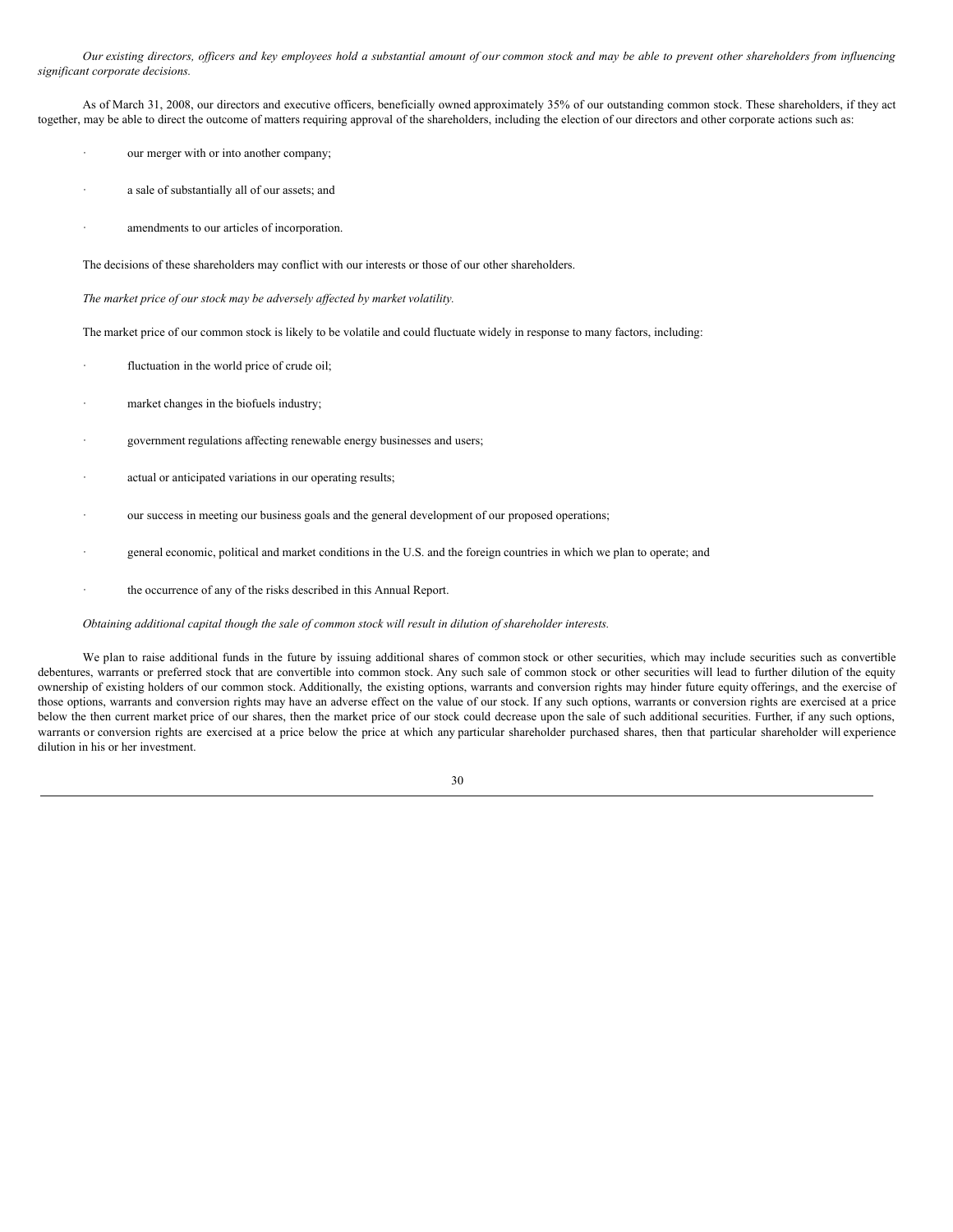#### *We are unlikely to pay dividends on our common stock in the foreseeable future.*

We have never declared or paid dividends on our stock. We currently intend to retain all available funds and any future earnings for use in the operation and expansion of our business. We do not anticipate paying any cash dividends in the foreseeable future, and it is unlikely that investors will derive any current income from ownership of our stock. This means that your potential for economic gain from ownership of our stock depends on appreciation of our stock price and will only be realized by a sale of the stock at a price higher than your purchase price.

Trading of our stock may be restricted by the Securities and Exchange Commission's penny stock regulations, which may limit a shareholder's ability to buy and sell *our stock.*

The Securities and Exchange Commission has adopted regulations which generally define "penny stock" to be any equity security that has a market price less than \$5.00 per share or an exercise price of less than \$5.00 per share, subject to certain exceptions. Our securities are covered by the penny stock rules, which impose additional sales practice requirements on broker-dealers who sell to persons other than established customers and "accredited investors." The term "accredited investor" refers generally to institutions with assets in excess of \$5,000,000 or individuals with a net worth in excess of \$1,000,000 or annual income exceeding \$200,000 or \$300,000 jointly with their spouse. The penny stock rules require a broker-dealer, prior to a transaction in a penny stock not otherwise exempt from the rules, to deliver a standardized risk disclosure document in a form prepared by the Securities and Exchange Commission, which provides information about penny stocks and the nature and level of risks in the penny stock market. The broker-dealer also must provide the customer with current bid and offer quotations for the penny stock, the compensation of the broker-dealer and its salesperson in the transaction and monthly account statements showing the market value of each penny stock held in the customer's account. The bid and offer quotations, and the brokerdealer and salesperson compensation information, must be given to the customer orally or in writing prior to effecting the transaction and must be given to the customer in writing before or with the customer's confirmation. In addition, the penny stock rules require that prior to a transaction in a penny stock not otherwise exempt from these rules, the broker-dealer must make a special written determination that the penny stock is a suitable investment for the purchaser and receive the purchaser's written agreement to the transaction. These disclosure requirements may have the effect of reducing the level of trading activity in the secondary market for the stock that is subject to these penny stock rules. Consequently, these penny stock rules may affect the ability of broker-dealers to trade our securities. We believe that the penny stock rules discourage investor interest in and limit the marketability of our common stock.

## **ITEM 2. UNREGISTERED SALES OF EQUITY SECURITIES AND USE OF PROCEEDS**.

Effective April 18, 2008, we entered into an exchange agreement ("Exchange Agreement") with Mercator Momentum Fund, L.P., Mercator Momentum Fund III, L.P., and Monarch Pointe Fund, Ltd. (collectively, "MAG Funds"), the holders of our issued and outstanding Series A Convertible Preferred Stock ("Series A Stock"). Pursuant to the Exchange Agreement, the MAG Funds exchanged 28,927 shares of Series A Stock, constituting all of the issued and outstanding shares of Series A Stock, for an aggregate of 28,927,000 shares of our common stock. The exchange ratio was determined by dividing the \$100 purchase price of the shares (the "Series A Purchase Price" as defined in Certificate of Designations of Preferences and Rights for the Series A Stock) by \$0.10.

## **ITEM 3. DEFAULTS UPON SENIOR SECURITIES**.

None.

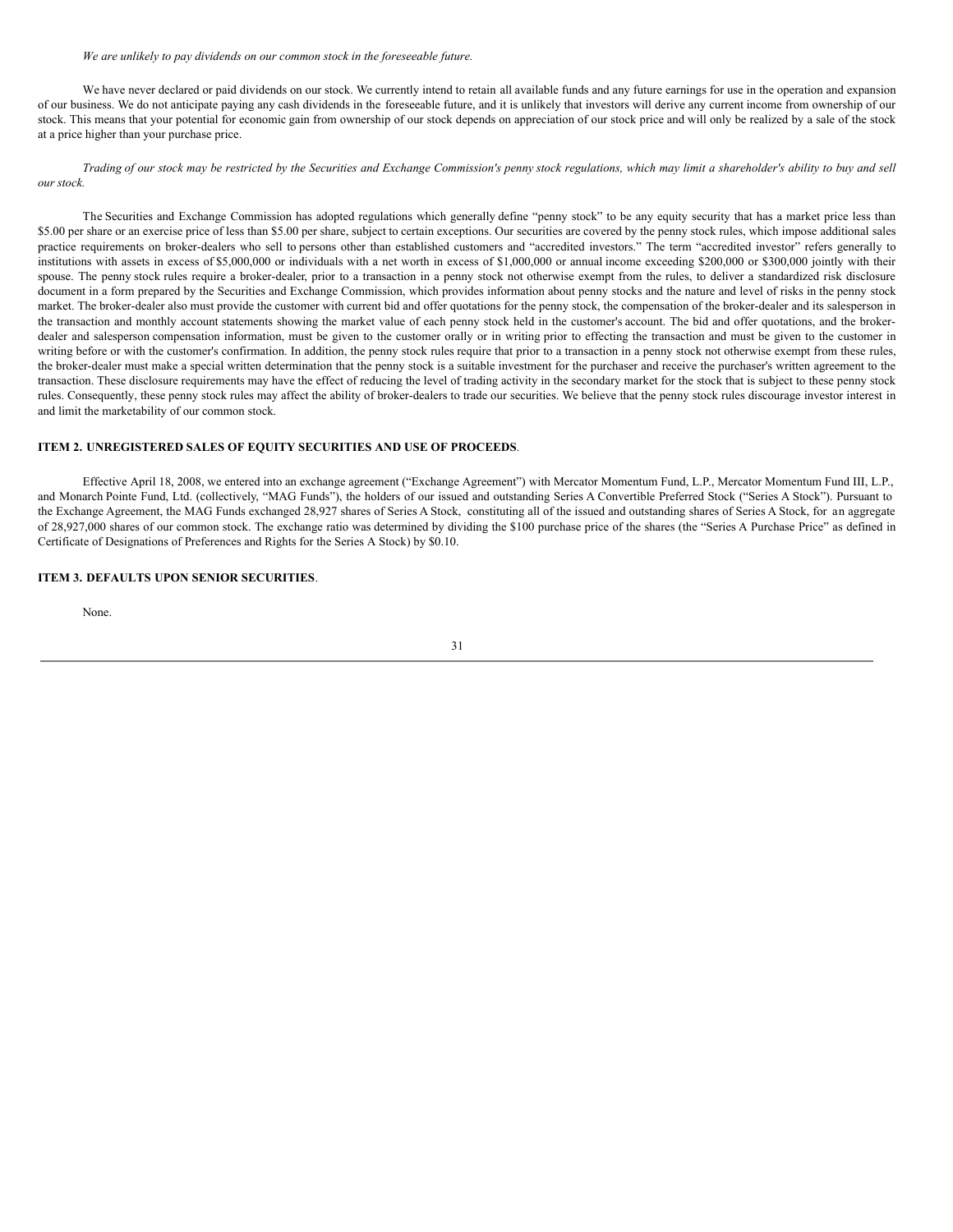## **ITEM 4. SUBMISSION OF MATTERS TO A VOTE OF SECURITY HOLDERS**.

On January 29, 2008, we held a special meeting of our stockholders to vote on the following matters:

(1) To approve the sale of all of our rights in and to "SaveCream", a developmental-stage topical aromatase inhibitor cream, to Eucodis Pharmaceuticals Forschungs und Entwicklungs GmbH. Votes cast were as follows:

| For     | 106,019,635 |
|---------|-------------|
| Against | 1,453,285   |
| Abstain | 84,940      |

(2) To approve an amendment of our Amended and Restated Articles of Incorporation to increase the authorized number of shares of our common stock from 250,000,000 to 500,000,000 shares. . Votes cast were as follows:

| For     | 103,584,505 |
|---------|-------------|
| Against | 3,878,055   |
| Abstain | 95,300      |

(3) To approve an amendment of our Amended and Restated Articles of Incorporation to change our company's name to "Global Clean Energy Holdings, Inc." Votes cast were as follows:

| For     | 139,581,396 |
|---------|-------------|
| Against | 318,935     |
| Abstain | 1,462,415   |

# **ITEM 5. OTHER INFORMATION**

None.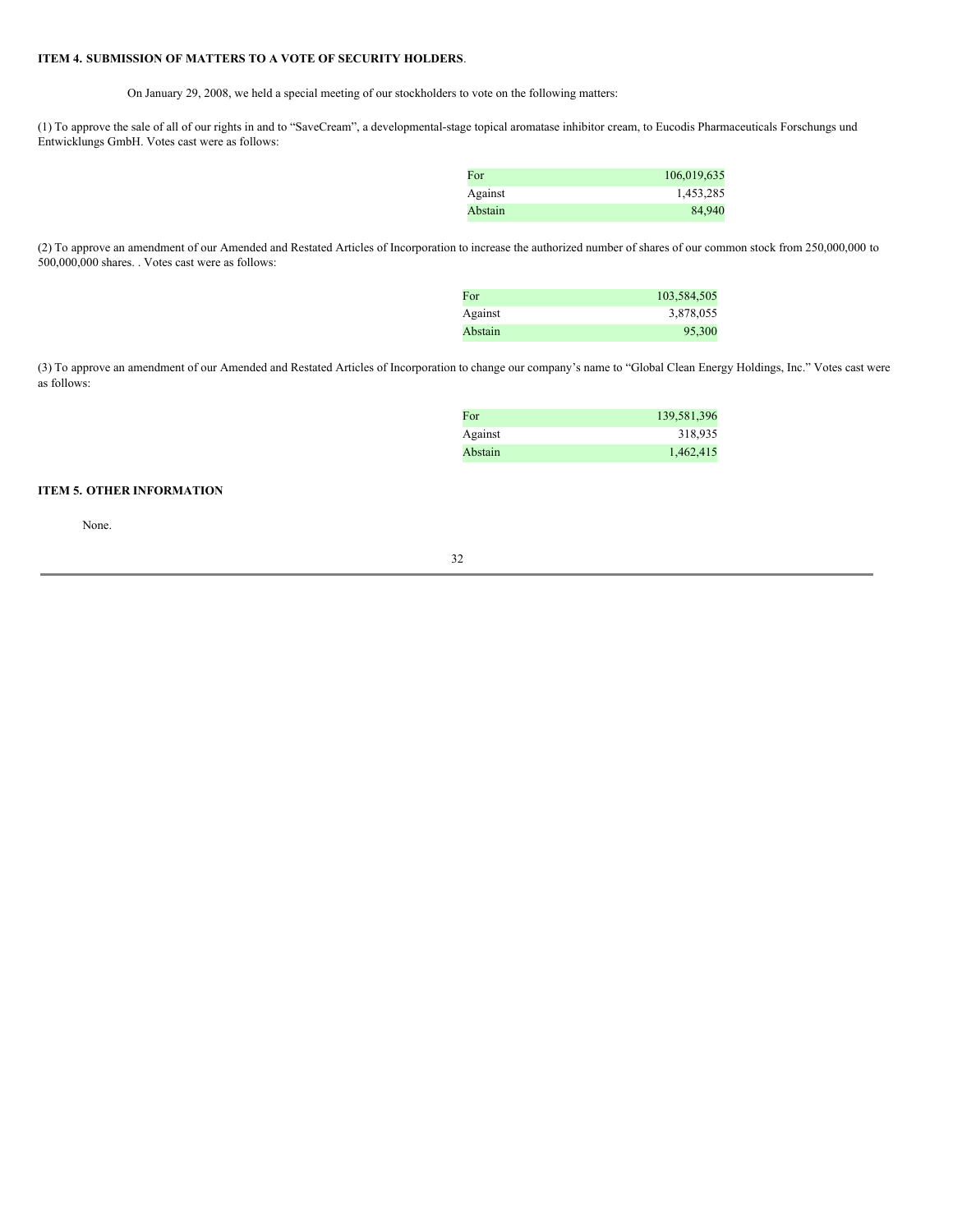# **ITEM 6. EXHIBITS**

| 10.5  | Definitive Master Agreement dated as of July 29, 2006, by and between MDI Oncology, Inc. and Eucodis Forschungs und Entwicklungs GmbH*                                                                                                                                                                                        |
|-------|-------------------------------------------------------------------------------------------------------------------------------------------------------------------------------------------------------------------------------------------------------------------------------------------------------------------------------|
| 10.16 | Employment Agreement dated March 20, 2008, between Global Clean Energy Holdings, Inc. and Bruce K. Nelson (incorporated by reference<br>from Current Report on Form 8-K filed April 8, 2008)                                                                                                                                  |
| 10.17 | Exchange Agreement, effective April 18, 2008, by and between Global Clean Energy Holdings, Inc., on the one hand, and Mercator Momentum<br>Fund, L.P., Mercator Momentum Fund III, L.P., and Monarch Pointe Fund, Ltd., on the other hand (incorporated by reference from Current<br>Report on Form 8-K filed April 24, 2008) |
| 31.1  | Rule 13a-14(a) Certification, as adopted pursuant to Section 302 of the Sarbanes-Oxley Act of 2002 $*$                                                                                                                                                                                                                        |
| 31.2  | Rule 13a-14(a) Certification, as adopted pursuant to Section 302 of the Sarbanes-Oxley Act of 2002 *                                                                                                                                                                                                                          |
| 32.1  | Certification pursuant to 18 U.S.C. Section 1350, as adopted pursuant to Section 906 of the Sarbanes-Oxley Act of 2002 <sup>*</sup>                                                                                                                                                                                           |
| 32.2  | Certification pursuant to 18 U.S.C. Section 1350, as adopted pursuant to Section 906 of the Sarbanes-Oxley Act of 2002 <sup>*</sup>                                                                                                                                                                                           |

\* Filed herewith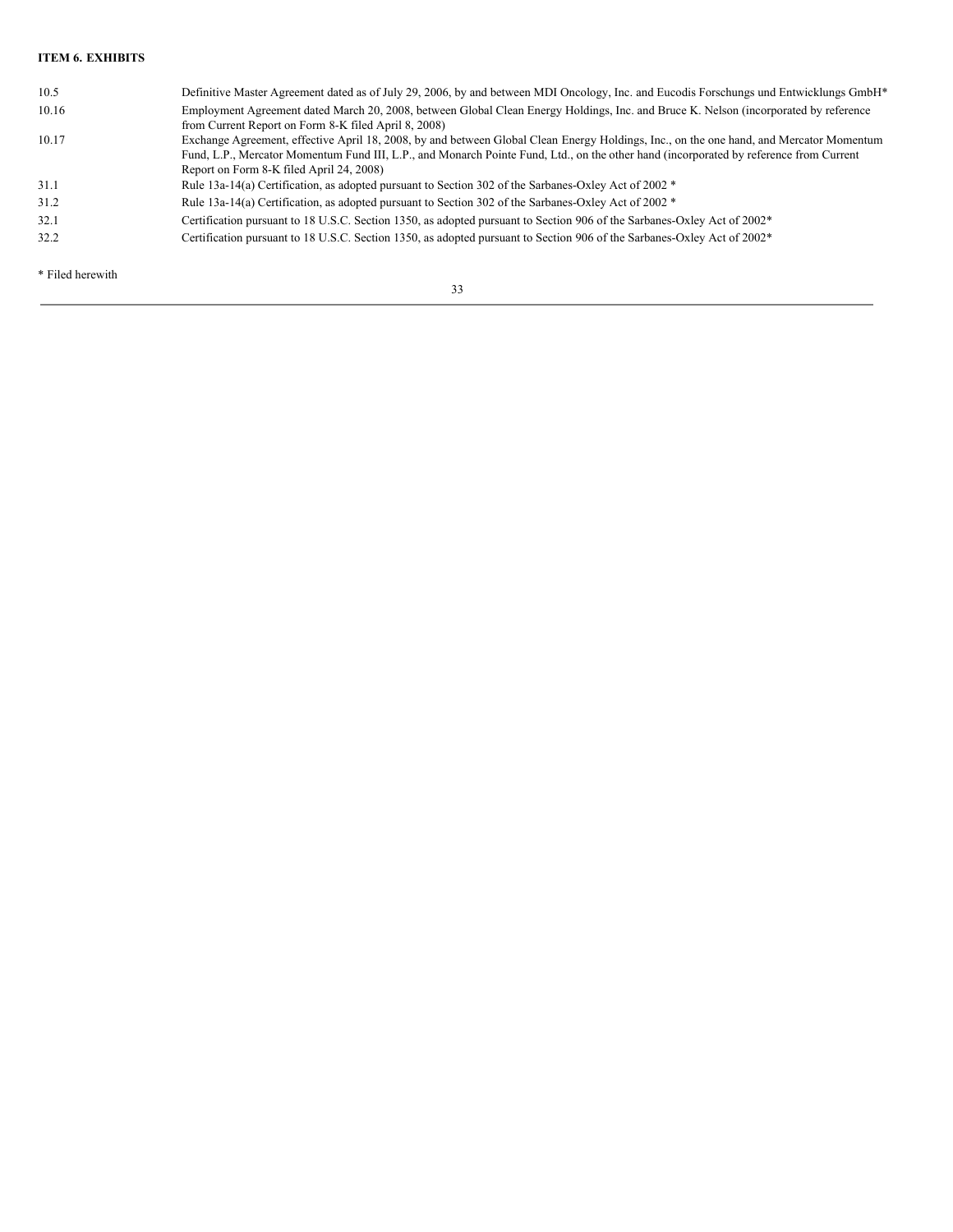# **SIGNATURES**

In accordance with Section 13 or 15(d) of the Securities Exchange Act of 1934, the registrant caused this report to be signed on its behalf by the undersigned, thereunto duly authorized.

GLOBAL CLEAN ENERGY HOLDINGS, INC.

Date: May 13, 2008 By: /s/ BRUCE K. NELSON Bruce K. Nelson Chief Financial Officer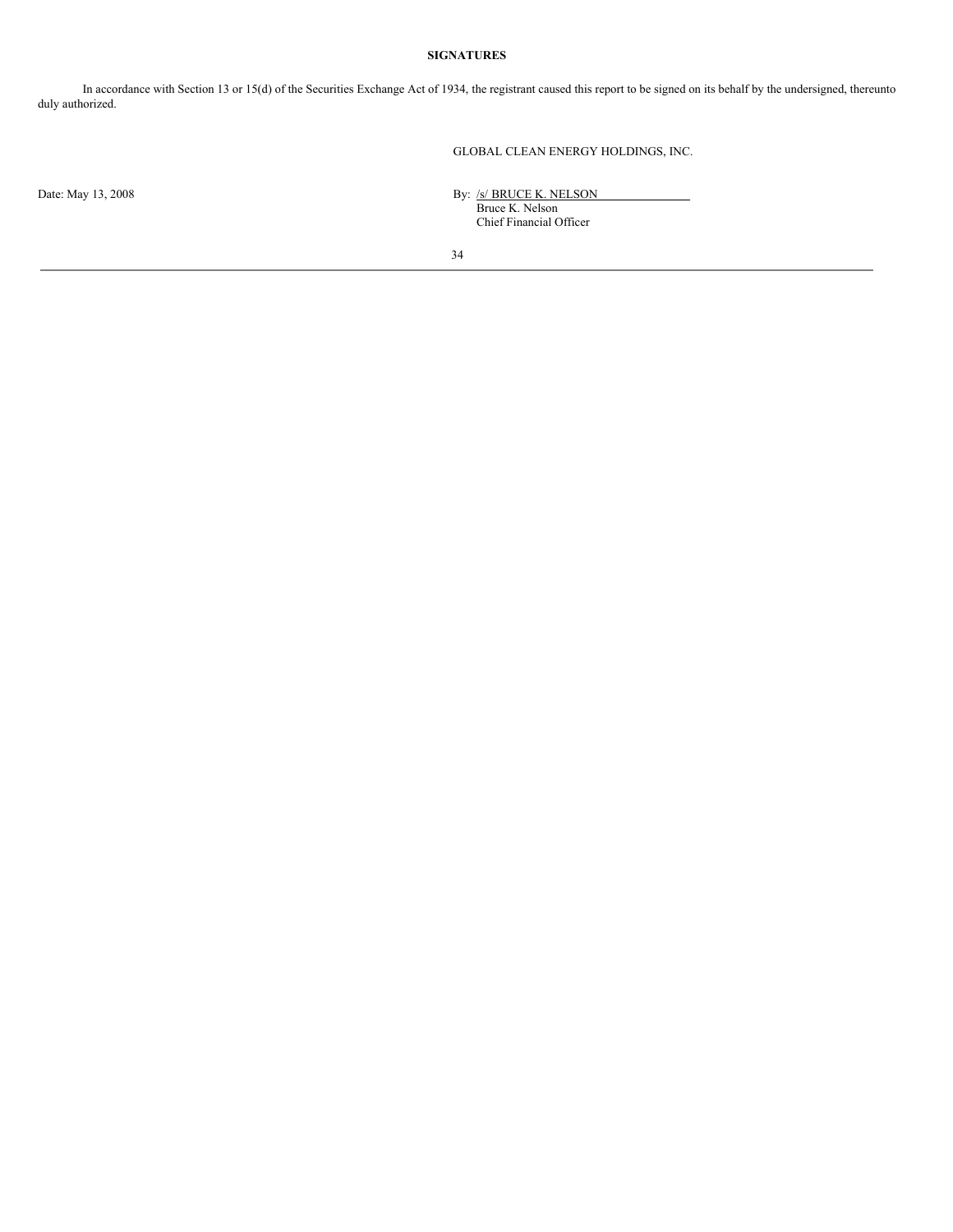# DEFINITIVE MASTER AGREEMENT

# BETWEEN

# MDI ONCOLOGY, INC.

AND

# EUCODIS FORSCHUNGS-und ENTWICKLUNGS GmbH

Dated as of

July 29, 2006

i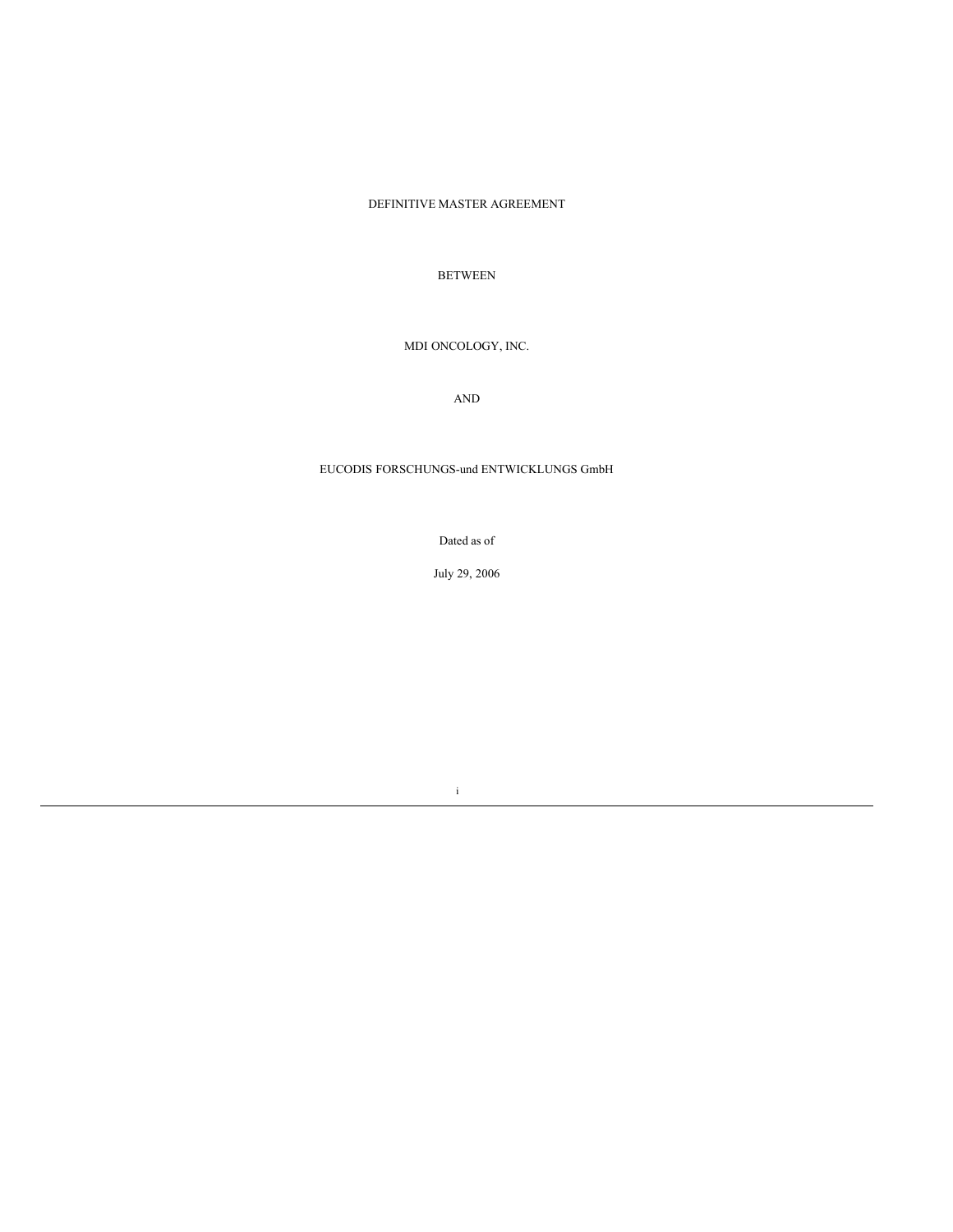## **DEFINITIVE MASTER AGREEMENT**

This Definitive Master Agreement ("Agreement") is made and entered into as of July 29, 2006 by and between MDI Oncology, Inc. ("MDI"), a Delaware corporation, whose principal place of business is 1338 S. Foothill Drive, #266, Salt Lake City, Utah 84108 and Eucodis Forschungs - und Entwicklungs GmbH ("Eucodis"), an Austrian company whose principal place of business is Brunner Str. 59, 1230, Vienna, Austria (collectively MDI and Eucodis shall be referred to as the "Parties").

## **RECITALS**

WHEREAS, MDI, through an asset purchase, has an ownership interest in a pharmaceutical product known as the "Product";

WHEREAS, MDI wishes to have preclinical, clinical, manufacturing and all other development begun for the Product for purposes of either outlicensing and/or commercializing the Product;

WHEREAS, Eucodis has represented that it has the requisite expertise, understanding and scientific knowledge to undertake such development under the terms and conditions hereinafter set forth;

WHEREAS, MDI has disclosed the means by which it acquired the ownership rights to the intellectual property related to the Product and any risk or liabilities associated therewith and Eucodis has disclosed the extent of its experience in product development for the oncology field; and

WHEREAS, both Parties accept the representations made by the other, have executed a Letter of Intent and wish to enter into this Agreement whereby a license in the Field for the Eucodis Territory market is given by MDI to Eucodis and Eucodis shall pay certain agreed upon sums of money, engage in all development activities necessary to complete clinical trials as set forth herein and to then either outlicense the Product or proceed into Phase III through to commercialization.

NOW, THEREFORE, in consideration of the mutual covenants, agreements, representations and warranties herein, the Parties hereby agree as follows:

## 1. **Definitions**.

1.1 "Affiliate" shall mean, with respect to any Person, any other Person controlling, controlled by or under direct or indirect common control with such Person. A Person shall be deemed to control a corporation (or other entity) if such Person possesses, directly or indirectly, the power to direct or cause the direction of the management and policies of such corporation (or other entity), whether through the ownership of voting securities, by contract or otherwise.

1.2 **"Agreement"** shall mean this Definitive Master Agreement and all Exhibits and Schedules attached hereto including the Letter of Intent ("LOI") dated April 24, 2006, as the same may be amended or otherwise modified from time to time pursuant to the terms set forth herein. To the extent that the LOI contradicts this Agreement, this Agreement controls.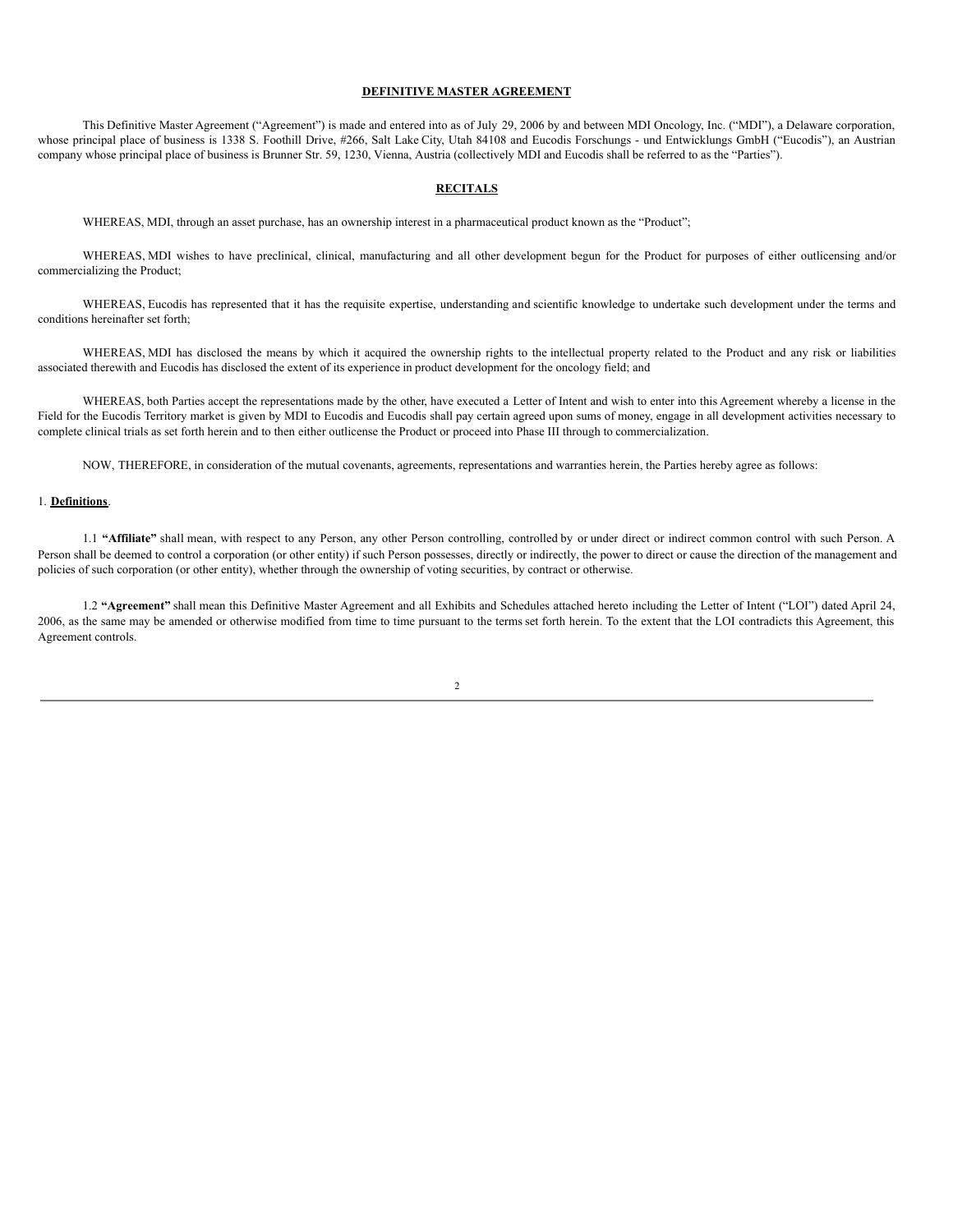1.3 **"Bankrupt Company"** shall mean SaveTherapeutics AG, a German corporation from whom certain intellectual property was purchased by MDI, including, but not limited to, the Product.

1.4 **"Clinical Development Plan"** shall mean the outline and any and all amendments thereto made during the term of this Agreement, the initial copy of which has been tendered to MDI as part of the Conditions Precedent is attached hereto as Exhibit A and incorporated herein and made part of this Agreement along with all subsequent amendments.

1.5 "**Confidential Information"** shall mean information owned by either Party in any medium, including oral, written or electronic, disclosed in connection with this Agreement, along with any trade secrets, business information, technical information, or marketing information that the Disclosing Party deems proprietary and has appropriately marked as such prior to disclosing such Confidential Information to the Receiving Party.

1.6 **"Disclosing Party"** shall mean a Party disclosing Confidential Information to another Party and may include MDI, Eucodis or both.

1.7 **"Eucodis Territory"** shall mean the EU and all those countries listed in Exhibit D attached hereto and made a part of this Agreement.

1.8 **"European Union"** or **"EU"** shall mean those countries which are members of the European Union at the time of the execution of this Agreement and including Croatia, Norway, Switzerland and Turkey.

1.9 **"European Union Directives and Regulations"** or **"EU Regulations" or "EU Directives"** shall mean all directives and regulations of the European Union and all directives and regulations of those European member countries related, or relevant to, drug development and commercialization.

1.10 **"FDA"** shall mean the United States Food and Drug Administration or any successor agency.

1.11 **"Facility" or "Facilities"** shall mean the site where Eucodis selects to have all manufacturing of the Product done.

1.12 **"Federal Food, Drug and Cosmetic Act"** or **"Act"** shall mean the federal statute so entitled and all regulations and guidance documents promulgated thereunder.

1.13 **"Field"** shall mean the development and commercialization of the Product for use in breast cancer and related breast cancer and mastalgy indications.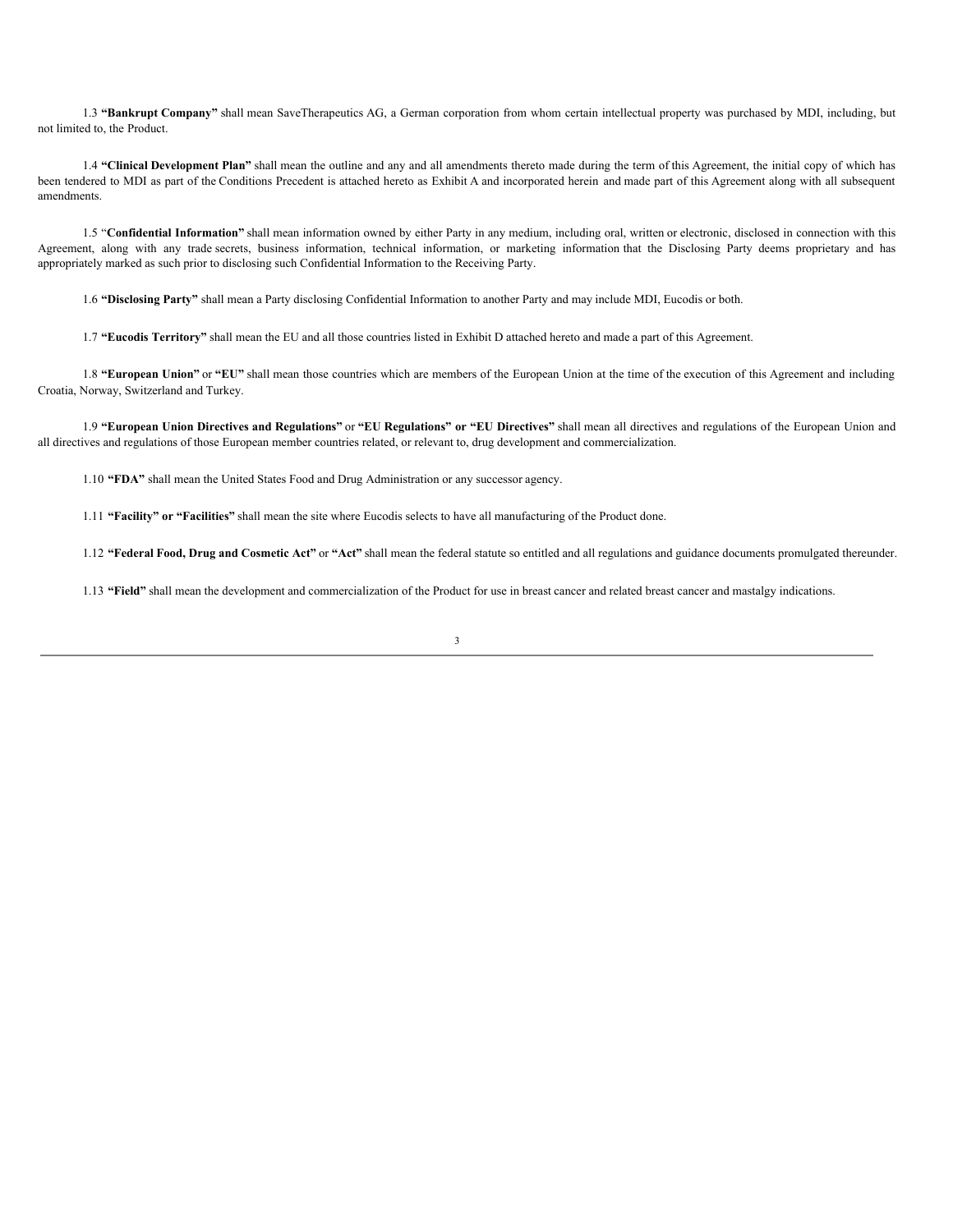1.14 **"Good Manufacturing Practices"** or "GMP" shall have the meaning set forth in the Act and the corresponding EU Directives.

1.15 **"Governmental Authority"** means any court, tribunal, arbitrator, agency, commission, official or other instrumentality of the United States, European Union or any other jurisdiction applicable to the subject matter contemplated in this Agreement.

1.16 **"Inadvertent Discovery"** shall mean any invention, patentable or not patentable, which directly and specifically relates to the Intellectual Property having application outside the Field, which is conceived, developed or reduced to practice by either Party during the term of this Agreement.

1.17 **"Intellectual Property"** shall mean the Product, any improvements thereto and all related inventions, rights in confidential information (including know-how and trade secrets) and any other intellectual property rights, now or hereafter owned, acquired or developed by or on behalf of MDI or MDI's Affiliates or third party contractors to MDI, as the case may be, during the term of this Agreement, in each case whether registered or unregistered, and including all applications for and renewals or extensions of such rights, and all similar or equivalent rights or forms of protection.

1.18 "**Net Revenues**" shall mean the gross cash receipts the Party or it Affiliate obtains from any unrelated third party in respect of the Product, including but not limited to royalties, milestone payments, upfront payments and lump sum payments.

1.19 **"MDI Territory"** shall mean the entire world and all its markets except for the Eucodis Territory.

.

1.20 **"Person"** shall mean any individual or corporation, partnership, trust, incorporated or unincorporated association, joint venture or other entity of any kind.

1.21 **"Phase II"** and/or **"Phase III"** shall have the same meaning as set forth in the Act and/or the corresponding EU Directives for clinical trials. For purposes of this Agreement, all references to Phase II shall mean the completion of Phase II requirements for neo adjuvant breast cancer indication in the Field.

1.22 **"Product"** shall mean the Formestane Cream, ointment, or topical application as set forth in the E.U. patent # PCT/EP01/12536 and US patent #11-315003.

1.23 **"Recall",** with respect to any Product**,** shall mean a "recall", "correction" or "market withdrawal", as those terms are defined in 21 CFR 7.3, as the same may be amended from time to time, and shall include any post-sale warning or mailing of information regarding such Product, including those warnings or mailings described in 21 CFR 200.5.

1.24 **"Receiving Party"** shall mean a Party receiving Confidential Information and may include MDI, Eucodis or both.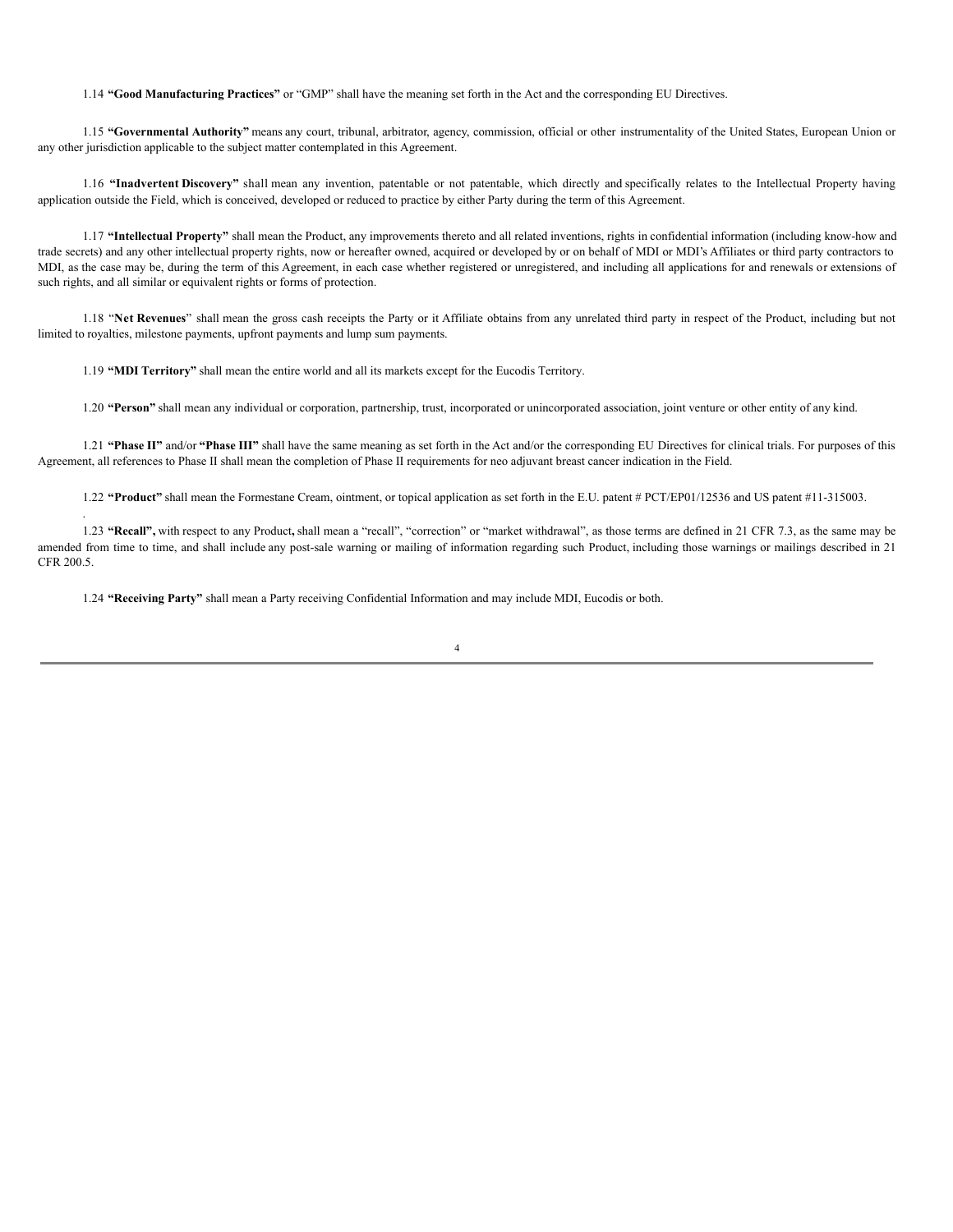1.25 **"Specifications"** shall mean the specifications for the raw materials and packaging materials used in the manufacture and/or packaging of the Product and the specifications for the manufacture, processing and packaging of the Product, including all formula, know-how, materials requirements, standards of quality control, quality assurance and sanitation, as as soley determined by EUCODIS in Phase II and mutually agreed upon in writing by MDI and Eucodis after Phase III.

1.26 **"Steering Committee"** shall mean the committee formed pursuant to Section 13 of this Agreement.

**2. Representations and Warranties of MDI**. MDI hereby represents and warrants to Eucodis as follows:

2.1 **Organization**. MDI is a corporation duly organized validly existing and in good standing under the laws of the State of Delaware, United States of America, and has all requisite power and authority to own its assets and to carry on its business as presently conducted. MDI purchased from the bankruptcy estate of the Bankrupt Company, as disclosed to Eucodis, the assets thereof, including, but not limited to, the Product.

2.2 **Authority**. MDI has all requisite power and authority to execute and deliver and perform its obligations under this Agreement and to consummate the transactions contemplated by this Agreement.

2.3 **Ownership**. MDI has engaged in disclosure and offered the documents it knows of, and which are in its possession concerning or related to the purchase of the Intellectual Property of the Bankrupt Company and the status of the transfer of those same assets to MDI from the Bankrupt Company. MDI further warrants that it has, to the best of its knowledge, responded to the inquiries by Eucodis concerning the subsequent assignment of such Intellectual Property and the pending litigation in Germany to effectuate the EU ownerships rights subsequent to MDI's purchase of such Intellectual Property. MDI has provided to Eucodis updated information concerning the Status of the Intellectual Property as related to the Product in the Eucodis Territory, including but not limited to a copy of the draft complaint which MDI is contemplating filing in the German courts in order to perfect assignment of the Intellectual Property.

2.4 **Third Parties**. MDI represents and warrants that it has not granted a license for the Product, exclusive or otherwise to any other entity or company for the Field in the Eucodis Territory.

2.5 **Covenant.** MDI hereby covenants that it will continue to provide information, as it learns of such information, related to the Intellectual Property to Eucodis. MDI further covenants that it will pursue assignment of the such Intellectual Property where such assignment has not yet been effectuated in the Eucodis Territory. MDI will undertake those acts as may be commercially reasonable to maintain the patents in the Eucodis Territory which are in force or which may become enforceable b y MDI, including but not limited to the United Kingdom, Germany, France, Austria, Italy and Spain. MDI shall pay all costs for patent filings necessary to protect or related to the Intellectual Property.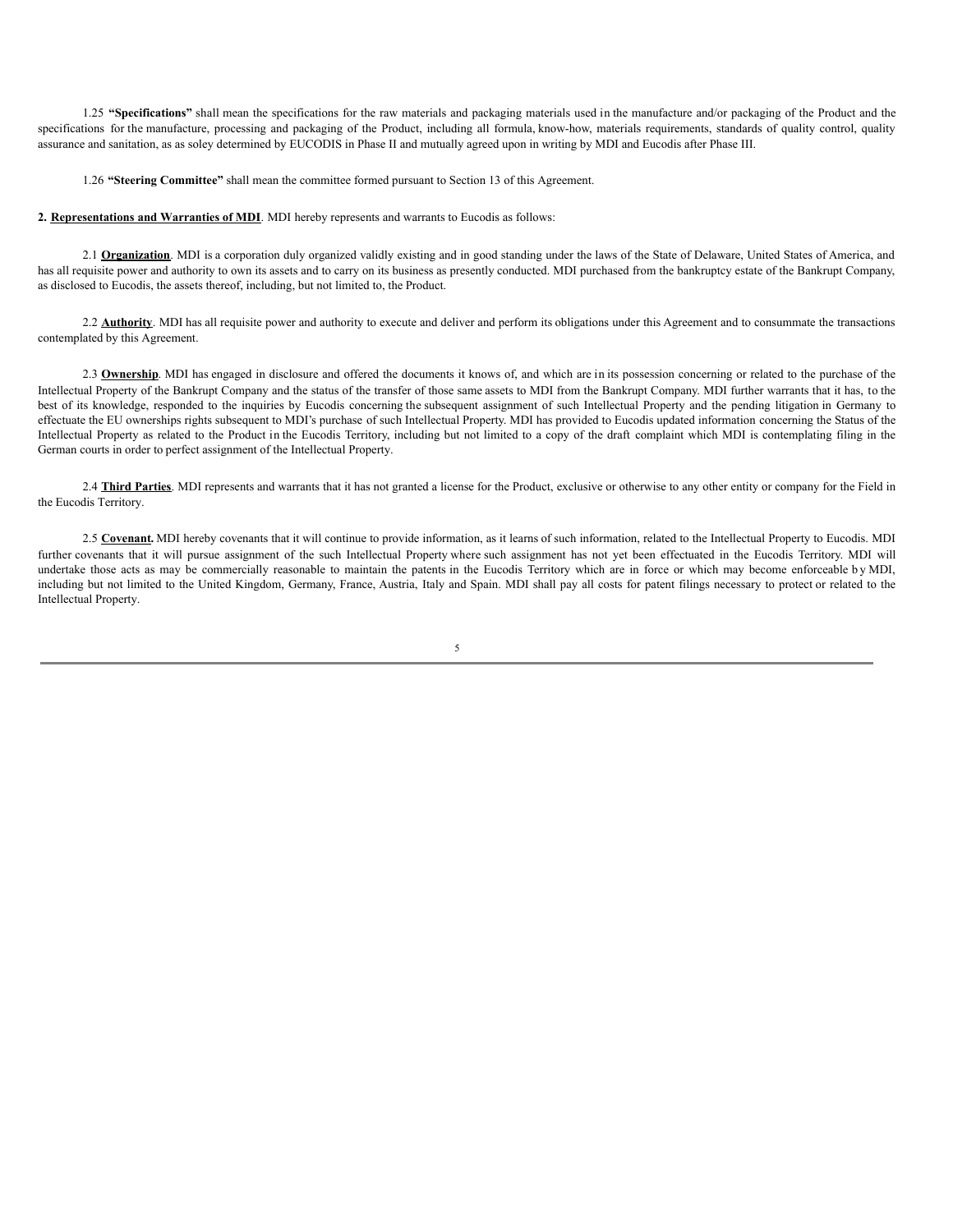2.6 **Disclaimer.** All representations and warranties not expressly made herein, are deemed by the Parties not to have been made or are expressly disclaimed.

2.7 **Valid and Binding Agreement**. All acts and approvals required to be taken by or on the part of MDI (corporate o r otherwise) necessary to enter into this Agreement, consummate the transactions contemplated by this Agreement and perform its obligations under this Agreement have been duly and properly taken by MDI. This Agreement has been duly and validly executed and delivered by MDI, and with it the legal, valid and binding obligation of MDI, enforceable against MDI in accordance with its terms, subject to applicable bankruptcy, insolvency and similar laws affecting creditors' rights generally and to general principles of equity.

2.8 **No Violation**, Etc. The execution and delivery of this Agreement by MDI, the consummation by it of the transactions contemplated by this Agreement, and the performance by it of its obligations under this Agreement does not, and will not at all relevant times, (i) violate or conflict with any provision of the charter documents of MDI; (ii) violate, or conflict with, or result in a breach of any provision of, or constitute a default (or give rise to any right of termination, cancellation or acceleration) under, any of the terms, conditions or provisions of any agreement lease, instrument, obligation, understanding or arrangement to which MDI is a party or by which any of MDI's properties or assets is subject, or (iii) result in a violation by MDI of any law to which MDI or any of its properties or assets are subject. There is no litigation, proceeding, investigation, arbitration or claim pending, or, to MDI's knowledge, threatened against MDI, and there is, to MDI's knowledge, no reasonable basis for any such action, which affects in whole or in part MDI's ability to consummate the transactions contemplated by this Agreement or the performance of MDI's obligations hereunder.

2.9 **Consents and Approvals; Transfer.** No permit, consent, approval or authorization of, or declaration, filing or registration with, any Governmental Authority or other third party is or will be necessary to be made or obtained by MDI in connection with (i) the execution and delivery by MDI of this Agreement, (ii) the consummation by it of the transactions contemplated under this Agreement, or (iii) the performance by MDI of its obligations under this Agreement except as set forth herein.

## **3. Representations and Warranties of Eucodis**. Eucodis hereby represents and warrants to MDI as follows:

3.1 **Organization**. Eucodis is a company duly organized, validly existing and in good standing under the laws of Austria and has all requisite power and authority to own its assets and to carry on its business as presently conducted.

3.2 **Authority**. Eucodis has all requisite power and authority to execute and deliver and perform its obligations under this Agreement and to consummate the transactions contemplated hereby, including the exclusive right to develop and commercialize the Product.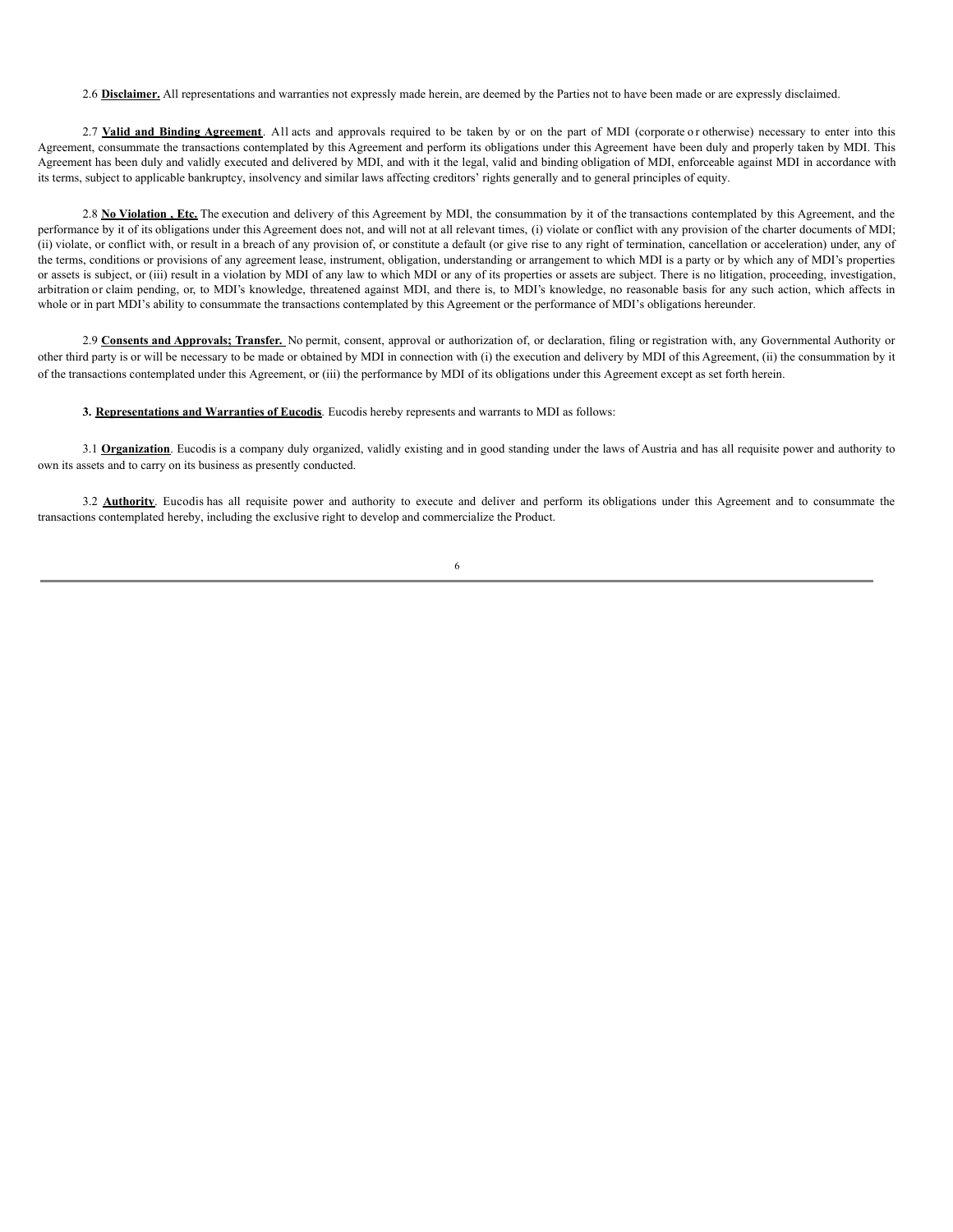3.3 Financing. Eucodis hereby warrants and represents that it has the money available to pay MDI under Section 12.1 of this Agreement and that such payment will have priority over all other claims made as permitted by law.

3.4 **Due Diligence**. Eucodis represents and warrants that it has had ample opportunity to and in fact has engaged in extensive due diligence concerning the science of the Product, the business practices of the Bankrupt Company and any irregularities related thereto, and has reviewed all documents memorializing the science and transfer of the Intellectual Property. Eucodis further represents and warrants that prior to entering into this Agreement it has been fully informed of the pending litigation and/or dispute in Germany to effectuate all EU ownership rights in the Eucodis Territory in those countries which have not yet recognized MDI's ownership in the Product. Eucodis represents, warrants and covenants that it fully aware of any risks attendant to MDI's purchase from the Bankrupt Company and accepts such risks. Eucodis acknowledges that no valid Product patent will be obtained in either Portugal or Cypress, but that the license hereunder is extended to those countries.

3.5 **Conditions Precedent**. The Parties acknowledge that the following Conditions Precedent must have been performed and completed by Eucodis prior to the execution of this Agreement:

a) Eucodis has provided MDI evidence that it has the funds to make the payments to MDI as set forth in Section 12.1 herein;

b) Eucodis has provided MDI a copy of the data concerning the potential market for the Intellectual Property which Eucodis has provided to its investors which is attached as Exhibit B hereto;

c) Eucodis has provided to MDI any and all information that it has obtained on work commissioned by the Bankrupt Company concerning the development of the Product which is attached as Exhibit C hereto; and

d) Eucodis has provided to MDI its outline plan to finance the Clinical Development Plan and to make the milestone payments set forth in Section 12.1 herein.

3.6 **Covenant**. Eucodis hereby covenants that it will continue to provide information as it learns of such information to MDI, related to the Intellectual Property. Eucodis further covenants that a complete Clinical Development Plan will be delivered to MDI within ninety days of execution of this Agreement and Eucodis further covenants that updates of that Plan will be provided to MDI as the Clinical Development Plan is amended throughout the term of this Agreement.

3.7. **Disclaimer**. All representations and warranties not expressly made herein, are deemed by the Parties not to have been made and expressly disclaimed.

3.8. **Valid and Binding Agreement**. All acts and approvals required to be taken by or on the part of Eucodis (corporate or otherwise) necessary to enter into this Agreement, consummate the transactions contemplated by this Agreement and perform its obligations under this agreement have been duly and properly taken by Eucodis. This Agreement has been duly and validly executed and delivered by Eucodis, and it is the legal, valid and binding obligation of Eucodis, enforceable against Eucodis in accordance with its terms, subject to applicable bankruptcy, insolvency and similar laws affecting creditors' rights generally and to general principles of equity.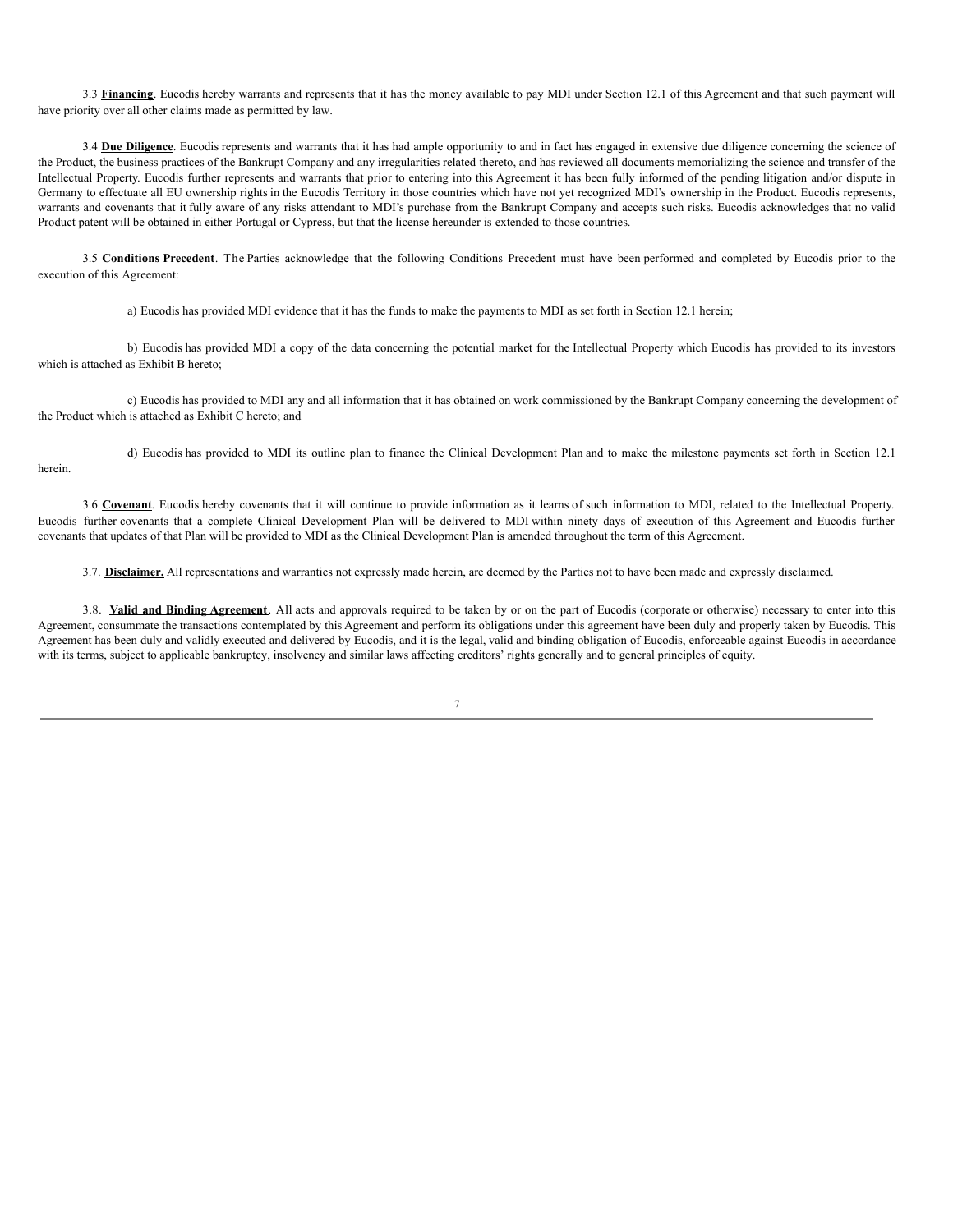3.9. No Violation, Etc. The execution and delivery of this Agreement by Eucodis, the consummation by it of the transactions contemplated by this Agreement, and the performance by it of its obligations under this Agreement does not, and will not at all relevant times, (i) violate or conflict with any provision of the charter documents of Eucodis, (ii) violate, or conflict with, or result in a breach of any provision of, or constitute a default (or give rise to any right of termination, cancellation or acceleration) under, any of the terms, conditions or provisions of any agreement lease, instrument, obligation, understanding or arrangement to which Eucodis is a party or by which any of Eucodis' properties or assets is subject, or (iii) result in a violation by Eucodis of any law to which Eucodis or any of its properties or assets are subject. There is no litigation, proceeding, investigation, arbitration or claim pending, or, to Eucodis' knowledge, threatened against Eucodis, and there is, to Eucodis' knowledge, no reasonable basis for any such action, which affects in whole or in part Eucodis' ability to consummate the transactions contemplated by this Agreement or the performance of Eucodis' obligations hereunder.

3.10. **Consents and Approvals; Transfer.** No permit, consent, approval or authorization of, or declaration, filing or registration with, any Governmental Authority or other third party is or will b e necessary to be made or obtained by Eucodis in connection with (i) the execution and delivery by Eucodis of this Agreement, (ii) the consummation by it of the transactions contemplated under this Agreement, or (iii) the performance by Eucodis of its obligations under this Agreement.

### **4. Grant of Licensing/Commercialization Rights**.

4.1. **Grant**. Subject to the terms and conditions set forth in this Agreement, MDI hereby grants Eucodis the exclusive license to develop, manufacture and commercialize the Intellectual Property of the Product in the Eucodis Territory for use in the Field with the right to outlicense after completion of Phase II. The Parties agree that both the Eucodis Territory and the Field may be expanded upon the written agreement of the Parties. MDI agrees that prior to engaging in discussions with any other third party for a license which would otherwise have the effect of expanding the Field in the Eucodis Territory, MDI will notify Eucodis that such discussions will take place and Eucodis may request within five days of MDI's notice, that MDI engage in similar discussions with Eucodis. This grant is limited by the description and the uses contained within the Product's patent as filed in the Eucodis Territory. Eucodis further acknowledges and accepts that as part of this grant of exclusive license in for the Field in the Eucodis Territory, Eucodis is obligated to develop, manufacture and complete all preclinical and clinical testing up to the completion of Phase II as set forth in the Clinical Development Plan which is attached hereto as Exhibit A, by June 1, 2009. The Parties hereto expressly acknowledge that nothing in this grant of license, nor within the terms of this Agreement shall have the effect of transferring ownership of the Intellectual Property from MDI to Eucodis or any other third party.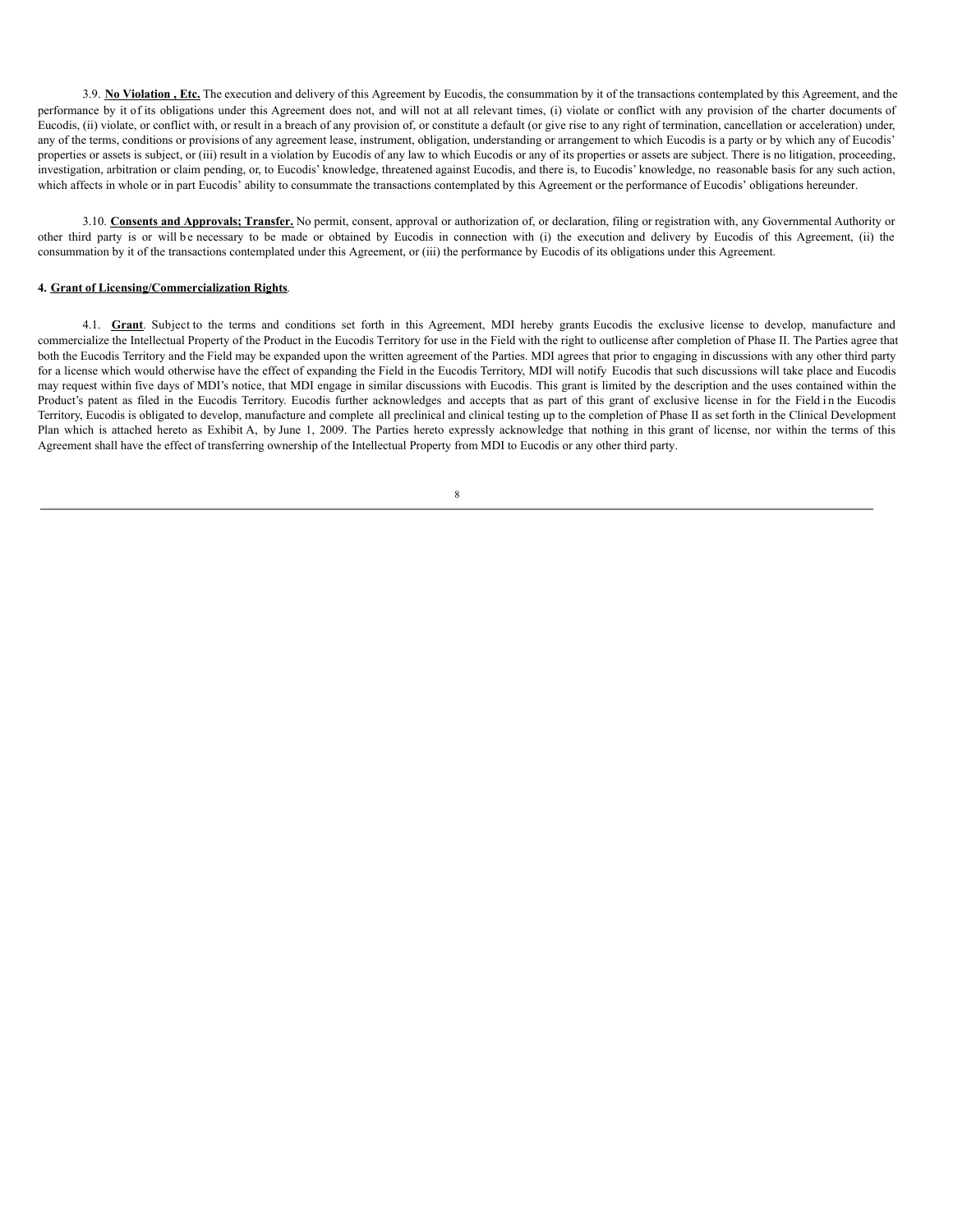4.2. Term. The grant of the license as set forth herein, shall continue throughout the life of the Product's patent and any extensions thereto or as long as Eucodis is under obligation to pay royalties.

4.3 **Improvements, New Inventions and First Refusal**. The Parties recognize that as a result of preclinical and clinical development, improvements or new inventions may be discovered by one Party or the other or by a third party contracted to perform work related to the Product. All such know how, improvements and intellectual property which shall be the direct or indirect result and related to the development or manufacture or commercialization of the Product shall belong solely to MDI. Eucodis shall use commercially reasonable to obtain all necessary executed documents from any contracted third party acknowledging this Intellectual Property ownership right to the extent allowed by applicable law. Eucodis shall have the exclusive license with no incremental royalties owed and due MDI beyond that which is set forth herein, to use any such technology, know-how or improvements for the Product, however, both Parties shall have a paid up right to use such technology, know-how, or improvements after the termination of this Agreement for whatever reason without any territiorial restrictions. However during the development of the Product, the Parties recognize that Eucodis and/or any of its subcontractors may make an Inadvertent Discovery outside the Field of an unrelated non-oncology improvement or new use for the Product which shall have value and meaning to both Parties. The Parties agree that in the event of such Inadvertent Discovery, the new invention shall be submitted to the Steering Committee for evaluation of market value, to oversee the process of protecting the new invention through patent filings (where applicable) and to establish a value for such Inadvertent Discovery. MDI shall have the first opportunity to purchase Eucodis's half of the Inadvertent Discovery at half the value established by the Steering Committee. Eucodis will have the right to purchase MDI's half interest at the value established by the Steering Committee if MDI does not exercise its right to buy the Inadvertent Discovery within 120 days of value being established by the Steering Committee. The Inadvertent Discovery shall be jointly owned by the Parties, unless either Party wishes to sell its half interest to the other at the fair market value of the Inadvertent Discovery as determined by the Steering Committee. However, for as long as the Inadvertent Discovery is owned jointly by the Parties, the Parties shall share equally all costs for any patent filings necessary to protect the Inadvertent Discovery as well as costs of preclinical and clinical work to commercialize the Inadvertent Discovery. Eucodis shall have an ongoing obligation to notify MDI in writing of any and all improvements, new inventions and Inadvertent **Discoveries** 

#### 4.4 **Data Collection**.

4.4.1 The Parties acknowledge that during the term of this Agreement that data will be generated and collected related to the science, method of use, and method of action of the Product. The Parties further acknowledge that that data is proprietary to the Product and for purposes of this Agreement shall be deemed integral to the protection of the Intellectual Property. All data created or collected by Eucodis during the development of the Product, shall be placed in a format and form by Eucodis which shall be acceptable to the FDA and shall be the property of MDI subject to a license to Eucodis for the right to use such data for purposes of this Agreement. Eucodis' ownership of such data shall be limited to the grant of this license under this agreement. Should the data collected by Eucodis and used by MDI for filing with the FDA in the United States be deemed unacceptable to the FDA, by the FDA and require additional work or data, such additional work or data generation and collection (as well as testing if required by the FDA) shall be done at Eucodis' cost provided that MDI only files for the same indications in the U.S. as Eucodis files for in the Territory. At no time shall Eucodis be held responsible for additional FDA costs where such costs are the result of unanticipated regulatory changes by the FDA and which have not been published to the public prior to that change, Should MDI learn of FDA regulatory changes it will notify Eucodis of such changes in a timely manner however, this in no way abrogates Eucodis' obligations hereunder. Upon the termination of this Agreement and no renewal hereof, all such data shall be promptly returned to MDI unless otherwise agreed to in writing by the Parties.

 $\overline{Q}$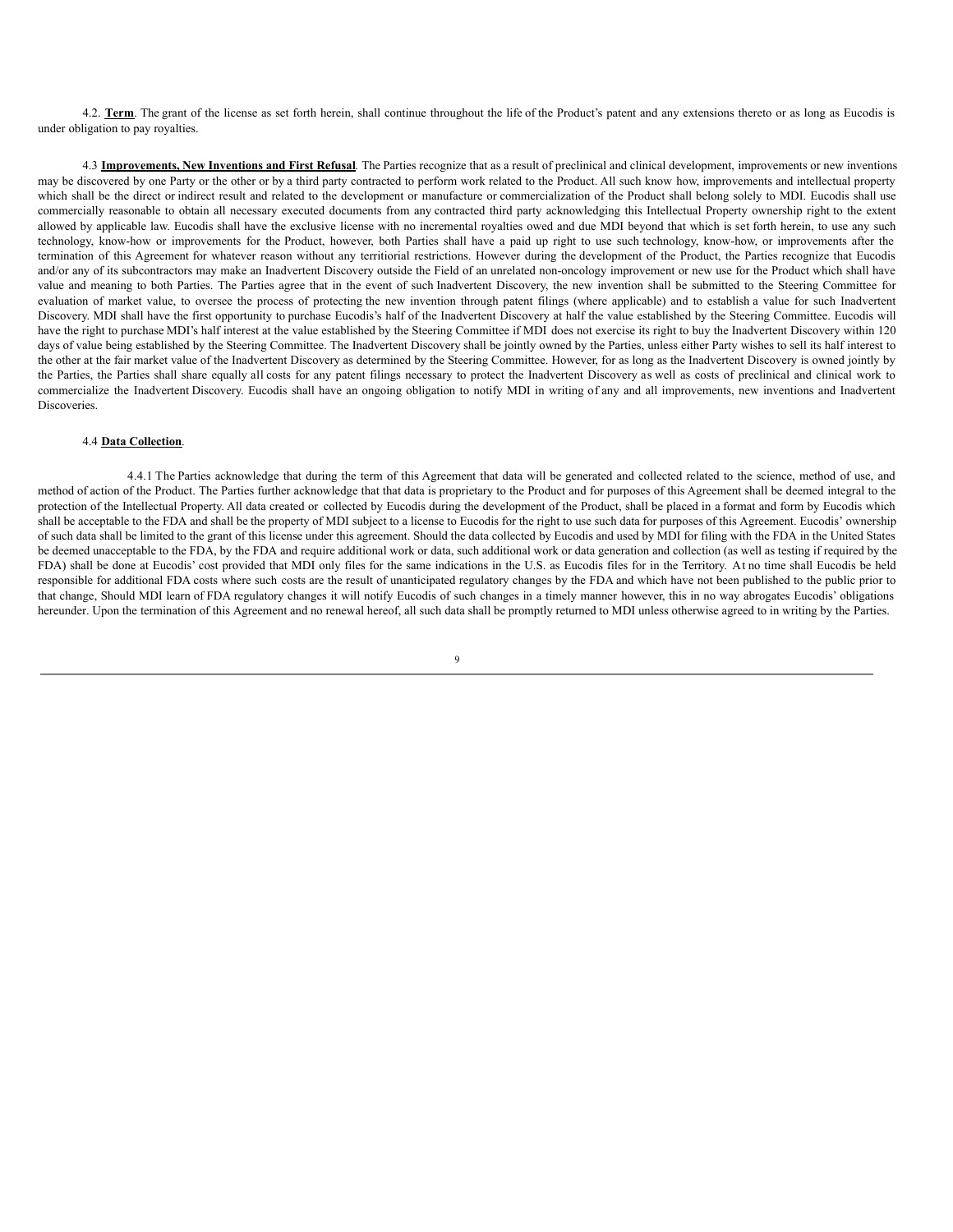4.5 **License Reversion**. The Parties acknowledge that time is of the essence to the value of this License as well as the leadership of Wolfgang Schoenfeld at Eucodis. Therefore, if any of the following events occur, MDI shall have the unilateral right to terminate this Agreement upon thirty (30) days written notice to Eucodis which shall only be given after the expiration of the cure period where one is provided for herein, at no cost to MDI except for paragraph (d) in this Section 4.6 which shall subject to an immediate termination:

a) should at any point, Wolfgang Schoenfeld, resign or be involuntary removed for other reasons other than permanent disability or death from his current role as Chief Executive Office of Eucodis before completion of Phase II or prior to December 31, 2007 whichever is earlier; or

b) should Eucodis fail to have permission of the appropriate regulatory bodies in the Eucodis Territory to begin clinical trials of the Product as set forth in the Clinical Development Plan and Eucodis fails to cure this breach to the reasonable satisfaction of MDI, within sixty days after either delivery to MDI of written notice of the breach or upon MDI's discovery of such breach and written notice is given to Eucodis; or

c) should Eucodis fail to complete Phase II clinical trials as defined by the Act with all data collected and evaluated in a form acceptable to EU regulatory authorities in the Eucodis Territory and the FDA as set forth in the Clinical Development Plan and Eucodis fails to cure this breach to the reasonable satisfaction of MDI, within sixty days after either delivery to MDI of written notice of the breach or upon MDI's discovery of such breach and written notice is given to Eucodis; or

d) should Eucodis suspend or discontinue its business operations or make any assignment for the benefit of its creditors or commence voluntary proceedings for liquidation in bankruptcy, or admit in writing its inability to pay its debts generally as they become due, or consent to the appointment of a receiver, trustee or liquidator of all or any part of its property, or if there is an execution sale of a material portion of its assets or if involuntary bankruptcy or reorganization proceedings are commenced against Eucodis or any of its properties or if a receiver or trustee is appointed for Eucodis or any of its properties and such proceedings are not discharged within thirty (30) days.

However, if Eucodis is unable to cure the breaches in 4.6(b) and/or(c) because there has been a unanticipated change to the EU Directives, which had not been published to the public prior to that change, then MDI shall still give receive/notice as provided in those paragraphs 4.6 (b) and (c) but the cure period shall be extend for a reasonable period of time not to exceed a total cure period of one hundred twenty days.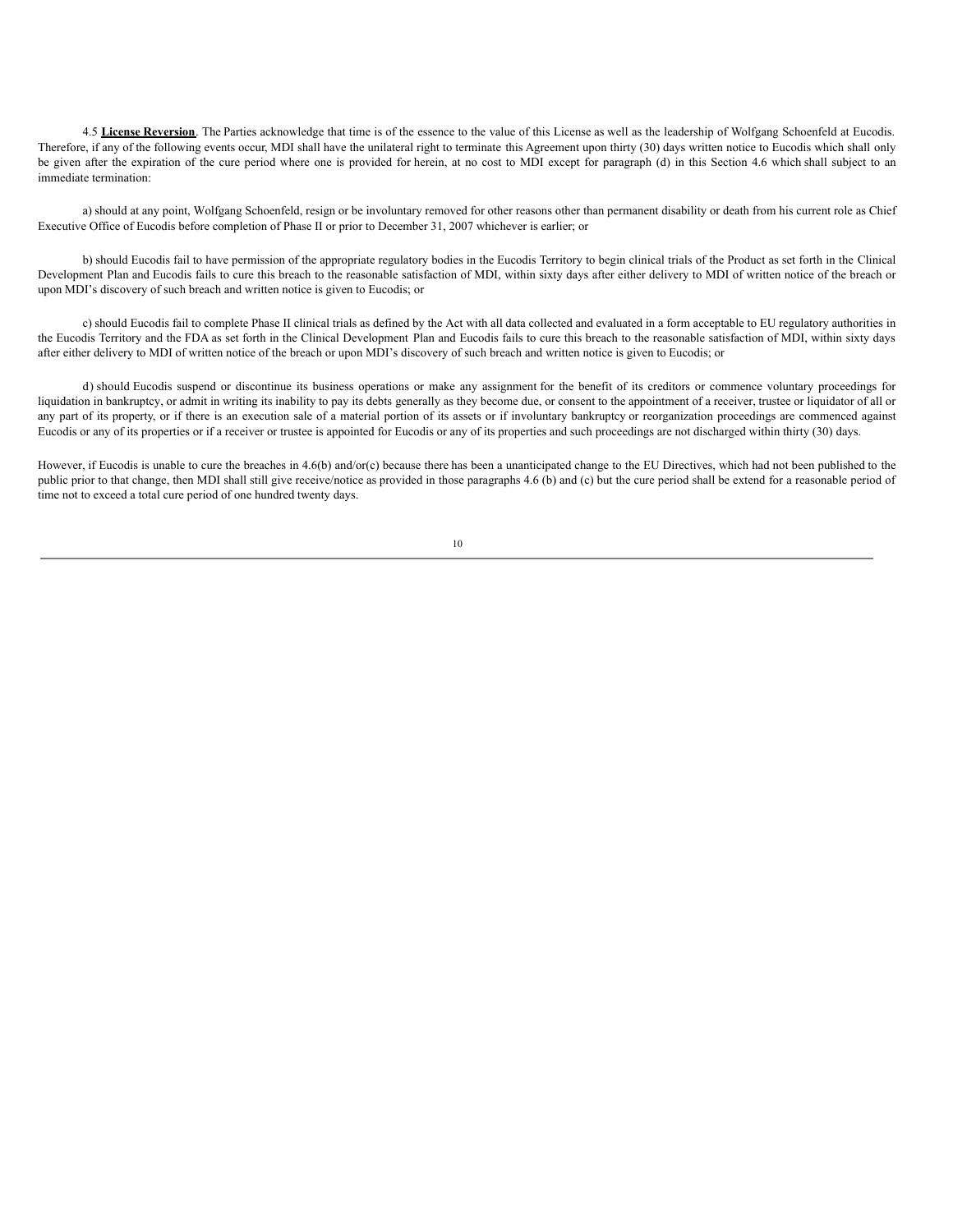Should any of these events occur and MDI exercise its right to terminate this Agreement, all rights concerning the Intellectual Property including but not limited to, all rights to data and Inadvertent Discoveries revert back to or become the sole property of MDI and MDI shall bear the costs of transferring the data and the Intellectual Property hereunder and, should it to do so, assumption of the assignment of any subcontracts hereunder.

Should the Agreement terminate under 4.6(b) and/or (c) above due to a failure of Eucodis which was caused by the reasons out of its reasonable control, MDI and Eucodis will in good faith negotiate what reasonable costs are reimbursable to Eucodis.

Should MDI suspend or discontinue its business operations or make any assignment for the benefit of its creditors or commence voluntary proceedings for liquidation in bankruptcy, or admit in writing its inability to pay its debts generally as they become due, or consent to the appointment of a receiver, trustee or liquidator of its property obtained from the Bankrupt Company, or if there is an execution sale of a material portion of its assets purchased from the Bankrupt Company or if involuntary bankruptcy or reorganization proceedings are commenced against MDI or if a receiver or trustee is appointed for MDI or any of its properties purchased from the Bankrupt Company and such proceedings are not discharged within thirty days, Eucodis will have the right to terminate this Agreement and if termination occurs, Eucodis shall, in addition to the rights set forth in 15.2 (c) below, have the right, as directed by the liquidator, trustee or receiver, to purchase the Intellectual Property known as the Product for fair market value.

## **5. Out Licensing**.

5.1 **Royalties**. In the event that Phase II clinical trials are completed and the Product is out licensed to a third party for any indication in the Field for the Eucodis Territory, Eucodis shall pay royalties to MDI the percentage of Net Revenues received by Eucodis from a third party outlicense as set in 5.1.1 herein. MDI will be paid by Eucodis its percentage of Net Revenue in United States dollars. When Net Revenue is paid to Eucodis in Currency other than United States dollars, the rate of exchange to be used for converting such other currency into United States dollars shall be at the exchange rates stated in the Wall Street Journal on the date that payment is received by Eucodis. All costs to convert the currency into United States dollars will belong to Eucodis. The amount payable to MDI is due to MDI ten days after the month ending in which the payment was received by Eucodis. Any tax paid or required to be withheld by Eucodis for the benefit of MDI on any payments payable to MDI under this Agreement shall be deducted from the amount of payments otherwise due MDI. No outlicense shall be for longer than the term of this Agreement and at the end of that out license all rights remaining in the Intellectual Property, data of any kind related to the Intellectual Property and any other information about the market for the Intellectual Property must revert back to MDI unless otherwise agreed to, in writing, by MDI. For purposes of this section 5 of this Agreement, the Product shall be deemed to remain in Phase II until the following three events have all occurred: i) the Steering Committee has agreed on a Phase III clinical trial plan and cost estimate attendant thereto; ii) both Eucodis and MDI have secured funding for fifty percent (50%) each of the costs of Phase III; and iii) the appropriate regulatory bodies have approved the Phase III Clinical Trial protocol and have consented to entry into the clinic to commence Phase III Clinical Trials.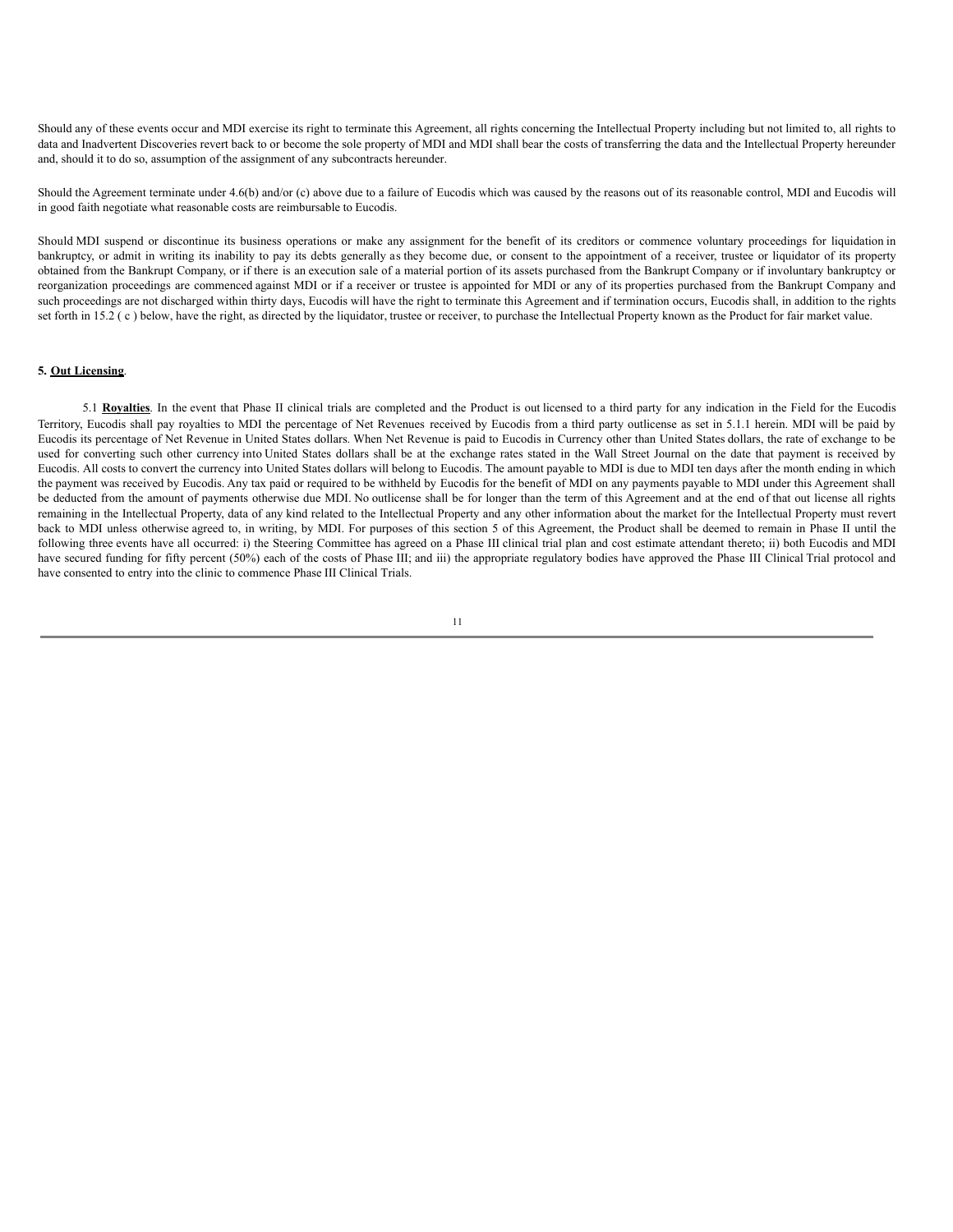5.1.1 Should Eucodis negotiate an out license for the Eucodis Territory at the end of Phase II, the Parties agree that the royalty payments and any upfront payments received from the outlicensor shall be paid as set forth in this paragraph 5.1.1.

| Net Revenue Received by Eucodis<br>from Third Party Out-License in EU Received by Eucodis from Third % of Net Revenue | Cumulative Net Revenue                             |        | % of Net Revenue<br>Paid to MDI as | Eucodis Net Cash after |                            |
|-----------------------------------------------------------------------------------------------------------------------|----------------------------------------------------|--------|------------------------------------|------------------------|----------------------------|
| Market                                                                                                                | Party Out-License in EU Market Retained by Eucodis |        | Royalty                            | Payment of MDI Royalty | <b>MDI</b> Royalty Payment |
|                                                                                                                       |                                                    |        |                                    |                        |                            |
| 0-40.000.000                                                                                                          | 40,000,000 $\epsilon$                              | $90\%$ | $10\%$                             | 36,000,000 $\epsilon$  | 4,000,000 $\epsilon$       |
| 40,000,001-80,000,000                                                                                                 | 80,000,000 $\epsilon$                              | 85%    | 15%                                | 34,000,000 $\epsilon$  | $6,000,000 \in$            |
| 80,000,001-120,000,000                                                                                                | $120,000,000 \in$                                  | 80%    | 20%                                | 32,000,000 $\in$       | 8,000,000 $\epsilon$       |
| 120,000,001-160,000,000                                                                                               | $160,000,000 \in$                                  | 75%    | 25%                                | 30,000,000 $\in$       | $10,000,000 \in$           |
| 160,000,001-200,000,000                                                                                               | $200,000,000 \in$                                  | 70%    | 30%                                | $28,000,000 \in$       | 12,000,000 €               |
| 200,000,001-240,000,000                                                                                               | 240,000,000 $\in$                                  | 65%    | 35%                                | $26,000,000 \in$       | 14,000,000 $\in$           |
| 240,000,001-280,000,000                                                                                               | 280,000,000 $\in$                                  | 60%    | 40%                                | 24,000,000 $\epsilon$  | 16,000,000 €               |
| 280,000,001-320,000,000                                                                                               | 320,000,000 $\in$                                  | 55%    | 45%                                | 22,000,000 $\in$       | 18,000,000 $\in$           |
| 320,000,001-360,000,000                                                                                               | 360,000,000 $\in$                                  | 50%    | 50%                                | $20,000,000 \in$       | $20,000,000 \in$           |
| Thereafter                                                                                                            | 50%                                                | 50%    |                                    |                        |                            |

5.1.2 Should the Steering Committee decide to move forward with a Phase III Clinical Trial the cost of the Phase III Clinical Trial shall be borne by the Parties on a fifty percent (50%) each basis. Should Eucodis negotiate an out license for the Eucodis Territory at the end of Phase III, the Parties agree that the royalty payments and any upfront payments received from the outlicensor shall be paid as set forth in this paragraph 5.1.2. In the event of no third party license, any and all drafting and filing costs incurred in preparing the documents to be filed with the E.U. Governmental Authorities seeking approval to market shall be borne equally by the Parties.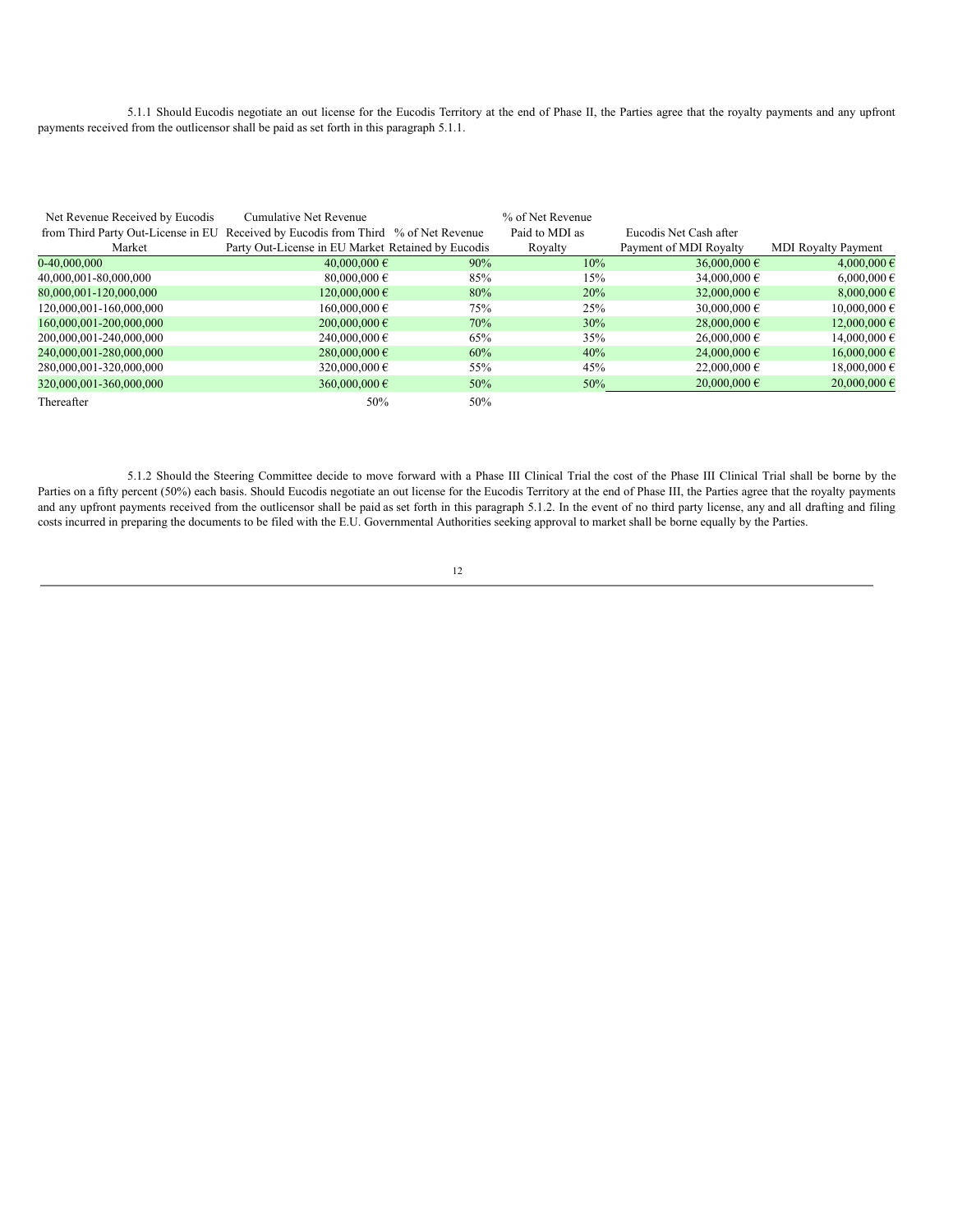|                                                  | Net Revenue Received                | <b>Cumulative Net Revenue</b> | % of Net    |                       | Eucodis Net           |                      |
|--------------------------------------------------|-------------------------------------|-------------------------------|-------------|-----------------------|-----------------------|----------------------|
| Net Revenue Received by by Eucodis from Third    |                                     | Received by Eucodis from      | Revenue     | $%$ of Net            | Cash after            |                      |
| Eucodis from Third Party Party Out-License in EU |                                     | Third Party Out-License in    | Retained by | Revenue Paid to       | Payment of            | <b>MDI</b> Royalty   |
| Out-License in EU Market                         | Market                              | <b>EU</b> Market              | Eucodis     | <b>MDI</b> as Royalty | <b>MDI</b> Royalty    | Payment              |
| $60,000,000 \in$                                 | 0-60,000,000                        | $60,000,000 \in$              | 90%         | 10%                   | 54,000,000 €          | $6,000,000 \in$      |
|                                                  | 60,000,000 € 60,000,001-120,000,000 |                               |             |                       | 51,000,000 €          | 9,000,000 $\in$      |
|                                                  |                                     | 120,000,000 €                 | 85          | 15                    |                       |                      |
| 60,000,000 $\epsilon$                            | 120,000,001-                        |                               |             |                       | 51,000,000 $\epsilon$ | 9,000,000 $\epsilon$ |
|                                                  | 180,000,000                         | 180,000,000€                  | 85          | 15                    |                       |                      |
| 60,000,000 $\in$                                 | 180,000,001-                        |                               |             |                       | 51,000,000 €          | 9,000,000 $\epsilon$ |
|                                                  | 204,000,000                         | 240,000,000 €                 | 85          | 15                    |                       |                      |
| 60,000,000 $\in$                                 | 240,000,001-                        |                               |             |                       | 42,000,000 $\epsilon$ | 18,000,000 €         |
|                                                  | 300,000,000                         | 300,000,000€                  | 70          | 30                    |                       |                      |
| 60,000,000 $\in$                                 | 300,000,001-                        |                               |             |                       | 39,000,000 €          | 21,000,000 $\in$     |
|                                                  | 360,000,000                         | 360,000,000 €                 | 65          | 35                    |                       |                      |
|                                                  |                                     | Thereafter                    | 65          | 35                    | 288,000,000€          | 72,000,000 €         |
|                                                  |                                     |                               |             |                       | 80%                   | 20%                  |

5.1.3 Should the Parties agree to allow Eucodis to commercialize the Product before such commercialization occurs, the Steering Committee must meet and agree that commercialization is feasible within the EU Territory as expanded in Exhibit D attached hereto and made part of this Agreement, and that Eucodis has the resources and ability to commercialize the Product. The Parties agree to negotiate in good faith the terms of the commercialization but in no event shall the monetary terms of the commercialization fail to adequately reimburse the Parties for each of the Parties Phase III clinical trial costs. If the management teams of each of the Parties cannot reach agreement on the commercialization terms within a commercially reasonable time then the commercialization issues and any and all terms agreed upon and at issue shall be turned over to the Chief Executive Officers of each of the Parties who shall then have thirty days from the date of receipt to reach agreement. If the Chief Executive Officers cannot reach agreement within the thirty days, the Parties shall name a mutually agreed upon mediator within ten days and if the Parties cannot agree on a mediator then each side shall name a mediator which shall jointly mediate to resolution. If only one mediator is used, the Parties shall share the cost of such mediator and if two mediators must be named then each Party shall bear the cost of its named mediator. Mediation shall take place in the United States. Any terms and conditions of commercialization regardless of how agreement on such terms and conditions are reached, must be acceptable to MDI and their consent to those terms cannot be unreasonably withheld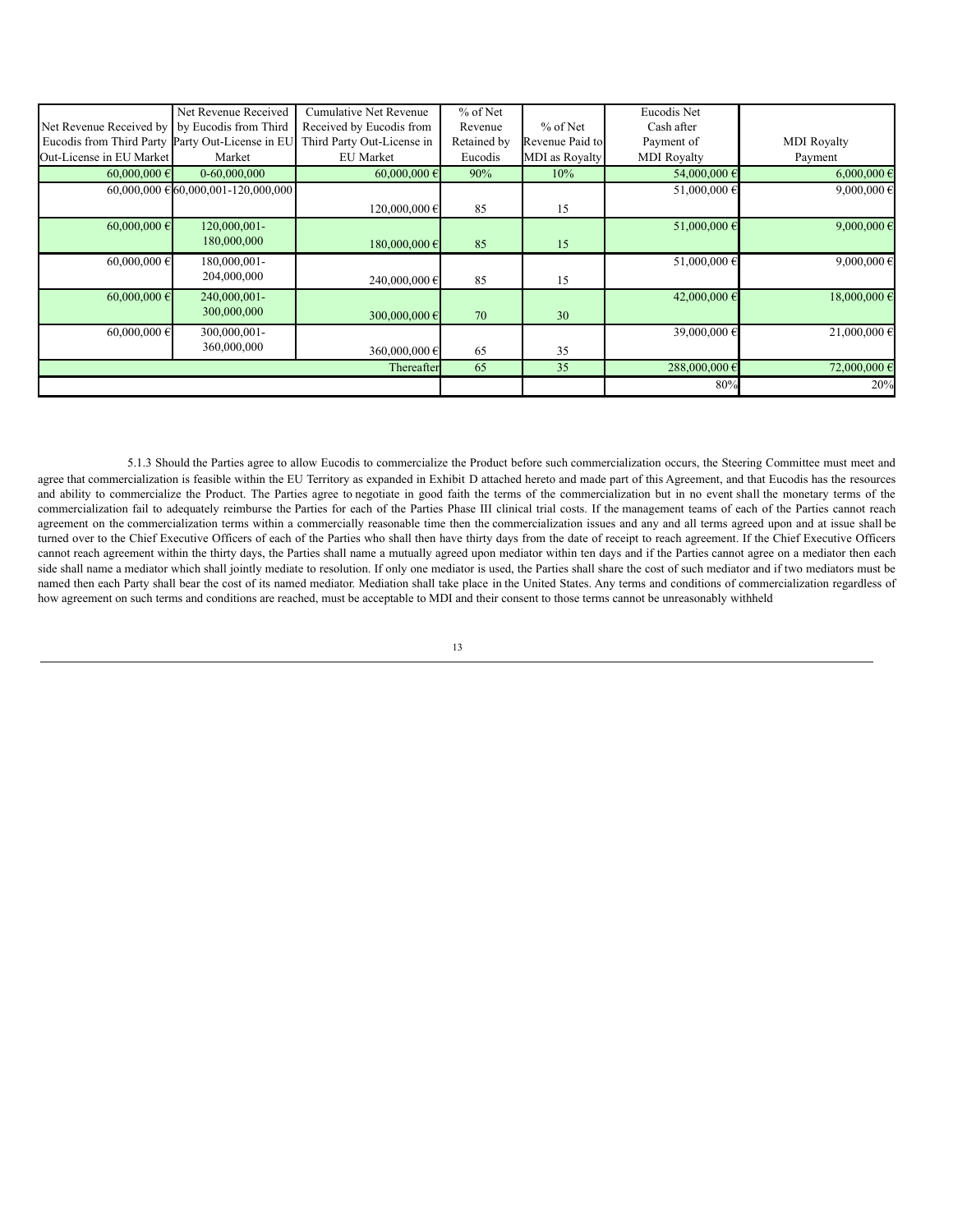5.2 **Approval**. MDI shall have the final right of approval on any out licensing deal, such approval shall not be unreasonably withheld. Under no circumstance shall Eucodis consider or enter into discussion concerning an out licensing deal prior to the completion of Phase II clinical trials without the prior written consent of MDI. Eucodis agrees to inform MDI immediately of any outlicense deal it is contemplating and the terms thereof prior to engaging in negotiations. No letters of intent or any other binding or nonbinding documents shall be executed by Eucodis related to an outlicense for the Product in the Eucodis Territory without first providing a copy of such document to MDI and MDI having an opportunity to comment thereon.

5.3 **Global License**. The grant of the license as set forth in this Agreement, to Eucodis is subordinate to MDI's ability to execute a global license deal which would include the Eucodis Territory. MDI shall control and lead all global licensing negotiations and Eucodis shall have the right to be reasonably involved in the process. Eucodis expressly agrees that should it be approached by a third party interested in a global license that such third party must be referred to MDI immediately. MDI expressly agrees that should it be approached by a third party interested in a global license, MDI will immediately inform Eucodis. If MDI executes a global license Eucodis shall be entitled to a percentage of the global license which reflects the percentage of the EU for the Product in the Field in the global market. This market percentage shall be the average of three leading market share reports, selected by the Steering Committee, reflecting the value of the Products market. MDI and Eucodis will share the Net Revenues from the global licensor according to market share percentages which accurately reflects the percentage of the EU for the Product in the Field in the global market.

5.4 **Audit Rights**. MDI has the right to ask for an audit of all costs incurred by Eucodis in Phase II, and/or royalties and any other payments made to Eucodis by the licensor of any out license contemplated hereunder. Eucodis will grant an independent certified public accountant, selected by MDI and reasonably acceptable to Eucodis which acceptance shall not be unreasonably withheld, access to all Eucodis books and records relevant to this Agreement necessary to verify the accuracy of reports provided, royalties paid and costs incurred under this Agreement. MDI must provide at least ten business day's written notice to Eucodis prior to the commencement of the audit and may not audit Eucodis more than once a year without good cause. The audit shall initially be at MDI's expense, however, should the audit reveal that monies are owed MDI, as a result of this audit, then Eucodis must pay those monies within ten days plus 7% interest from the time the monies were originally due. If an inaccuracy in the payments to MDI is greater than five percent (5%), Eucodis shall pay the cost of the audit.

5.5 Termination. The duration of the Agreement and therefore the payment obligations of Eucodis shall last until the expiration of the last relevant Product patent in the Eucodis Territiory and for one year thereafter if MDI's Intellectual Property is still substantial and confidential, or unless otherwise terminated under the termination provisions contained in Section 16 of the Agreement. Nothing here shall be deemed to limit the Parties rights to negotiate a subsequent license and marketing agreement for the Territory once this Agreement terminates.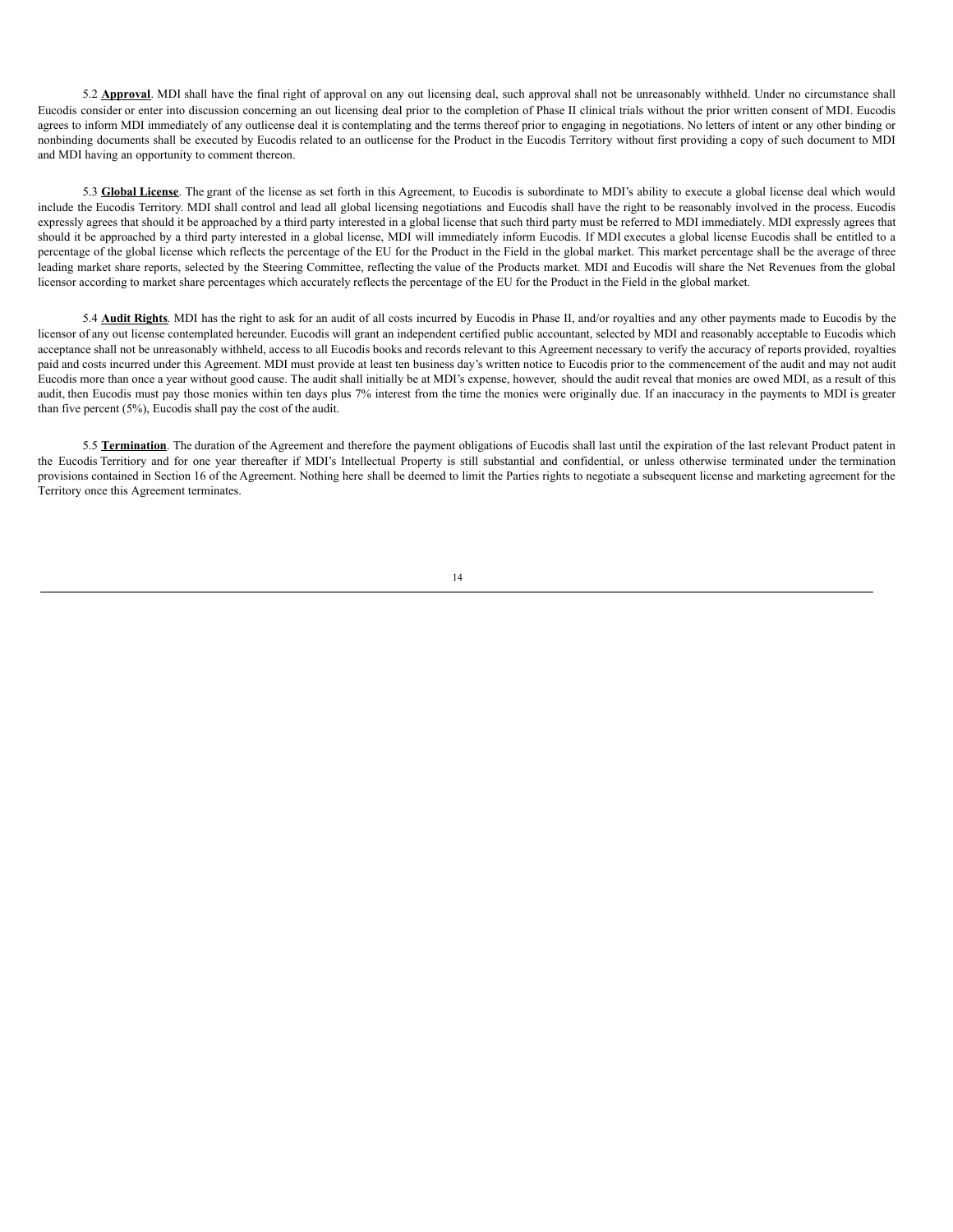## **6. Ownership; Trademarks; Proprietary Information**.

6.1 **Ownership**. Any trademarks, trade names, brand names, patents, slogans, logos, copyrights, trade dress, know-how and goodwill associated with the Product shall be the sole and exclusive property of MDI, including but not limited to any improvements or modifications to this property for the Product in the Field and shall be held in confidence by Eucodis for MDI's sole benefit in the development and/or the operation of manufacturing processes with respect to the Product. Eucodis shall disclose to MDI and receive the approval of MDI with respect to all such improvements or modifications relating to the manufacturing, and/or packaging process of the Product or use of the Products developed by Eucodis. Eucodis shall have no right or license to use any such rights at any time before, during or after the Term of this Agreement, except as necessary for the manufacture, processing, packaging and supply of Product to MDI hereunder.

(a) It is agreed that MDI is the sole owner of any and all Specifications supplied or paid for by MDI, and Eucodis shall not use any such Specifications except in connection with its performance under this Agreement.

(b) The provisions of this Section 6.1 shall survive the termination or expiration of this Agreement.

(c) The parties agree that they shall jointly own all preclinical and clinical trial documents, any and all documents filed with the E.U. regulatory approval boards, and all marketing materials developed by Eucodis for the Product in the Field for use in the Eucodis Territory. However, Eucodis agrees that all such documents listed herein shall only be used for those purposes set forth herein.

6.2 **Assignment of Rights**. MDI shall use commercially reasonable efforts to continue to pursue the assignment of the patent rights in the Product to the extent such assignment has not yet been effectuated in the Eucodis Territory.

6.3 **Information Sharing**. Each Party shall promptly share with the other Party any additional information it gains relating to the Intellectual Property.

**7. Confidentiality** The terms and conditions of this Agreement (but not its existence) are Confidential Information that shall not be disclosed to third parties without the written consent of MDI and Eucodis with the exception of any regulatory filings, press releases as set forth in Section 18.11, or disclosures to investors that the Parties may be required to make under either US, EU or any other relevant countries' laws and regulations.

7.1 Access to Confidential Information shall be limited to the respective employees and consultants of the Parties and their counsel unless a confidentiality and nondisclosure agreement is executed by any third party prior to such disclosure.

7.2 This Confidential Information is to be used for the sole purpose of carrying out the purposes of this Agreement.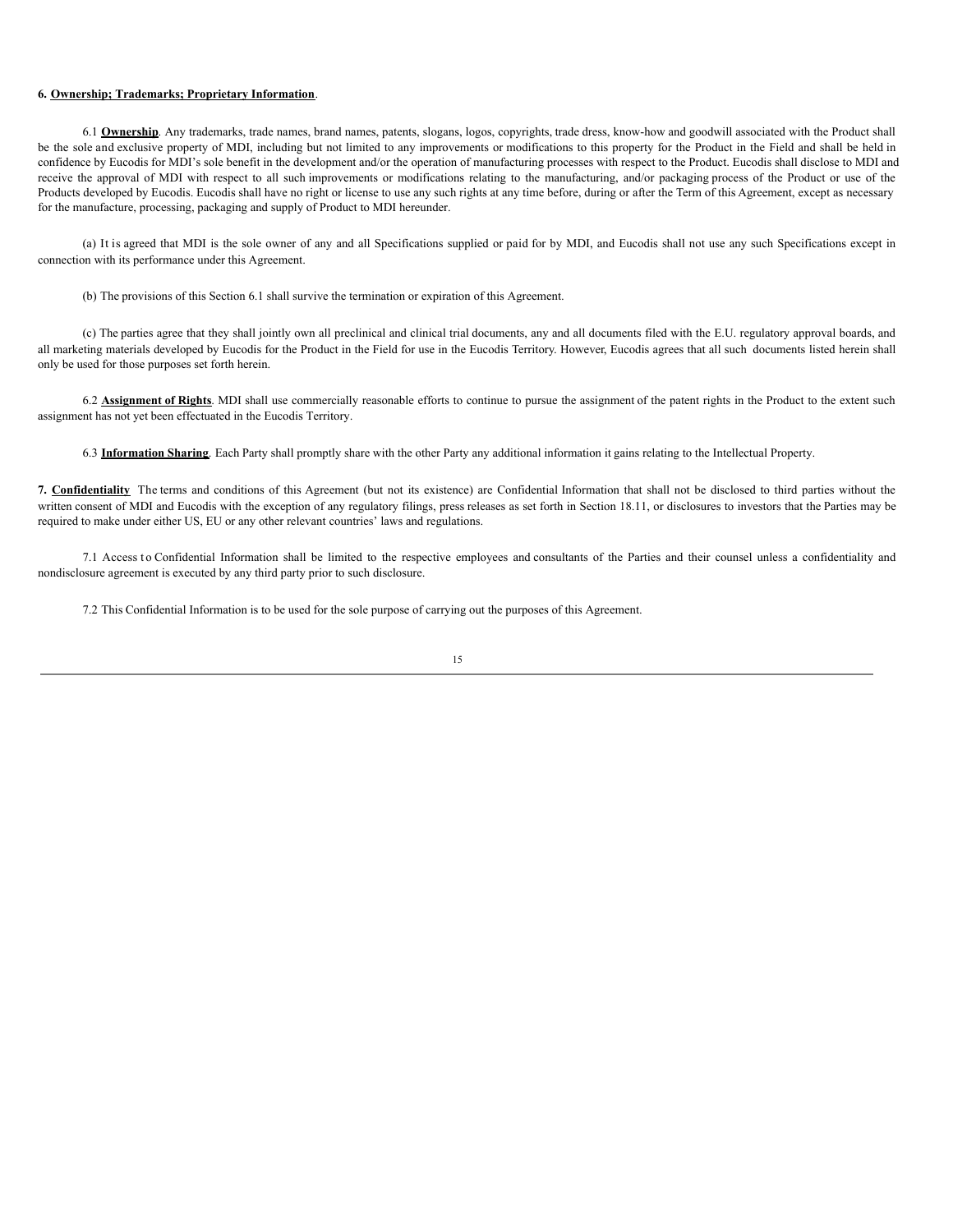7.3 The Party disclosing the Confidential Information shall use it best efforts to ensure that the recipient of the Confidential Information shall not disclose it to any other individual entity, or cause or allow such Confidential Information to be disclosed, except that he or she may discuss the Confidential Information with other employees, consultants, or attorneys who have been identified the Parties as necessary to receive it.

7.4 To the extent that a nonparty is provided documents which contain or are Confidential Information by a Party for purposes of developing, manufacturing or the running of clinical trials, such documents are not to be photocopied, scanned or reproduced in any other way, and are to be returned to the Disclosing Party upon its request, with the exception of permissible reproduction for a single archival copy to be maintained as Confidential Information by the Receiving Party if such Receiving Party is either a Party hereto or is required by the Act or other relevant laws and regulations to retain a copy.

7.5 Neither Party will assert that anything disclosed or discussed constitutes a waiver of attorney-client privilege or attorney work-product.

7.6 This Agreement shall not apply to: (i) information produced or disclosed in discovery in subsequent litigation between the parties, should that materialize, (ii) information which now or hereafter becomes generally known or available to the public without Receiving Party's breach of any obligation owed to the Disclosing Party, or (iii) information which was in the possession of the Receiving Party prior to execution of this Agreement and which was not previously obtained by the Receiving Party from the Disclosing Party, and is so documented by the Receiving Party prior to the date of this Agreement, or (iv) information that comes into possession of the Receiving Party after execution of this Agreement from a third party having legal right to disclose such information, or (v) information that is independently developed by or for the Receiving Party without aid or reference to the disclosed Confidential Information of the Disclosing Party; or (vi) information that is disclosed in a press release agreed to by both Parties, or information that Parties otherwise agreed in writing to publish. Provided however, that disclosure of information otherwise the subject of this Agreement that is provided to customers and potential customers, in furtherance of the purpose of this Agreement or other agreements between the parties, shall not be considered to remove such Confidential Information from the subject matter of this Agreement.

7.7 If a party breaches any of its obligations with respect to confidential and unauthorized use of Confidential Information hereunder, the non-breaching party shall be entitled to equitable relief to protect its interest therein, including but not limited to injunctive relief, as well as money damages notwithstanding anything to the contrary contained herein.

## **8. Development and Clinical Work**.

8.1 **Co-Development License**. Integral to this license is an obligation of Eucodis to develop the Product for the EU while capturing data in a form which will be acceptable to the FDA. Such license shall include, but is not limited to, specific and articulated rights as to the development of the Product, the completion of all necessary preclinical and clinical work through Phase II clinical trials as defined by the Act, payment for and the acquisition of all CMC data performed prior to MDI's purchase of the Product as per Section 8.2 below, and entry into the clinic for purposes of performing clinical trials.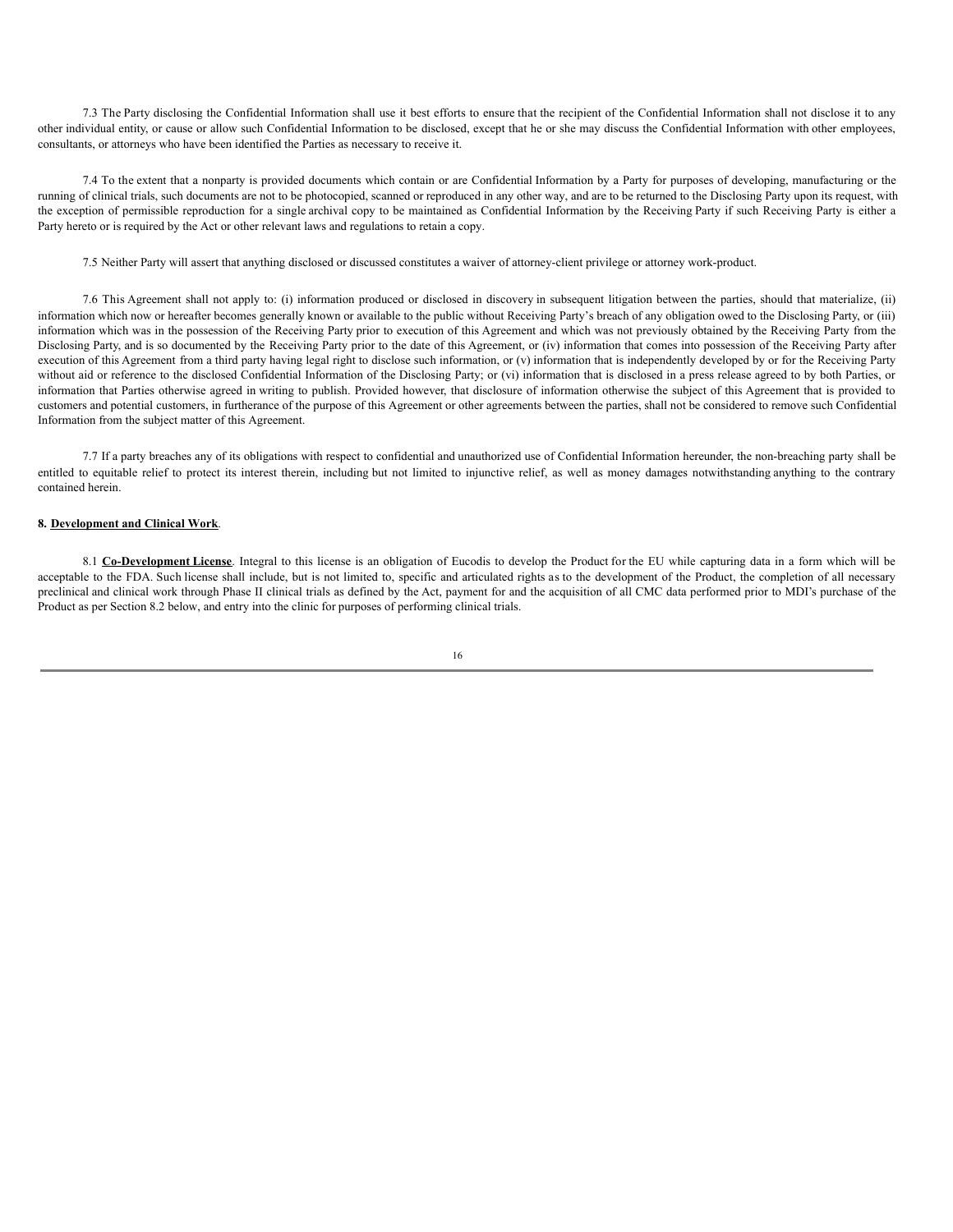8.2 Data Collection. The Parties hereto acknowledge that there are certain companies which currently possess necessary Product data including, but not limited to, data constituting the Drug Master File as defined within the Act, reports of studies with supporting data already completed and stability data which Eucodis should obtain. The Parties further acknowledge that this prior work resulting in this information was included in MDI's asset purchase from the Bankrupt Company and that outstanding unpaid bills have caused such data and information to be held by those companies owed money by the estate of the Bankrupt Company. Eucodis shall pay up to Euro 70,000 from its own finances with no back charge to MDI in order to obtain the data referred to in herein. Should either Eucodis or MDI discover that there is additional necessary scientific data which was commissioned by the Bankrupt Company for which funds in excess of Euro 70,000 are needed, then the Chief Executive Officers of each of the parties shall meet to determine whether to incur the expense and how to apportion the cost. If the Chief Executive Officers cannot agree on the need for the expenditure, then they may submit it to the Steering Committee for resolution.

8.3 **Protocols**. Any and all preclinical and clinical trial protocols used by Eucodis for purposes of obtaining EU drug approval, must meet the FDA guidelines for acceptance of clinical data from trials performed outside of the United States. Eucodis shall provide copies of all such protocols to MDI upon completion of the drafting of the protocols prior to commencement of the clinical trials pursuant to those protocols.

8.4 Right to Audit the Data. In accordance with the applicable privacy regulations, each Party shall have the right, throughout the term of this Agreement, to audit any and all preclinical and clinical trial work being performed, either directly or indirectly related to the Intellectual Property. The audit shall be at the expense of the auditing Party. Should the auditing Party learn, as a result of the audit, discrepancies or errors in data collection or compliance with regulations under the Act, then the auditing Party shall notify the other Party in writing of these discrepancies and or errors and the nonAuditing Party shall correct these discrepancies and errors at its own costs. Nothing herein shall be deemed a waiver of Eucodis obligation hereunder to supply data which is acceptable to the FDA and meets the requirements as set forth in the Act and the ensuing regulations. If MDI does not inform Eucodis on any discrepancies and/or errors, it is understood that data are acceptable and meet the requirements of FDA and Eucodis shall not be liable for any cost of eventual later action or studies required by FDA.

## **9. Manufacturing** .

9.1 **Exclusive Right**. Integral to the exclusive license hereunder, Eucodis shall be solely responsible for the manufacture the Product for the Eucodis Territory while ensuring that there is sufficient supply for all stages of preclinical and clinical development in accordance with the clinical Development Plan for the concurrent development in the United States. Eucodis shall enter in to an agreement with a contract manufacturer which meets all FDA cGMP requirements and the corollary EU requirements. Eucodis shall not select a contract manufacturer which has failed and FDA site inspection, which is incapable of passing such FDA site inspection and which cannot manufacture per Product specifications, meet storage requirements, perform quality tests and checks. Eucodis shall notify MDI when it enters into such an agreement and shall ensure the integrity of all MDI's Intellectual Property, proprietary business information and the non disclosure thereof. Eucodis shall have the responsibility for managing the contract manufacturer including the protection of the Product as an MDI asset. Eucodis shall be responsible for working with the manufacturer in collecting and ensuring that all API and Batch as those terms are defined in the Act and other manufacturing records for the European Union comply with all FDA and EU requirements.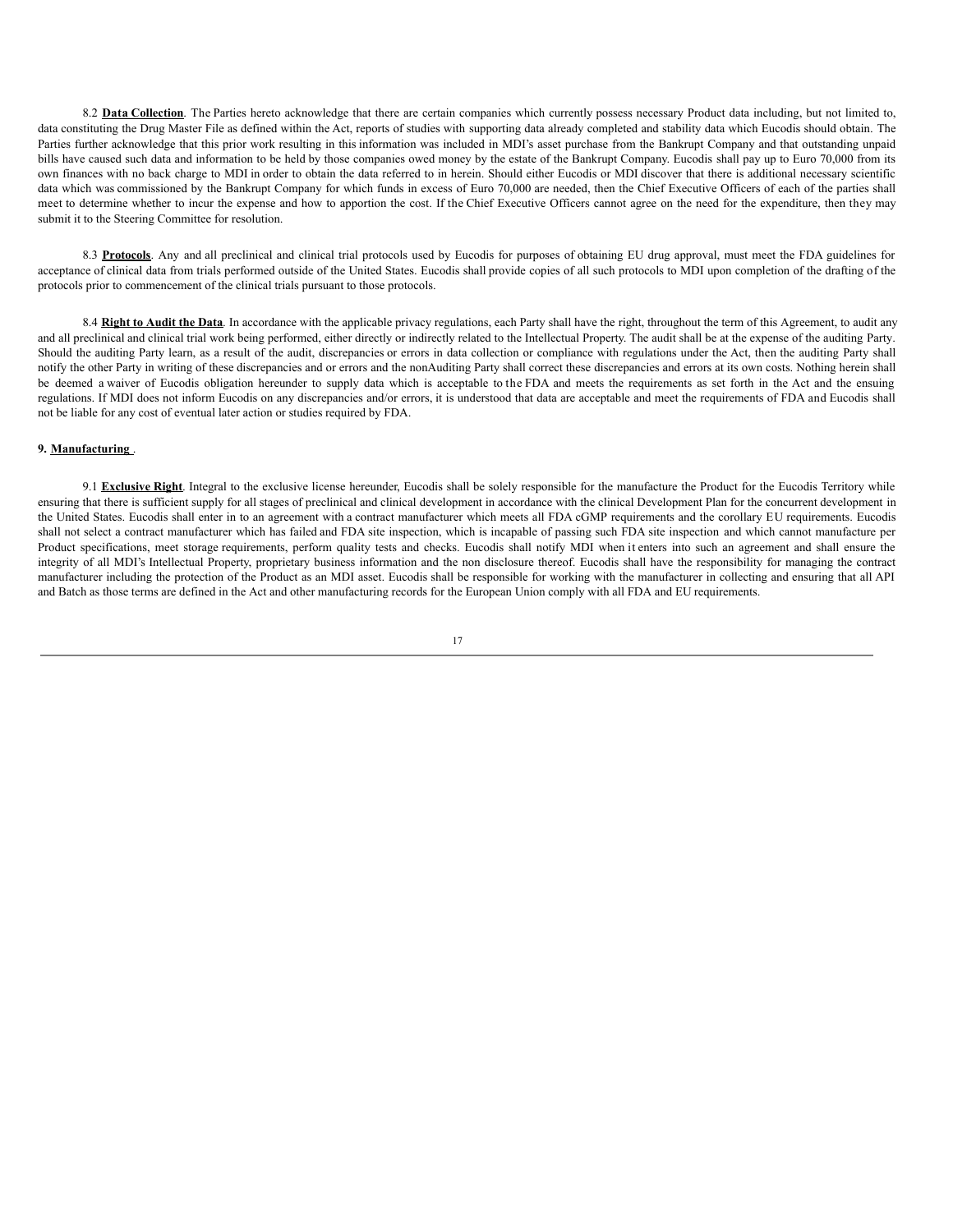9.2 **Purchase and Installation of Equipment**. The installation, qualification and maintenance of all equipment at the manufacturing Facility shall be conducted in accordance with all applicable laws, rules and regulations and any relevant specifications.

9.3 **Purchase of Labels and Packaging**. Eucodis shall develop all label and packaging specifications ensuring that such labels and packaging comport with the applicable EU requirements which are necessary for transporting the Product to the preclinical or clinical sites.

9.4 **Agreement to Supply**. During preclinical and clinical development of the Product MDI will purchase its Product from Eucodis. MDI shall be entitled to a discount off purchase price as set forth herein. Subject to the terms and conditions of this Agreement, MDI shall be able to obtain the Product produced under Agreement at Eucodis'cost plus ten percent (10%). Cost plus ten percent shall not include any shipping, administrative costs or handling costs incurred by either Eucodis or the contract manufacturer. The sum of cost plus ten percent shall be determined by the Eucodis invoice from the contract manufacturer to Eucodis plus ten percent and a copy of such invoice must be attached to the Eucodis invoice to MDI for the Product requested by MDI.

9.5 **Required Tolerance**. Eucodis shall ensure that the Product is manufactured and packaged pursuant to the Product Specifications and as required by the applicable Governmental Authorities.

9.6 **Quantitative and Qualitative Defects**. MDI shall be informed by Eucodis in writing of any claims relating to quantitative and qualitative defects in the manufacture of the Product within fifteen (15) days following actual receipt of such claims. If the claims call into question the safety of the Product then Eucodis must immediately notify MDI and an investigation must be undertaken within 24 hours and completed in seven days. A written report shall be prepared by Eucodis and given to MDI. Within this 15 days, Eucodis must conduct an investigation of any such claims and notify MDI in writing of the outcome of this investigation. In the event that the defect is a quantitative defect related to Product requested by MDI, Eucodis shall provide MDI with any missing quantities of such Product as soon as reasonably possible after receipt of notice from MDI. MDI shall only be obligated to pay for actual quantities of Product received by MDI.

9.7 **Inventory**. Eucodis will keep adequate inventories of Product materials on hand or with suppliers according to the Clinical Development Plan and any quantities in inventory which comply with the requirements of the Act.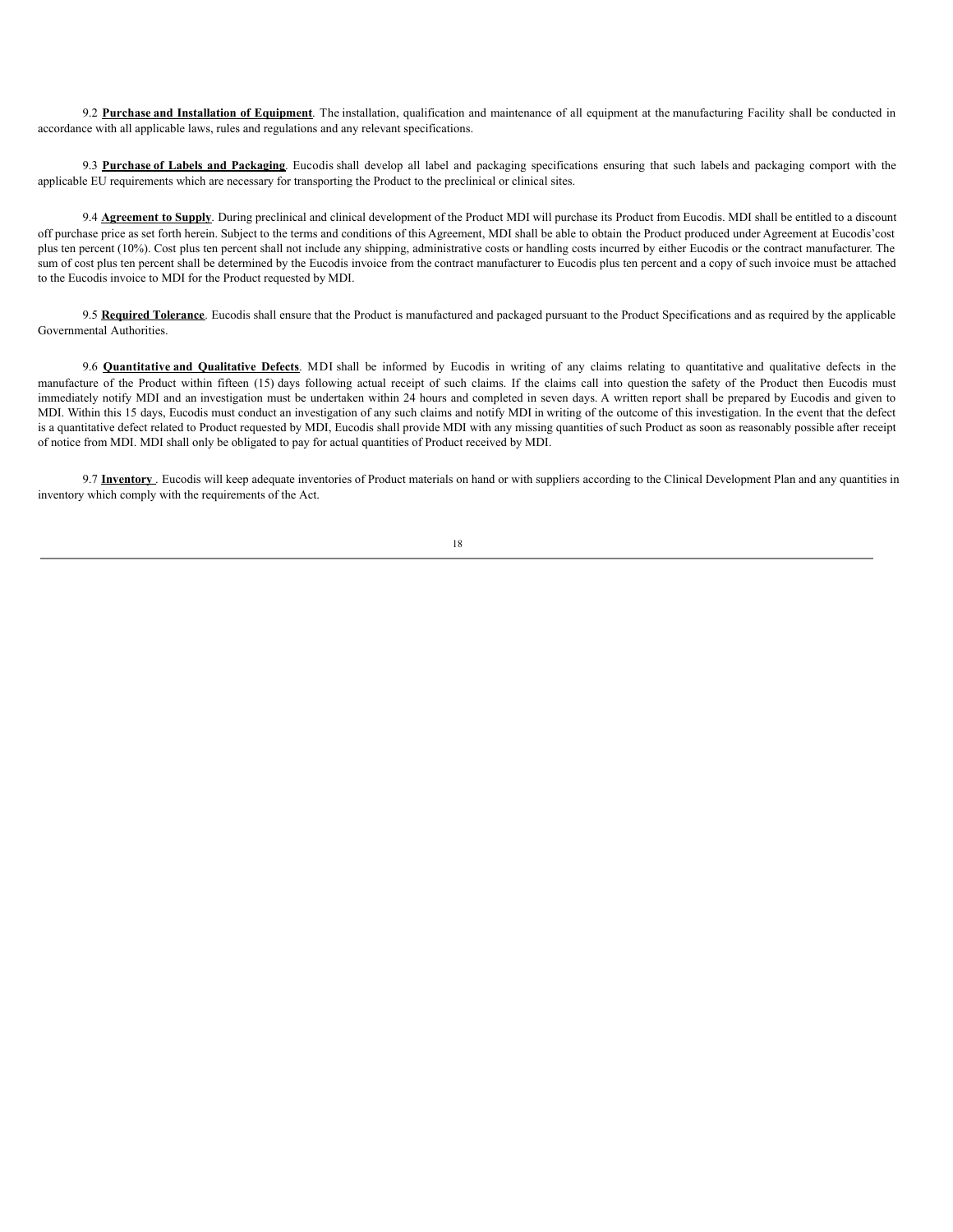9.8 **Product for Clinical Trials**. Eucodis shall ensure that there is a sufficient supply of the Product according to the Development Plan for use in both the EU and the United States clinical trials and for sampling should MDI require such samples.

9.9 **Inspections and Audits**. MDI shall have reasonable access to the manufacturing Facility for the purpose of conducting inspections, performing quality control audits or witnessing the processing, storage or transportation of Product or materials related to or used in the manufacture or packaging of Product, and MDI shall have access to the results of any Product tests performed by the contract manufacturer. MDI shall also be permitted to audit the manufacturing batch records to the extent reasonably necessary to verify compliance with applicable Act requirements and this Agreement.

9.10 **Government Inspections, Seizures and Recalls**. If the FDA or any other federal, state or local governmental authority or EU authority makes an inspection at the contract manufacturer's Facility which involves any Product, or seizes Product or requests a recall of Product, Eucodis shall promptly send retained samples of Products seized by such authority and duplicate reports relating to such inspections and send a copy to MDI. Eucodis shall be responsible for interacting with the EU regulators to cure any issues created by the inspection, seizure or recall and shall assist MDI in curing any issues with the FDA which are the result of the inspection, seizure and recall.

9.11 **Legal and Regulatory Filings and Requests**. Eucodis and MDI shall cooperate and be diligent in responding to all requests for information from, and in making all required filings with, regulatory authorities having jurisdiction to make such requests or require such filings. Eucodis shall obtain and comply with all licenses, consents, permits and regulations which may from time to time be required by appropriate legal and regulatory authorities with respect to the performance of its obligations hereunder.

9.12 General Representations and Warranties. Eucodis hereby represents, warrants and covenants to MDI that the Product furnished by Eucodis through the contract manufacturer: (i) shall be of the quality specified in, and shall conform with, the Specifications, and (ii) shall be manufactured, processed, packaged, stored and delivered in conformity with the Specifications and all applicable laws, rules and regulations including current good manufacturing practices. In addition, Eucodis warrants to MDI that Eucodis has not and will not use any materials that would cause the Product to be adulterated within the meaning of Section 501 of the Act, as amended from time to time, and further, the Product shall not be misbranded within the meaning of the Act. Any other representations or warranties relate to Manufacturing and not expressly made in this Agreement, including, but not limited to paragraphs 9 and 10, of this Agreement, are deemed by the Parties as not having been made or to the extent permissible by the Act are expressly disclaimed.

9.13 **Notice of Material Events**. Eucodis hereby agrees to notify MDI promptly of any actual or anticipated events which are reasonably likely to have a material adverse effect on the Product or on Eucodis ability to produce Product in accordance with the provisions set forth herein.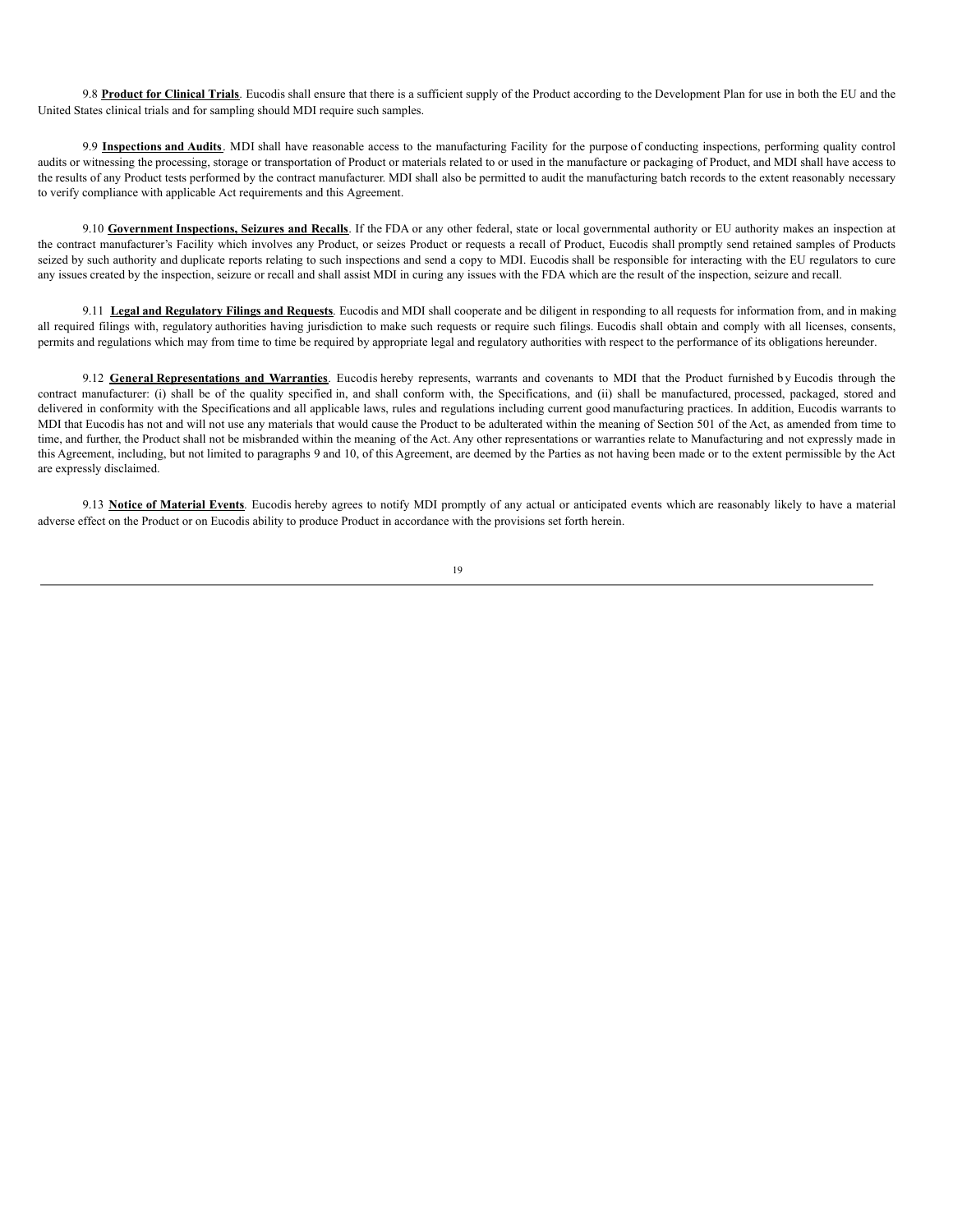## **10. Payment and Shipping of Product to MDI**

10.1 **Shipping Instructions; Risk of Loss**. MDI shall, should it choose to order Product, specify the mode of shipment, the carrier and shall bear the cost of the shipment. Eucodis will schedule all such shipping and be responsible for ensuring that the attendant and necessary documentation is complete for ease of entry into the US stream of commerce or any countries' stream of commerce as designated by MDI. The Product shall be delivered CIP MDI's designated facility. (INCOTERMS 2000).

10.2 **Invoices; Quantities**. Eucodis shall submit invoices to MDI for all shipments of Product hereunder upon shipment of such Product to MDI. (which invoices shall be directed by Eucodis to MDI, Accounts Payable, 1338 S. Foothill Drive, #266, Salt Lake City, Utah 84108, or to such other persons, departments or locations as MDI may instruct from time to time), and such invoices shall be payable within thirty (30) days from issuance.

## **11. Consideration**.

11.1 **Fee**. Eucodis shall pay to MDI an upfront fee of Eight Hundred Seven Thousand One Hundred Seventy-Five Untied States Dollars (\$807,175) payable as follows:

- (a) Three hundred eighty two thousand, one hundred seventy five US dollars (\$382,175.00) upon execution of this Agreement; and
- (b) Two hundred twenty five thousand US dollars (\$225,000.00) on September 30, 2006; and
- (c) Two hundred thousand US dollars (\$200,000.00) on February 28, 2007.

These payments are exclusive of any payments set forth in Section 6 herein.

11.2 **Milestone Payments**. Milestone payments shall be made at set performance and date targets. Should the German court issue an order, as a result of litigation undertaken by MDI, lifting the cloud upon the ability of MDI to file and have accepted assignments of the Products patents in the EU and such assignment is accepted by the German and Austrian patent agencies, prior to the completion of the Phase II clinical trials, then Eucodis shall owe a payment of Euro 500,000 to MDI. Upon completion of the Phase II clinical trials in the Eucodis Territory or on March 30, 2008 which ever is earlier in time, Eucodis shall owe and pay MDI Euro 750,000. However if the cloud upon the Products patent has not yet been lifted or otherwise cleared by any means and assignment has not been accepted by the German and Austrian patent agencies, then the Euro 750,000 shall not yet be owed and due regardless of the date. However, regardless of the status of the cloud upon the Product's patent, should Eucodis have received revenue of any kind from or as a result of the Product then MDI shall be entitled to, and Eucodis shall pay to MDI, fifty percent (50%) of the Eucodis revenues until the Euro 750,000 has been paid to MDI.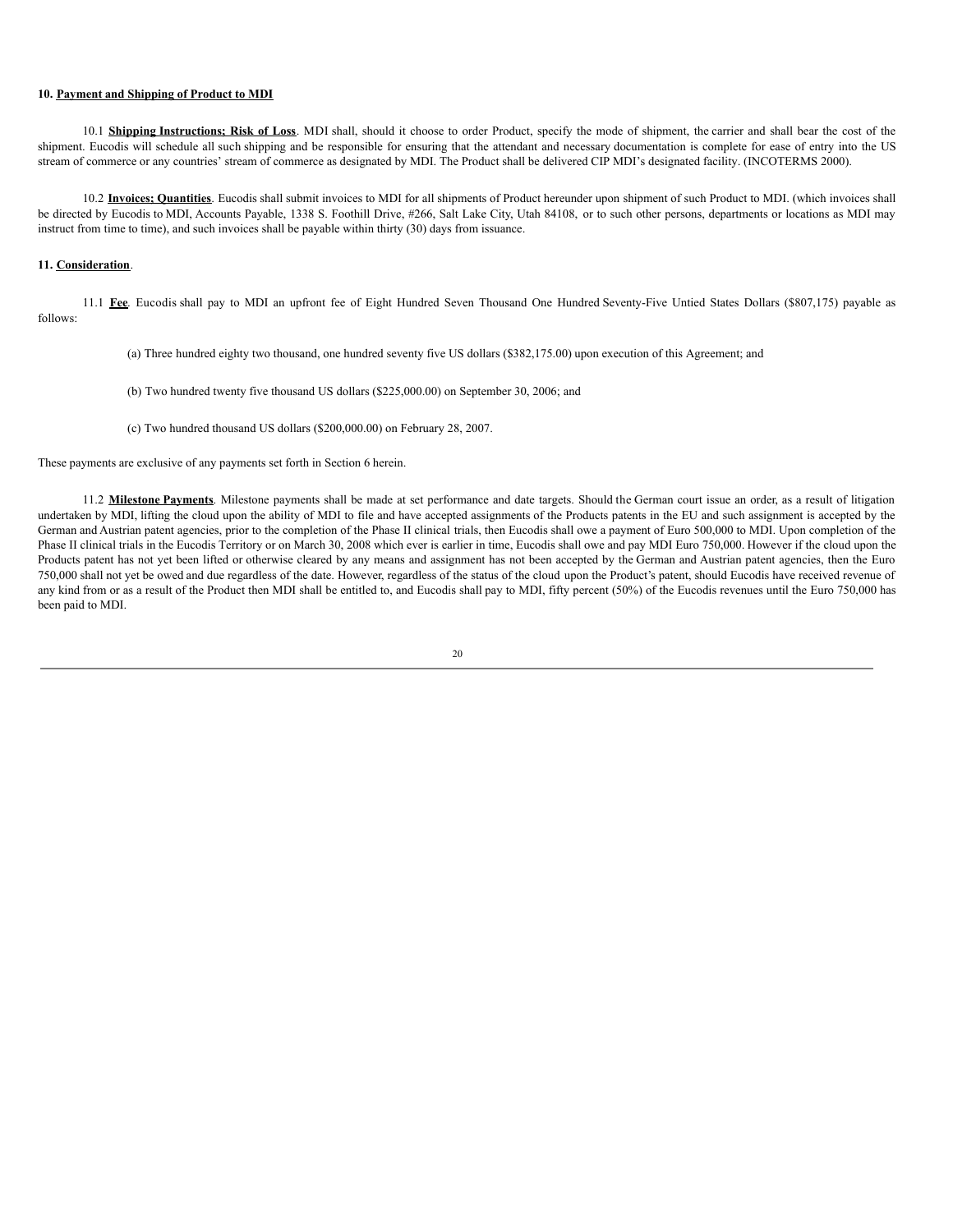11.3 **Recovery of Costs**. In the event MDI is unable to secure an order form the German court where the litigation concerning the ownership of the Product's patent is pending, by the end of the Phase II clinical trials and the Parties have not identified a licensor in the EU and the Parties both agree not to move forward with a Phase III clinical trial in the Eucodis Territory, or six months after the completion of Phase III should the Parties have agreed to move forward with these Phase III clinical trials, then MDI shall grant to Eucodis fifty percent (50%) of MDI Net Revenues on the Product in the US market capped at \$8.3 million US dollars. Once Eucodis has received this amount in payment, then Eucodis shall continue to receive twenty five percent (25%) of the US market Net Revenues up to an including an additional \$8.0 million US dollars. However the entire amount of \$16.3 million US dollars provided for under this paragraph 12.3 must be paid within two years of the date of the first dollar of Net Revenue is received by MDI from the US market. Should MDI fail to pursue the United States market itself or otherwise obtain a license from a third party for the US market, then MDI shall provide written notice of its nonpursuit to Eucodis and Eucodis shall then be given the right, subject to the global license provisions herein, to pursue and develop the US market. Any Net Revenues received by Eucodis as a result of this US market development shall belong solely to Eucodis until such time that Eucodis has received 16.3 million US dollars from the US market. Thereafter Eucodis' license to the US market shall revert to MDI however, Eucodis shall be entitled to twelve and one half percent of the Net Revenues of the US market for period of five years after the license reversion to MDI.

11.3.1 In addition, should the events set forth in 11.3 herein occur, the Agreement shall terminate with all Intellectual Property, related data and other rights reverting back to MDI.

11.3.2 Eucodis agrees that at any time MDI may ask for an accounting of Eucodis' costs which shall be done by Eucodis in accordance with US GAAP. Should Parties enter into Phase III clinical trials, this right to audit becomes reciprocal.

**12. Steering Committee**. MDI and Eucodis shall form a Steering Committee of five (5) members. Each Party shall name two individuals to the Steering Committee of their own choosing and the fifth member shall be mutually agreeable to both Parties. Each Party shall bear the cost of the two members it each names and the cost of the fifth member will be shared equally between the Parties. The fifth member shall serve a term of one year which the Parties can unanimously agree to extend to additional one year terms. The Steering Committee shall meet once a quarter and shall address any and all development and manufacturing issues which arise during the term of the Agreement.. The Steering Committee shall have the authority to generally guide, plan , monitor and, if needed, direct the Clinical Development Plan, settle disagreements between the Parties, monitoring the patent filing strategy in the Territory.

### **13. Indemnification**

13.1 **Eucodis Indemnification of MDI**. Eucodis shall indemnify, defend and hold MDI, each Affiliate of MDI and the officers, employees, and agents thereof (each an "MDI indemnified party") harmless from and against any and all losses, liabilities, damages, claims, expenses, suits, recoveries, judgments and fines (including reasonable attorneys' fees and expenses) (collectively, "Losses") that may be incurred by any MDI indemnified party arising out of any (i) damage to property or injury or death occurring to any person arising out of possession, use or consumption by any person of the Product to the extent that such damage, injury or death was caused by the failure of such Product to meet Specifications, including the contamination or adulteration of the Product while in the control of Eucodis; (ii) injury to person or property or death occurring to any Eucodis employees, subcontractors, agents or any individuals on Eucodis's premises; (iii) claim, action or proceeding brought by any governmental or regulatory authority arising out of or resulting from any manufacture, packaging or supply of Product by Eucodis which is not in accordance with this Agreement; (iv) breach by Eucodis of any of its obligations, representations or warranties under this Agreement, including a breach which results in a Recall of Product to the extent that Eucodis is responsible for such Recall under Section 11.7, or (v) any other willfully negligent or wanton act of omission or commission on the part of Eucodis.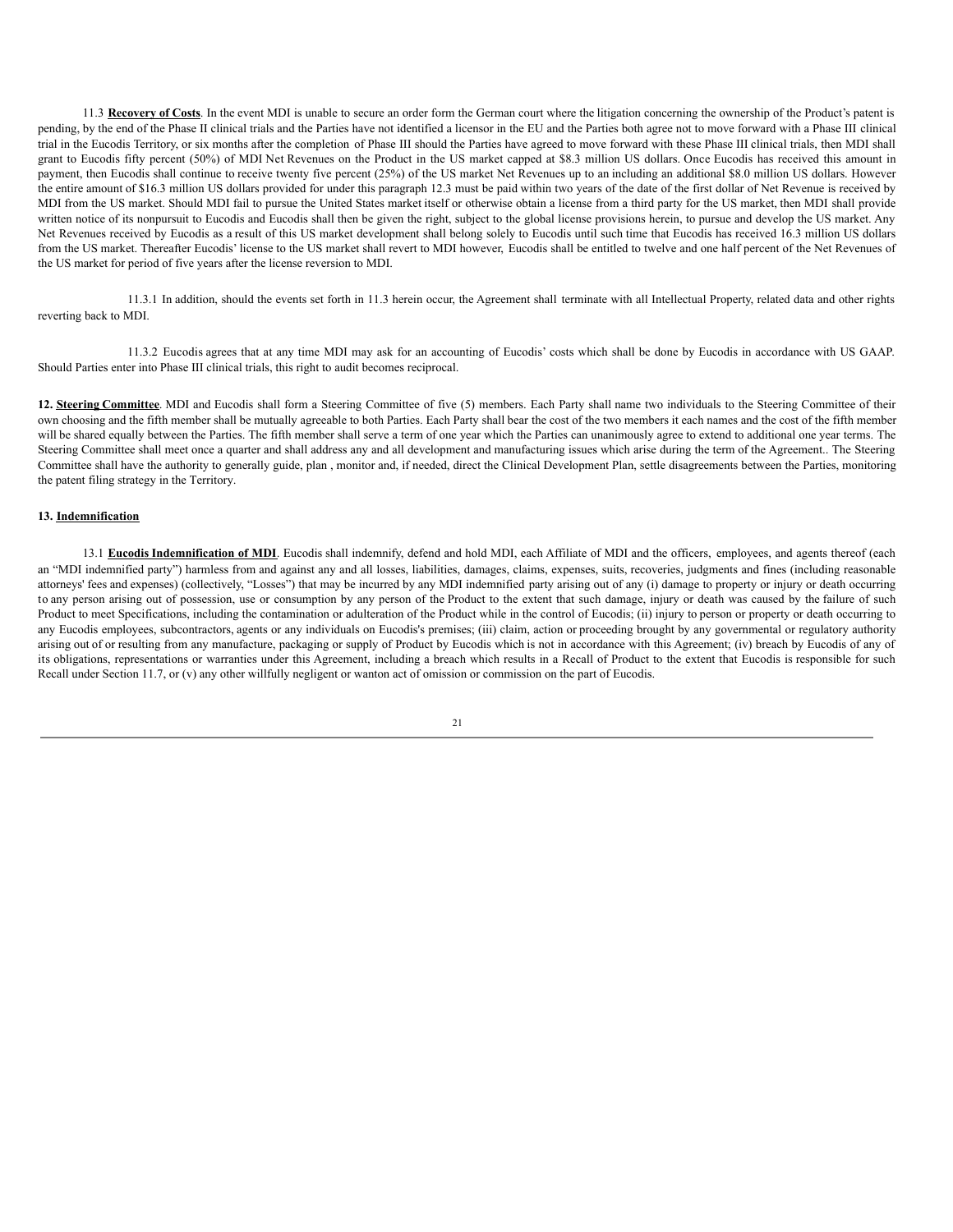13.2 **MDI's Indemnification of Eucodis**. MDI shall indemnify, defend and hold Eucodis, each Affiliate of Eucodis and the officers, directors and employees thereof (each a "Eucodis indemnified party") harmless from and against any and all Losses that may be incurred by any Eucodis indemnified party arising out of any (i) damage to property or injury or death occurring to any person arising out of possession, use or consumption by any person of the Product to the extent that such damage, injury or death was caused by the contamination or adulteration of the Product while in the control of MDI or by any defective Specification furnished by MDI or (ii) injury to person or property or death occurring to any MDI employees, subcontractors, agents or any individuals on MDIs's premises or caused by the presence of MDI's employees or agents at the Facility; (iii) claim that the manufacture of the Product by Eucodis under this Agreement infringes the intellectual property rights of any other Person by reason of the use of any intellectual property rights owned by MDI; (iv) breach by MDI of any of its obligations, representations or warranties under this Agreement, including a breach which results in a Recall of Product or (v) any other willfully negligent or wanton act of omission or commission on the part of MDI.

13.3 **Procedures**. Any Person that may be entitled to indemnification under this Agreement (an "Indemnified Party") shall give written notice to the Person obligated to indemnify it (an "Indemnifying Party") with reasonable promptness upon becoming aware of any claim or other facts upon which a claim for indemnification will o r is reasonably likely to be based; the notice shall set forth such information with respect thereto as is then reasonably available to the Indemnified Party. The Indemnifying Party shall have the right to undertake the defense of any such claim asserted by a third party with counsel reasonably satisfactory to the Indemnified Party and the Indemnified Party shall cooperate in such defense and make available all records, materials and witnesses reasonably requested by the Indemnifying Party in connection therewith at the Indemnifying Party's expense. If the Indemnifying Party shall have assumed the defense of the claim with counsel reasonably satisfactory to the Indemnified Party, the Indemnifying Party shall not be liable to the Indemnified Party for any legal or other expenses (other than for reasonable costs of investigation) subsequently incurred by the Indemnified Party in connection with the defense thereof. The Indemnifying Party shall not be liable for any claim settled without its consent, which consent shall not be unreasonably withheld or delayed. The Indemnifying Party shall obtain the written consent of the Indemnified Party prior to ceasing to defend, settling or otherwise disposing of any claim. In no event shall the indemnifying Party without notice to the other Party, institute, settle or otherwise resolve any claim or potential claim, action or proceeding.

13.4 **Survival**. The indemnification obligations set forth in this Section 16 shall survive the expiration or termination of this Agreement.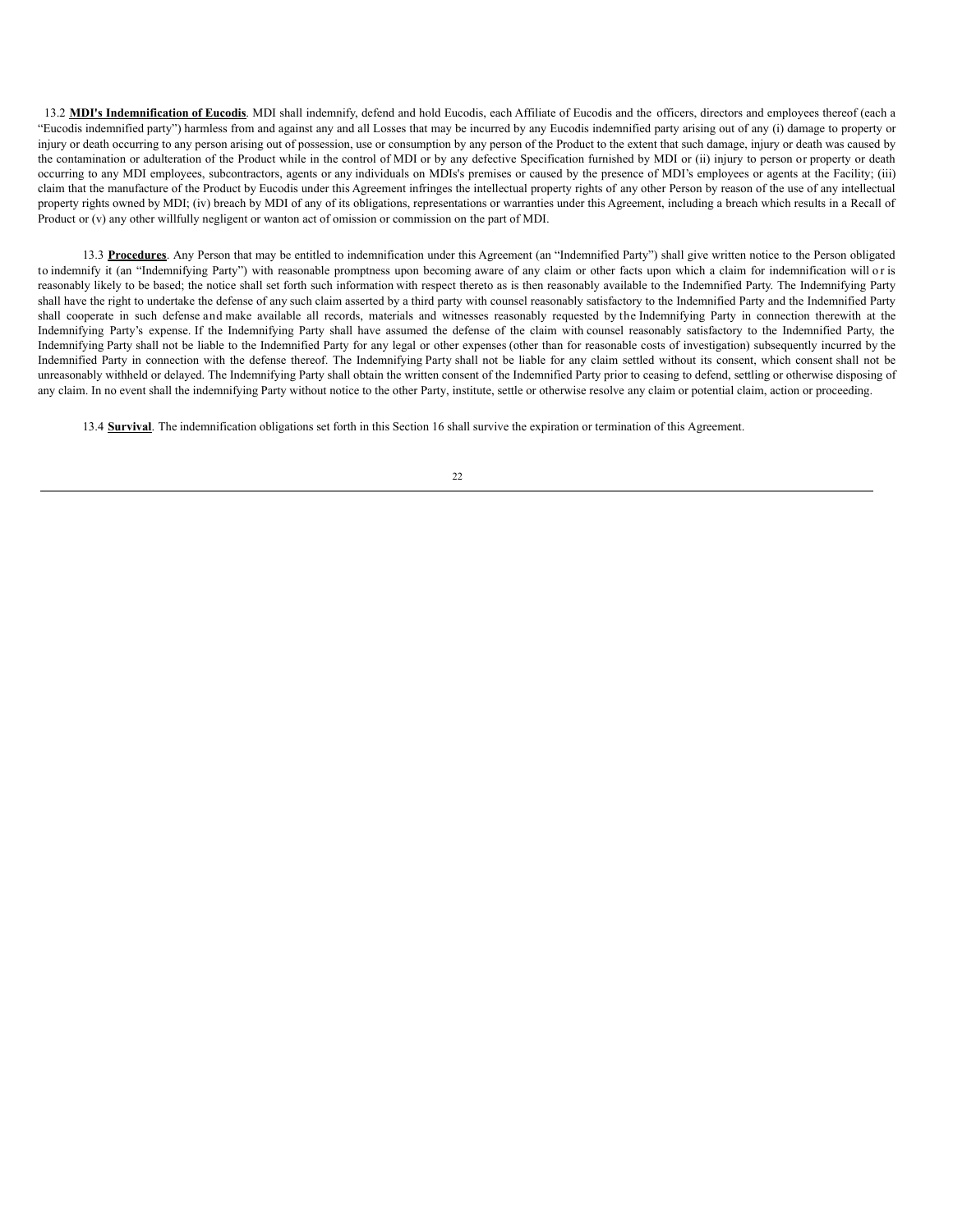## **14. Relationship of the Parties**.

The relationship between MDI and Eucodis is that of independent contractors and nothing herein shall be deemed to constitute the relationship of partners, joint venturers, nor of principal and agent between MDI and Eucodis. Neither party shall have any express or implied right or authority to assume or create any obligations on behalf of or in the name of the other party or to bind the other party to any contract, agreement or undertaking with any third party. Except as otherwise contemplated or permitted by the Agreement, all persons employed by Eucodis in connection with the manufacturing, packaging and supply of the Product to MDI shall be employees or agents of Eucodis and under no circumstances shall Eucodis or any of its employees or agents be deemed to be employees or agents of MDI.

## **15. Term; Termination**.

15.1 **Initial Term; Term**. Agreement is effective upon execution and its initial term shall commence on the 28<sup>th</sup> day of July, 2006 and shall continue as set forth in Paragraph 4.2 of this Agreement. After the Initial Term, the Parties may renew this Agreement for continuous additional Renewal Term(s) of one (1) year unless either Party shall have given written notice of termination to the other Party not less than six (6) months prior to the expiration of the Initial Term, or any Renewal Term.

15.2 **Termination**. (a) Either Party may terminate this Agreement at any time during the Term by written notice to the other Party if:

(i) the other Party shall suspend or discontinue its business operations or make any assignment for the benefit of its creditors or commence voluntary proceedings for liquidation in bankruptcy, or admit in writing its inability to pay its debts generally as they become due, or consent to the appointment of a receiver, trustee or liquidator of the other Party or of all or any part of its property, or if there is an execution sale of a material portion of its assets;

(ii) involuntary bankruptcy or reorganization proceedings are commenced against the other party or any of its properties or if a receiver or trustee is appointed for the other Party or any of its properties and such proceedings are not discharged within thirty (30) days;

(iii) the other Party files or consents to the filing of a petition for reorganization or arrangement under any applicable bankruptcy law; or

(iv) the other Party fails to comply with any material term of this Agreement or breaches any representation or warranty herein and fails to cure such noncompliance or breaches expressly provided for herein or within sixty (60) days (or within ten (10) days in the case of a payment default). Should either Party's failure to cure continue for a period of more than sixty (60) days (or within ten (10) calendar days in the case of a payment default), the nonbreaching Party may suspend or terminate its services or obligations under this Agreement without being in breach or default of its obligations hereunder.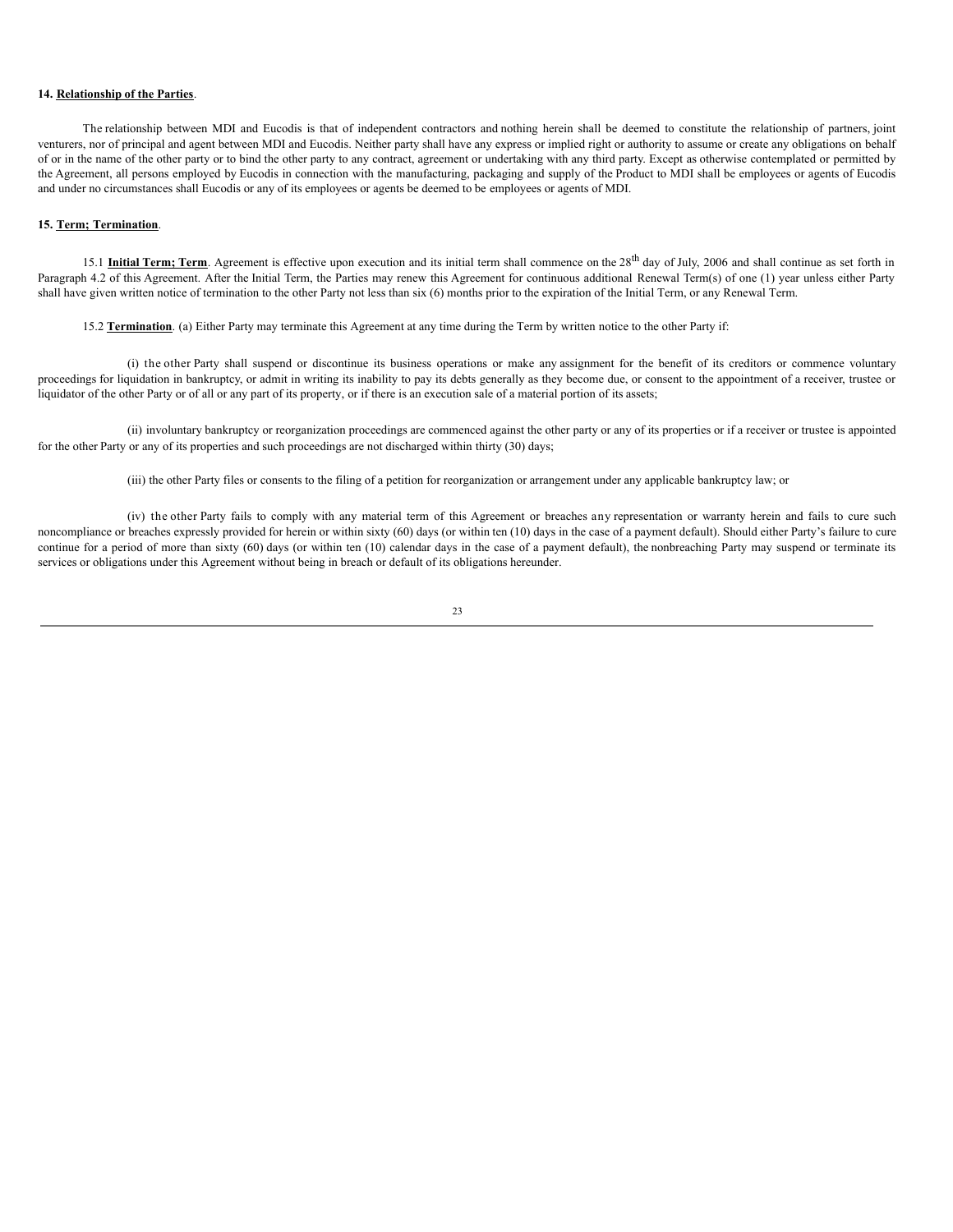(b) Termination of this Agreement, however, shall not affect any obligation to pay money, indemnify, reimburse, maintain confidentiality or otherwise which either Party hereto may have incurred during the Term hereof.

(c) Should this Agreement be terminated due to the reasons set forth in Section 15.2 (i), (ii) or(iii) on MDI's side, Eucodis shall have the exclusive, fully paid-up license to continue to develop, manufacture and commercialize the Intellectual Property of the Product in the Eucodis Territory for use in the Field with the right to outlicense after completion of Phase II, without financial obligation to MDI.

## **16. Force Majeure**.

Performance under this Agreement (other than payments required to be made by either Party) shall be excused to the extent prevented or delayed by fire, flood, explosion, unavoidable widespread product tampering by third parties, war, shortages or unavailability of materials, any act of God, or by any other similar circumstances of any character reasonably beyond the control of the party so excused. The Party affected shall promptly notify in writing the non-affected Party of the event of force majeure and the probable duration of the delay. Any delay caused by an event of force majeure shall toll the term of this Agreement which shall be extended by the length thereof. In the event a force majeure prevents performance by one party for more than two (2) months, the other Party shall have the right to terminate this Agreement.

## **17. Miscellaneous**.

17.1 Notice. All notices, requests, demands or other communications to or upon the respective Parties hereto shall be deemed to have been given or made when deposited in the mails, registered mail or certified, return receipt requested, postage prepaid, or overnight courier or by facsimile transmission, the receipt of which is confirmed by telephone, addressed to the respective party at the following address (or to such other person or address as is specified elsewhere in this Agreement for specific purposes):

#### If to EUCODIS:

|                 | Eucodis Forschungs - und Entwicklungs GmbH<br>Brunner Str. 59, 1235 |
|-----------------|---------------------------------------------------------------------|
|                 | 1230, Vienna, Austria                                               |
|                 | Attention: Wolfgang Schoenfeld, M.D.                                |
| If to MDI:      | MDI Oncology, Inc.                                                  |
|                 | 1338 S. Foothill Drive $\#266$                                      |
|                 | Salt Lake City, Utah 84108                                          |
|                 | Attention: Judy M. Robinett                                         |
| With a copy to: | Epstein Becker & Green, P.C.                                        |
|                 | 150 N. Michigan Avenue, 35 <sup>th</sup> Floor                      |
|                 | Chicago, IL 60601                                                   |
|                 | Attention: Diane Romza-Kutz, Esq.                                   |

Facsimile Number: 312-827-9542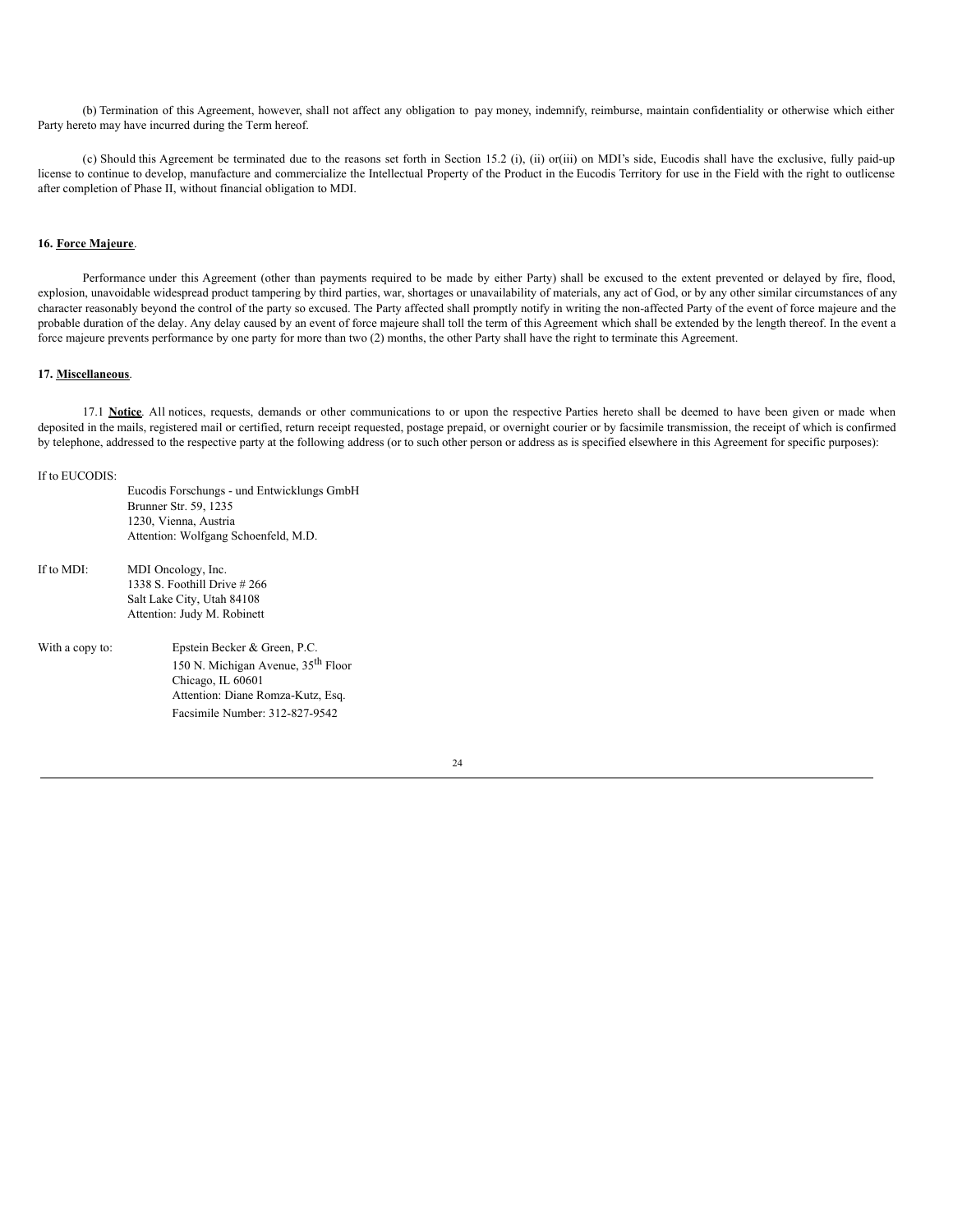The above addresses for receipt of notice may be changed by either Party by notice, given as provided herein.

18.2. **Entire Agreement**. This Agreement contains the entire understanding of the Parties, superseding in all respects any and all prior oral or written agreements or understandings pertaining to the subject matter hereof. This Agreement can be amended, modified or supplemented only by an agreement in writing which is signed by all the Parties hereto.

18.3. **Incorporation of Exhibits and Schedules**. The Exhibits and Schedules attached to this Agreement are incorporated herein and are hereby made a part of this Agreement.

18.4. **Severability**. If and to the extent that any court of competent jurisdiction holds any provision or part of this Agreement to be invalid or unenforceable, such holding shall in no way affect the validity of the remainder of this Agreement.

18.5 **Successors and Assigns**. This Agreement shall inure to the benefit of and be binding upon the successors and permitted assigns of the Parties; provided, however, that if at any time during the Term of this Agreement Eucodis is acquired by or becomes an affiliated company of a competitor of MDI having a competitive product in the Field, then MDI may terminate this Agreement at any time upon not less than fifteen (15) days' written notice, provided, further, that promptly upon such termination, MDI shall compensate Eucodis for any uncancellable obligations and all in-process material costs and finished Product.

18.6 **Assignment**. Neither Party shall, without the prior written consent of the other Party, delegate, transfer, convey, assign or pledge any of its rights or obligations under this Agreement to any other person, firm or corporation, except that (i) MDI may assign this Agreement, in whole or in part, with respect to any Product which business is sold, transferred or assigned to a third party without the prior written consent of Eucodis and (ii) either Party may assign this Agreement, including all of its rights and obligations hereunder, to any Person or any Affiliate of such Person in connection with a transaction whereby such Person or any Affiliate of such Person acquires control of such party. Any assignee, whether consent to such assignee has been granted or whether no such consent is required under the terms of this Agreement, must agree to be bound by the obligations and duties of the assigning Party as set forth in this Agreement. Should any right, title, or interest in the ownership or sale of the Product change, this Agreement is intended to bind all successor(s) in interest to the assigning company as same relates to the Product. Prior to the change, modification, or transfer of any such right, title or interest in the Product, the assigning company shall notify all such successor(s) in interest in writing that such successor(s) will be bound by this Agreement.

18.7. Waiver. A waiver by either party of any of the terms and conditions of this Agreement in any instance shall not be deemed or construed to be a waiver of such term or condition for the future.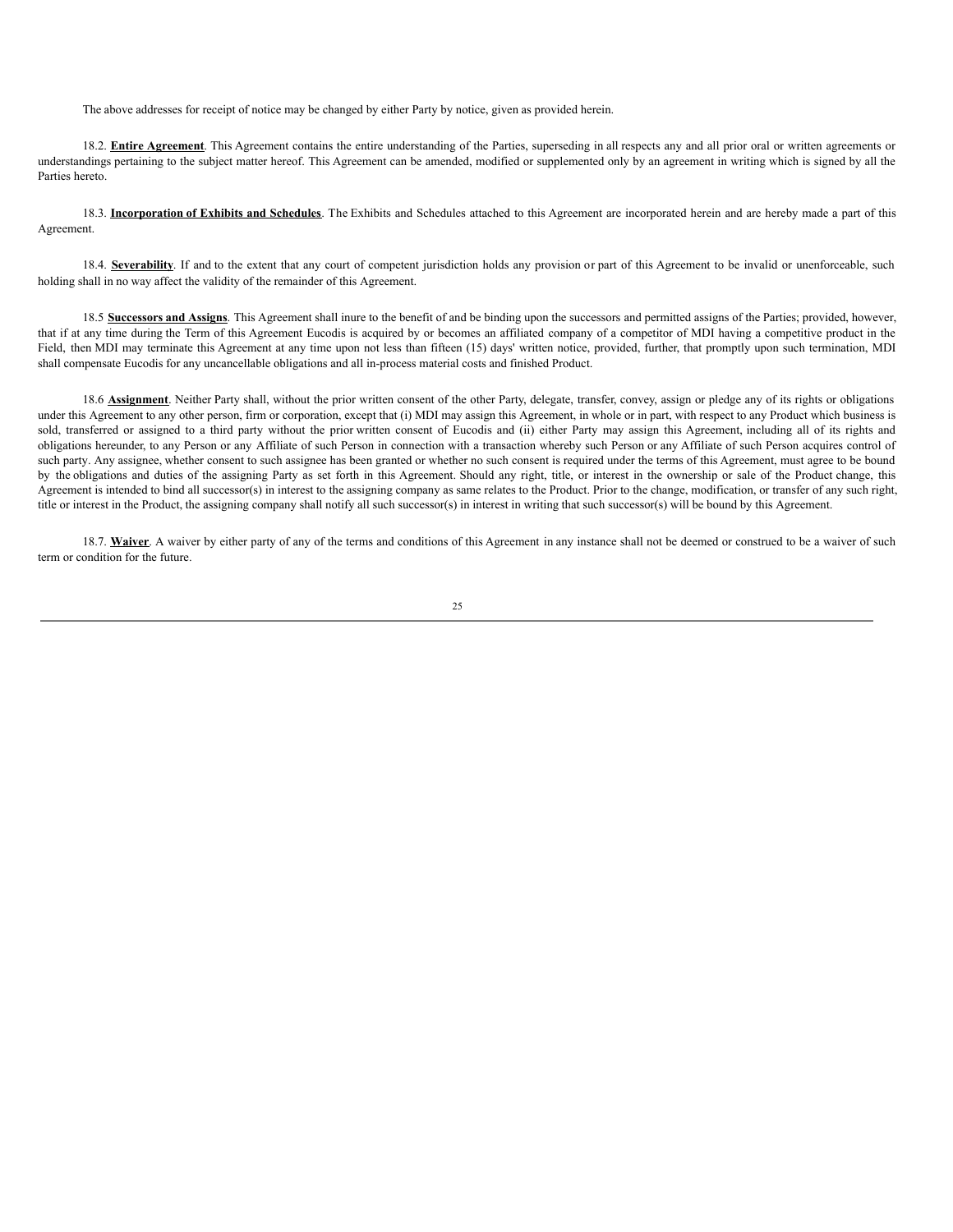18.8. **Headings**. Headings in this Agreement are included for ease of reference only and have no legal effect.

18.9. **Counterparts**. This Agreement may be executed in two or more counterparts, each of which shall be deemed an original and all of which together shall constitute one and the same instrument.

18.10. **Applicable Law**. This Agreement is governed by and shall be construed in accordance with the laws of the State of Utah , United States of America, regardless of any conflicts of laws provisions. Any disputes under this Agreement shall be subject to arbitration under the Rules of Arbitration of the International Chamber of Commerce. The arbitration shall take place in Frankfurt Germany with three arbitrators two of which must have significant experience in the biotech/pharmaceutical licensing area. The language of the arbitration proceedings shall be conducted in English.

18.11. **Press Release.** The Parties shall have the right to issue press releases relating to its entry into this Agreement and the reporting of any and all progress made in the development of the Product in the Field for the Eucodis Territory, provided that prior to release, the releasing Party provides the other Party with a draft of the press release in sufficient time for the nonreleasing Party to comment on the release. At no time shall Eucodis issue a release which places MDI at risk with any Governmental Authority as such relates to its public company position.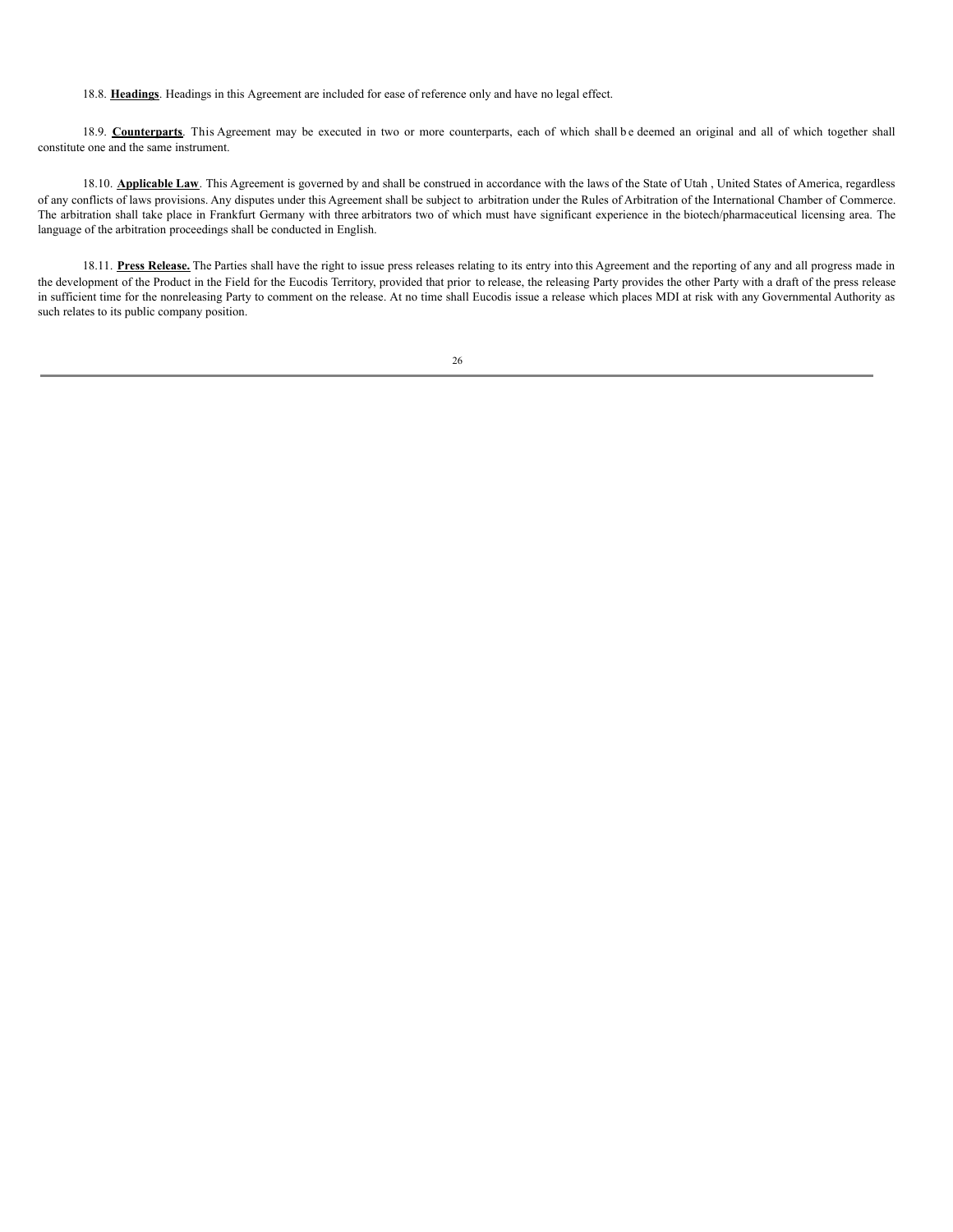In Witness Whereof, the parties have caused this Agreement to be duly executed in their respective names and on their behalf, as of the date first above written.

EUCODIS FORSCHUNGS-UND ENTWICKLUNGS GmbH

By: /S/ EUCODIS FORSCHUNGS-UND ENTWICKLUNGS GmbH Title: \_\_\_\_\_\_\_\_\_\_\_\_\_\_\_\_\_\_\_\_\_\_\_\_\_

MDI ONCOLOGY, INC.

By: /S/ MDI ONCOLOGY, INC.  $Title:$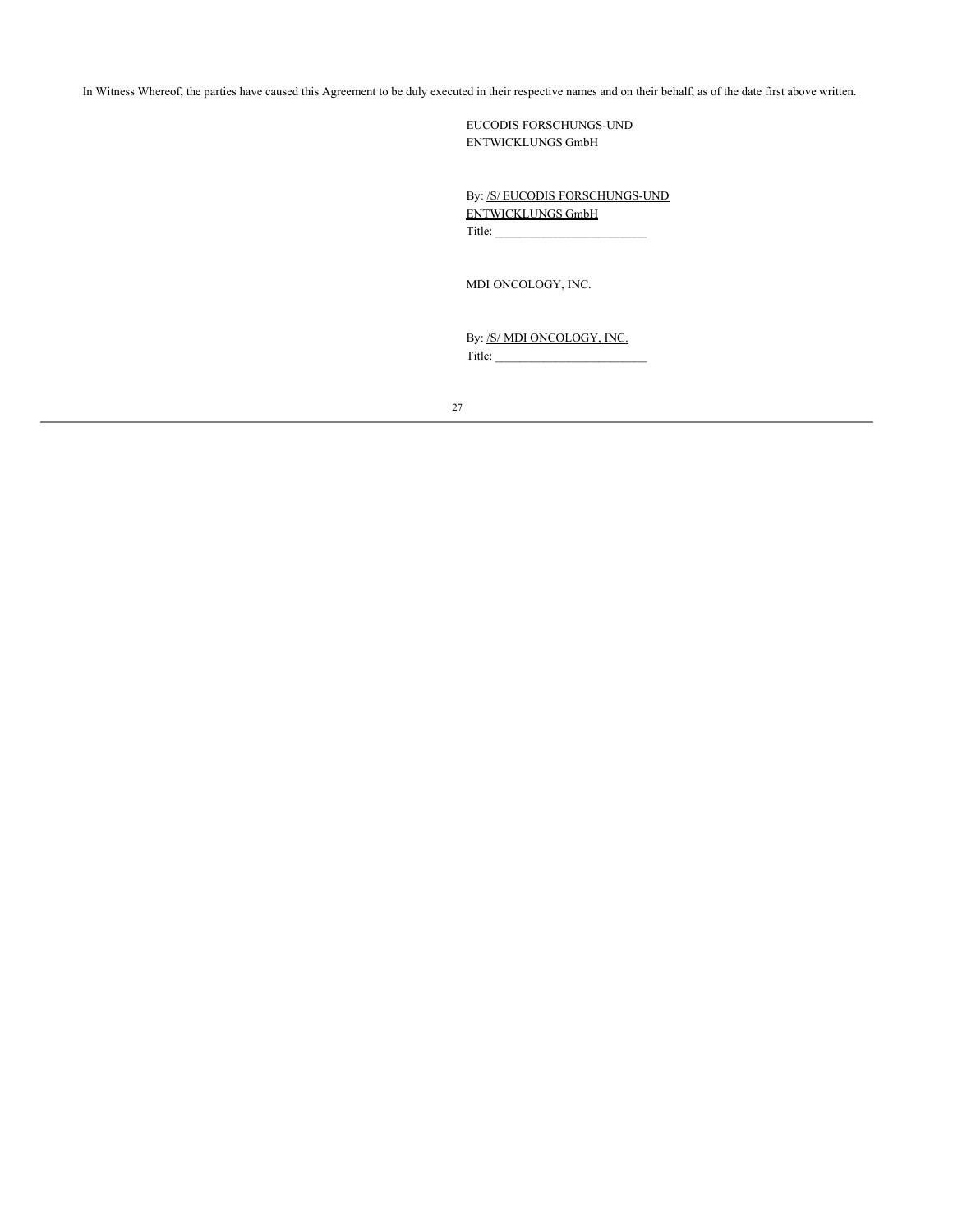# **EXHIBIT A**

# **CLINICAL DEVELOPMENT PLAN**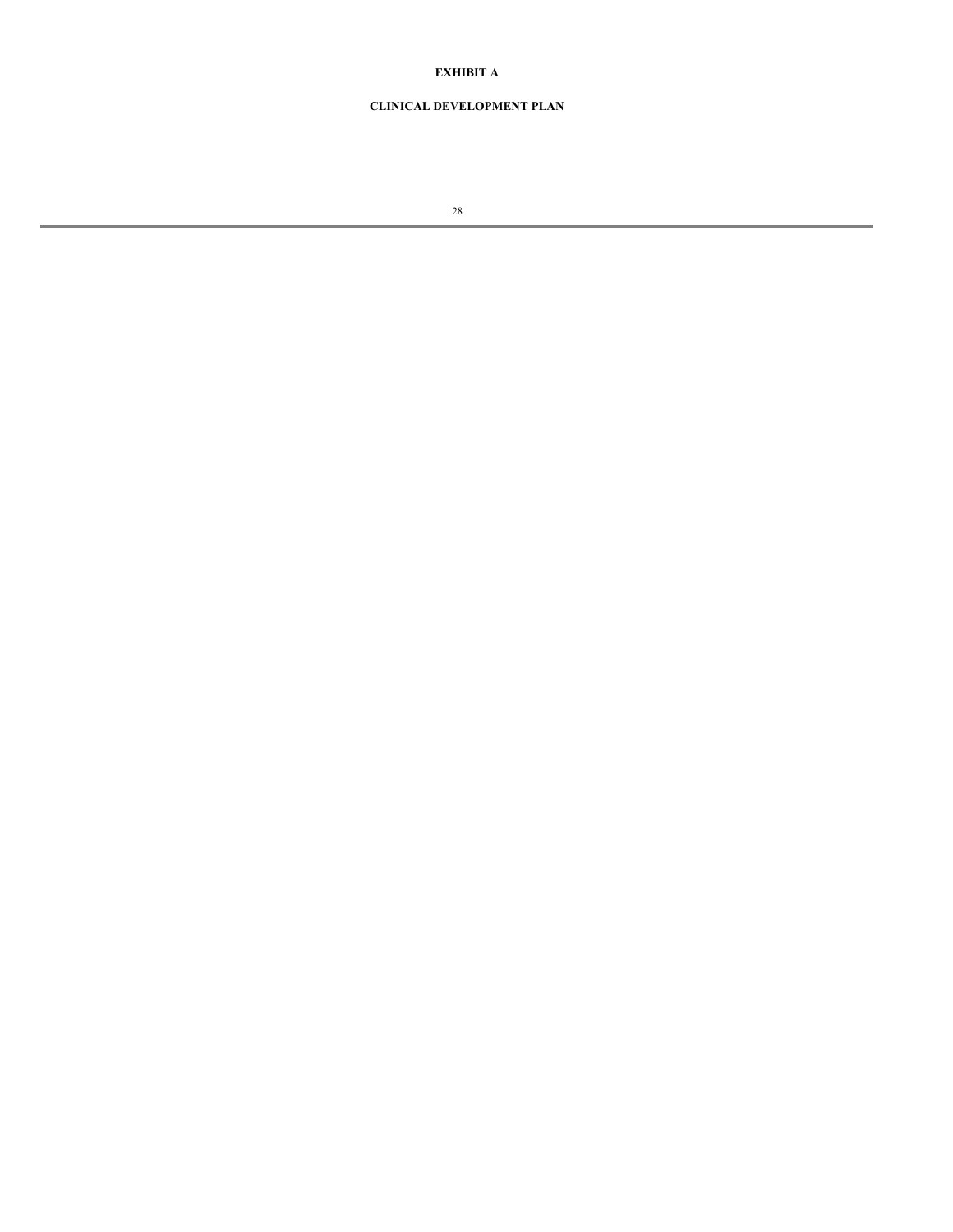# **EXHIBIT B**

# **EU MARKET DATA SUPPLIED BY EUCODIS**

| I       |
|---------|
|         |
| I<br>۰. |
|         |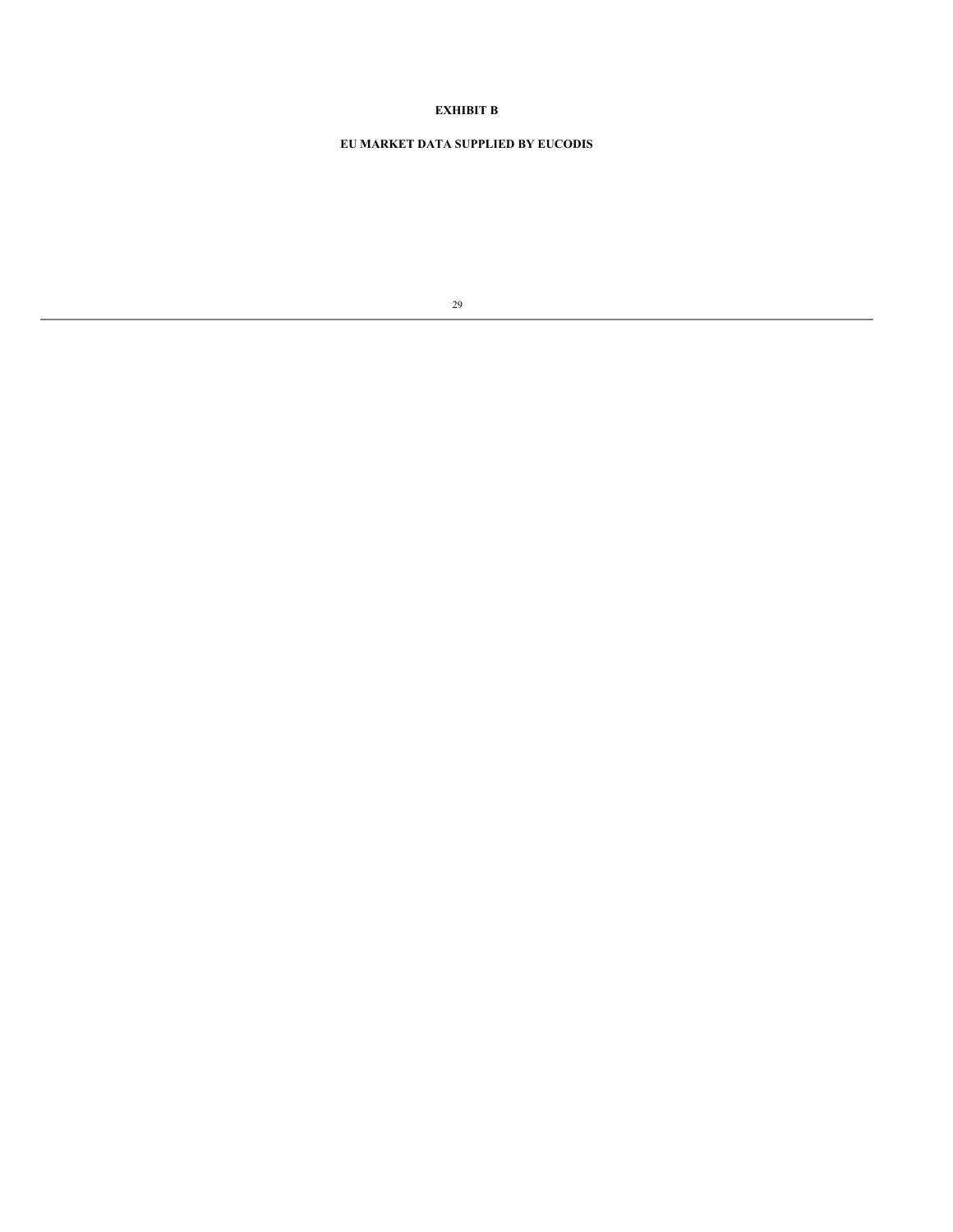# **EXHIBIT C**

# **WORK COMMISSIONED BY THE BANKRUPT COMPANY AND OBTAINED BY EUCODIS**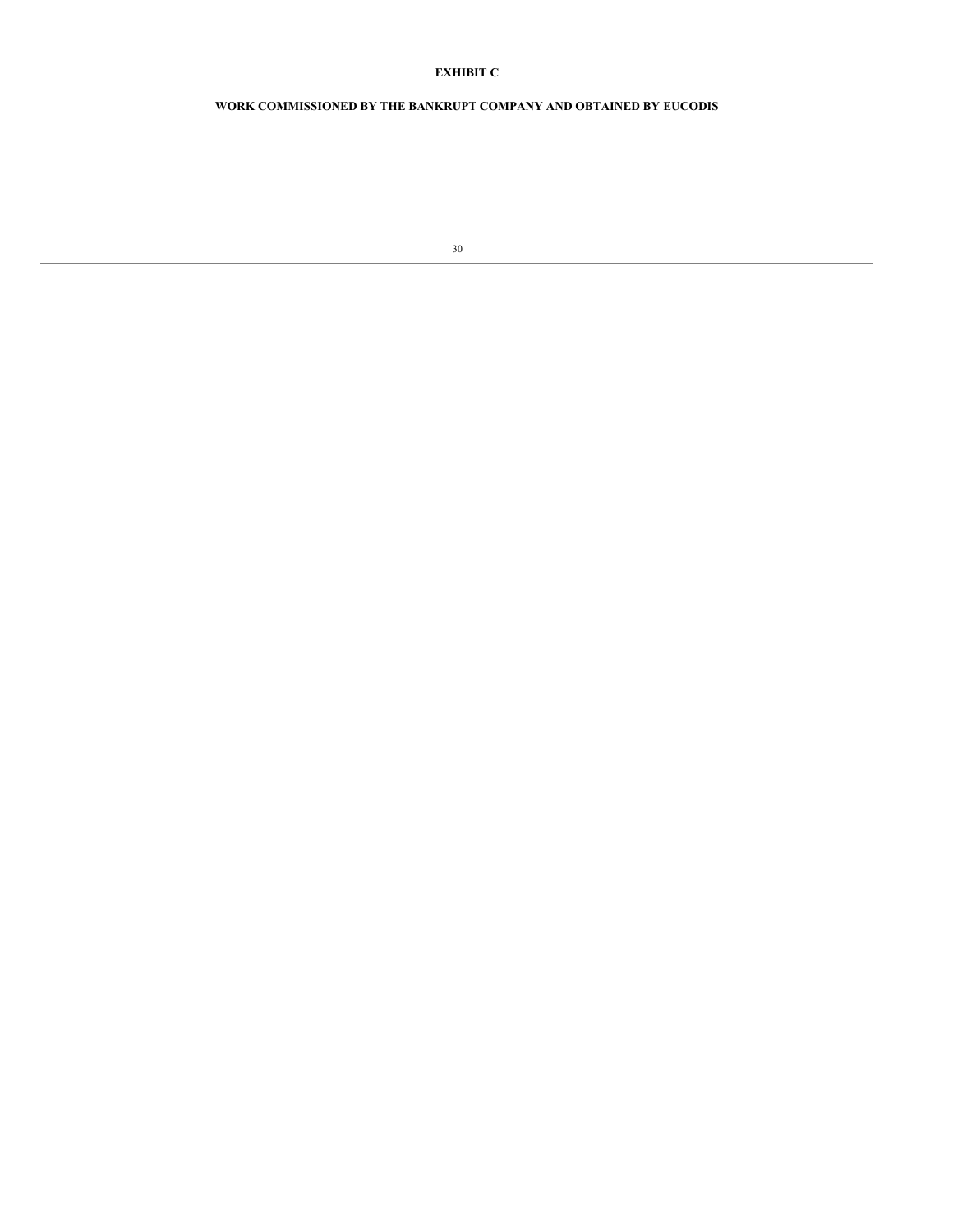# **EXHIBIT D**

# **THE COUNTRIES INCLUDED IN EUCODIS TERRITORY, IN ADDITION TO THE TERRITORY COVERED IN 1.8**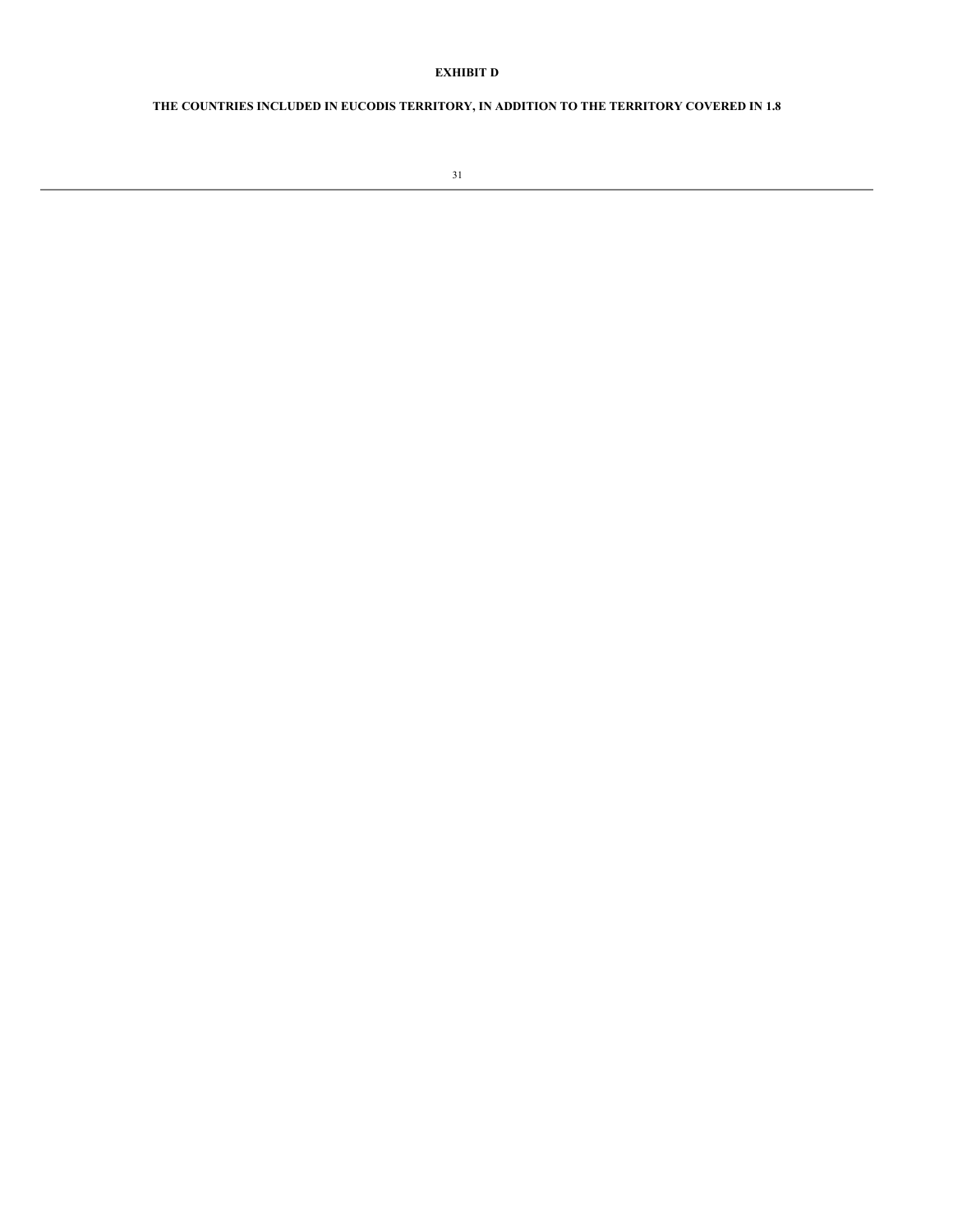## **CERTIFICATIONS PURSUANT TO SECTION 302 OF THE SARBANES-OXLEY ACT OF 2002**

### I, Richard Palmer, certify that:

- 1. I have reviewed this report on Form 10-Q of Global Clean Energy Holdings, Inc.;
- 2. Based on my knowledge, this report does not contain any untrue statement of a material fact or omit to state a material fact necessary to make the statements made, in light of the circumstances under which such statements were made, not misleading with respect to the period covered by this report;
- 3. Based on my knowledge, the financial statements, and other financial information included in this report, fairly present in all material respects the financial condition, results of operations and cash flows of the smaller reporting company as of, and for, the periods presented in this report;
- 4. The smaller reporting company's other certifying officer(s) and I are responsible for establishing and maintaining disclosure controls and procedures (as defined in Exchange Act Rules 13a-15(e) and 15d-15(e)) and internal control over financial reporting (as defined in Exchange Act Rules 13a-15(f) and 15d-15(f)) for the smaller reporting company and have:
	- (a) Designed such disclosure controls and procedures, or caused such disclosure controls and procedures to be designed under our supervision, to ensure that material information relating to the smaller reporting company, including its consolidated subsidiaries, is made known to us by others within those entities, particularly during the period in which this quarterly report is being prepared;
	- (b) Designed such internal control over financial reporting, or caused such internal control over financial reporting to be designed under their supervision, to provide reasonable assurance regarding the reliability of financial reporting and the preparation of financial statements for external purposes in accordance with generally accepted accounting principles;
	- (c) Evaluated the effectiveness of the smaller reporting company's disclosure controls and procedures and presented in this report our conclusions about the effectiveness of the disclosure controls and procedures, as of the end of the period covered by this report based on such evaluation; and
	- (d) Disclosed in this report any change in the smaller reporting company's internal control over financial reporting that occurred during the smaller reporting company's most recent fiscal quarter (the smaller reporting company's fourth fiscal quarter in the case of an annual report) that has materially affected, or is reasonably likely to materially affect, the smaller reporting company's internal control over financial reporting.
- 5. The smaller reporting company's other certifying officer(s) and I have disclosed, based on our most recent evaluation of internal control over financial reporting, to the smaller reporting company's auditors and the audit committee of smaller reporting company's board of directors (or persons performing the equivalent functions):
	- (a) All significant deficiencies and material weaknesses in the design or operation of internal control over financial reporting which are reasonably likely to adversely affect the smaller reporting company's ability to record, process, summarize and report financial information; and
	- (b) Any fraud, whether or not material, that involves management or other employees who have a significant role in the smaller reporting company's internal control over financial reporting.

Date: May 13, 2008 By: /s/ RICHARD PALMER

Richard Palmer Chief Executive Officer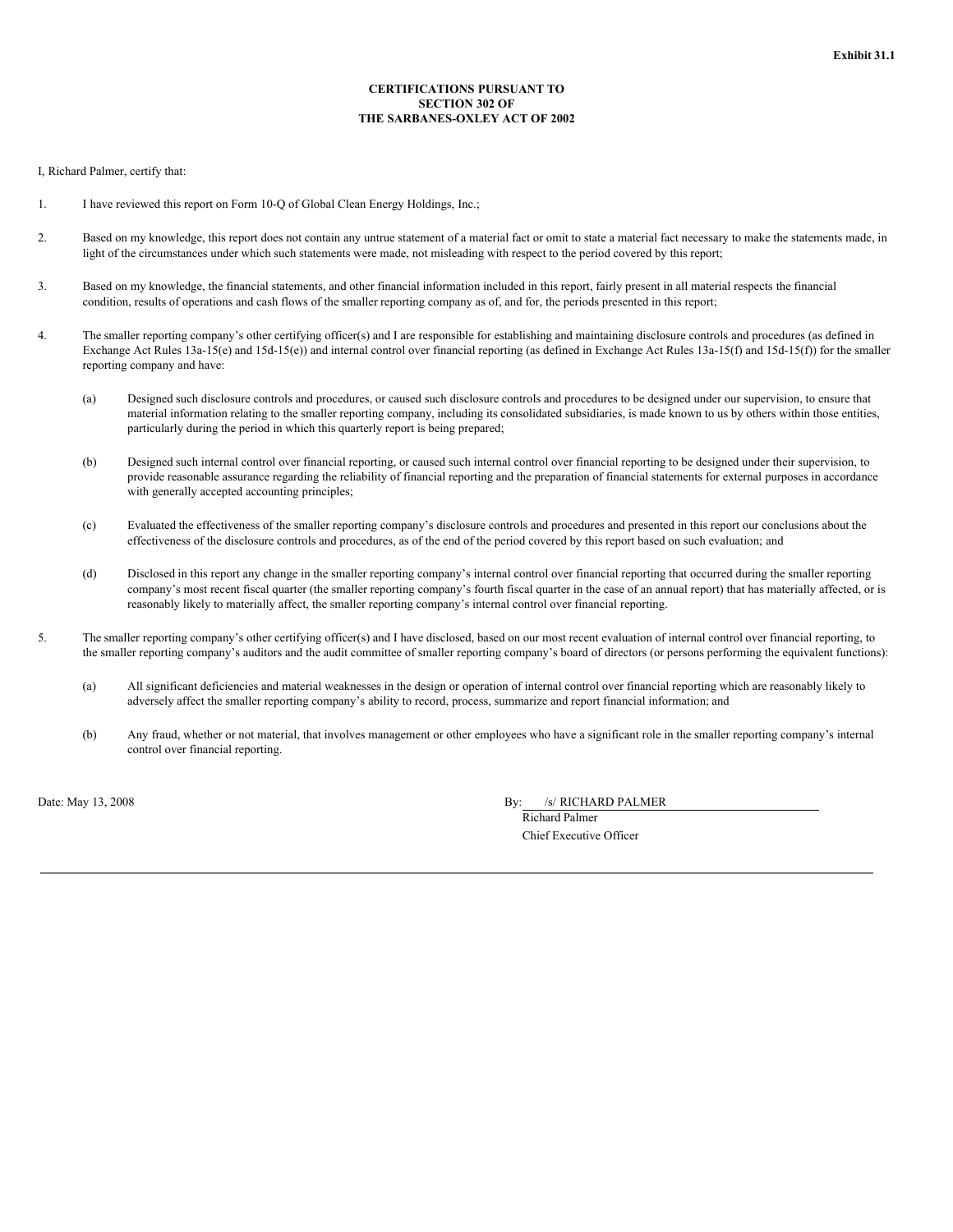## **CERTIFICATIONS PURSUANT TO SECTION 302 OF THE SARBANES-OXLEY ACT OF 2002**

I, Bruce Nelson, certify that:

- 1. I have reviewed this report on Form 10-Q of Global Clean Energy Holdings, Inc.;
- 2. Based on my knowledge, this report does not contain any untrue statement of a material fact or omit to state a material fact necessary to make the statements made, in light of the circumstances under which such statements were made, not misleading with respect to the period covered by this report;
- 3. Based on my knowledge, the financial statements, and other financial information included in this report, fairly present in all material respects the financial condition, results of operations and cash flows of the smaller reporting company as of, and for, the periods presented in this report;
- 4. The smaller reporting company's other certifying officer(s) and I are responsible for establishing and maintaining disclosure controls and procedures (as defined in Exchange Act Rules 13a-15(e) and 15d-15(e)) and internal control over financial reporting (as defined in Exchange Act Rules 13a-15(f) and 15d-15(f)) for the smaller reporting company and have:
	- (a) Designed such disclosure controls and procedures, or caused such disclosure controls and procedures to be designed under our supervision, to ensure that material information relating to the smaller reporting company, including its consolidated subsidiaries, is made known to us by others within those entities, particularly during the period in which this quarterly report is being prepared;
	- (b) Designed such internal control over financial reporting, or caused such internal control over financial reporting to be designed under their supervision, to provide reasonable assurance regarding the reliability of financial reporting and the preparation of financial statements for external purposes in accordance with generally accepted accounting principles;
	- (c) Evaluated the effectiveness of the smaller reporting company's disclosure controls and procedures and presented in this report our conclusions about the effectiveness of the disclosure controls and procedures, as of the end of the period covered by this report based on such evaluation; and
	- (d) Disclosed in this report any change in the smaller reporting company's internal control over financial reporting that occurred during the smaller reporting company's most recent fiscal quarter (the smaller reporting company's fourth fiscal quarter in the case of an annual report) that has materially affected, or is reasonably likely to materially affect, the smaller reporting company's internal control over financial reporting.
- 5. The smaller reporting company's other certifying officer(s) and I have disclosed, based on our most recent evaluation of internal control over financial reporting, to the smaller reporting company's auditors and the audit committee of smaller reporting company's board of directors (or persons performing the equivalent functions):
	- (a) All significant deficiencies and material weaknesses in the design or operation of internal control over financial reporting which are reasonably likely to adversely affect the smaller reporting company's ability to record, process, summarize and report financial information; and
	- (b) Any fraud, whether or not material, that involves management or other employees who have a significant role in the smaller reporting company's internal control over financial reporting.

Date: May  $13, 2008$ 

| Зy: | /s/ BRUCE NELSON |
|-----|------------------|
|     |                  |

Bruce Nelson Chief Financial Officer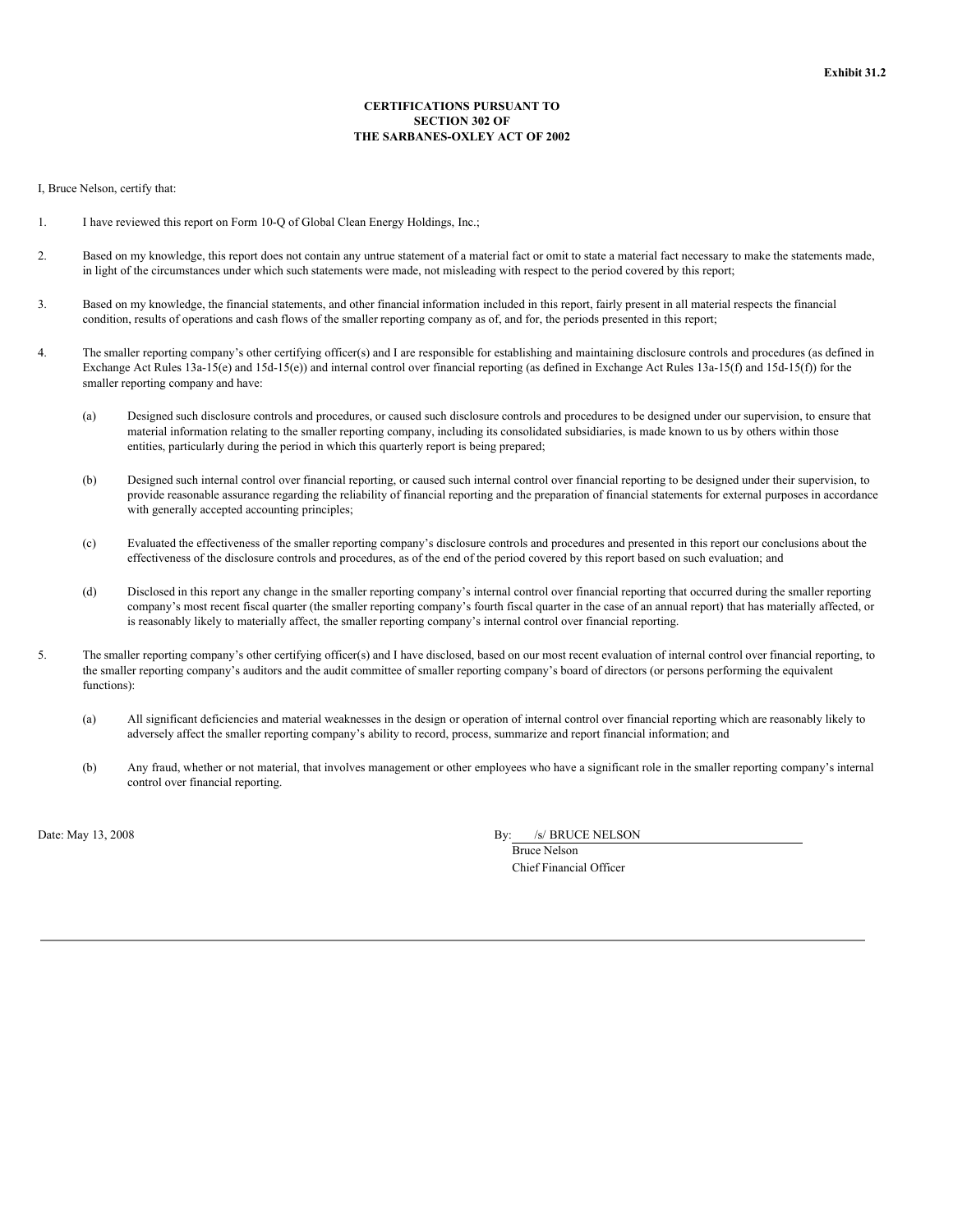## **CERTIFICATION PURSUANT TO 18 U.S.C. SECTION 1350, AS ADOPTED PURSUANT TO SECTION 906 OF THE SARBANES-OXLEY ACT OF 2002**

Pursuant to 18 U.S.C. § 1350, as created by Section 906 of the Sarbanes-Oxley Act of 2002, the undersigned officer of Global Clean Energy Holdings, Inc. (the "Company") hereby certifies that, to the best of his knowledge:

(i) The Quarterly Report on Form 10-Q of the Company for the quarter ended March 31, 2008 (the "Report") fully complies with the requirements of Section 13(a) or Section 15(d), as applicable, of the Securities Exchange Act of 1934, as amended; and

(ii) The information contained in the Report fairly presents, in all material respects, the financial condition and results of operations of the Company.

Date: May 13, 2008 By: /s/ RICHARD PALMER

Richard Palmer Chief Executive Officer